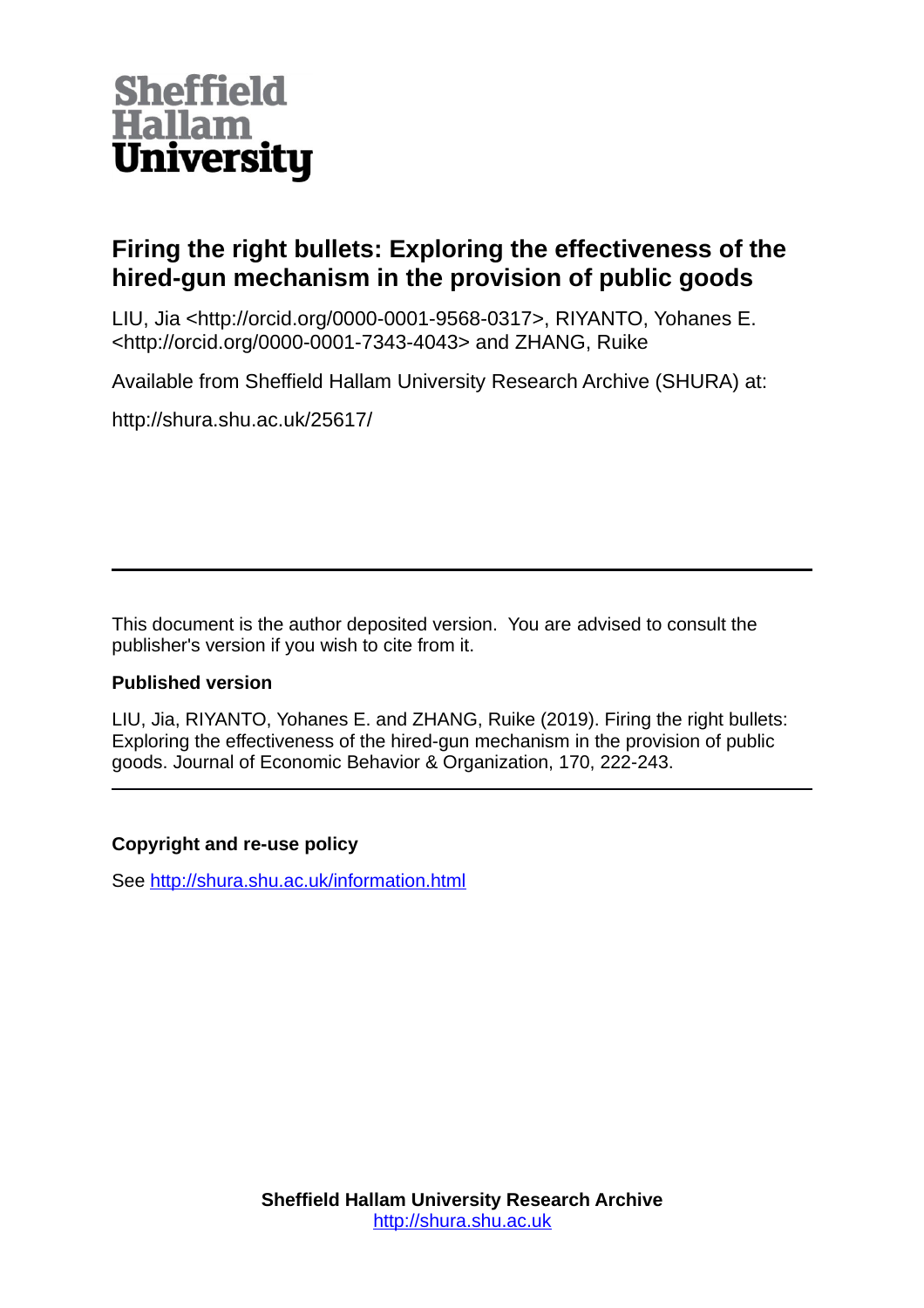## **Firing the Right Bullets: Exploring the Effectiveness of the Hired-Gun Mechanism in the Provision of Public Goods\***

Jia Liu† Yohanes E. Riyanto<sup>‡</sup> Ruike Zhang§

#### **Abstract**

We explore the robustness of the "hired-gun" mechanism proposed by Andreoni and Gee (2012)—a centralized punishment mechanism to promote the collective provision of public goods. In order to avoid the race to the bottom, the hired-gun mechanism relies on the use of the *unilateral* and *tie* punishment imposed on the lowest contributor(s). We examine the effectiveness of the hired-gun mechanism under varying sizes of the unilateral and tie punishment by theoretically deriving and experimentally testing a range of punishment parameters that would lead to full contribution. We show that, to some extent, the effectiveness of the mechanism depends on the size of both types of punishments. In particular, the lack of unilateral punishment renders the mechanism less effective.

**Keywords**: Public goods provision; Hired-gun mechanism; Unilateral punishment; Tie punishment; Lab experiment

**JEL Classification**: C63, C72, C92, D7, D83, H41

<sup>\*</sup> We thank James Andreoni, Jasmina Arifovic, Tim Cason, Gary Charness, and the seminar participants at Nanyang Technological University, the World Meeting of the Economic Science Association in San Diego, and the ESA European Meeting in Vienna. Riyanto would also like to acknowledge the AcRF MOE Tier 1 Research grants awarded by Nanyang Technological University (NTU). The funding source had no involvement in the preparation of this article. We wish to confirm that no known conflicts of interest are associated with this article.

<sup>†</sup> (Corresponding author) The Business School, Sheffield Hallam University, City Campus, Howard Street, Sheffield, S1 1WB, United Kingdom, tel: +44(0)1142254450, email: jia.liu@shu.ac.uk .

<sup>‡</sup> Division of Economics, Nanyang Technological University, 14 Nanyang Drive HSS-04-83, Singapore 637332, tel:  $+65-65921578$ , email: yeriyanto@ntu.edu.sg.

<sup>§</sup> Division of Economics, Nanyang Technological University, 14 Nanyang Drive, Singapore 637332, email: RZHANG005@e.ntu.edu.sg.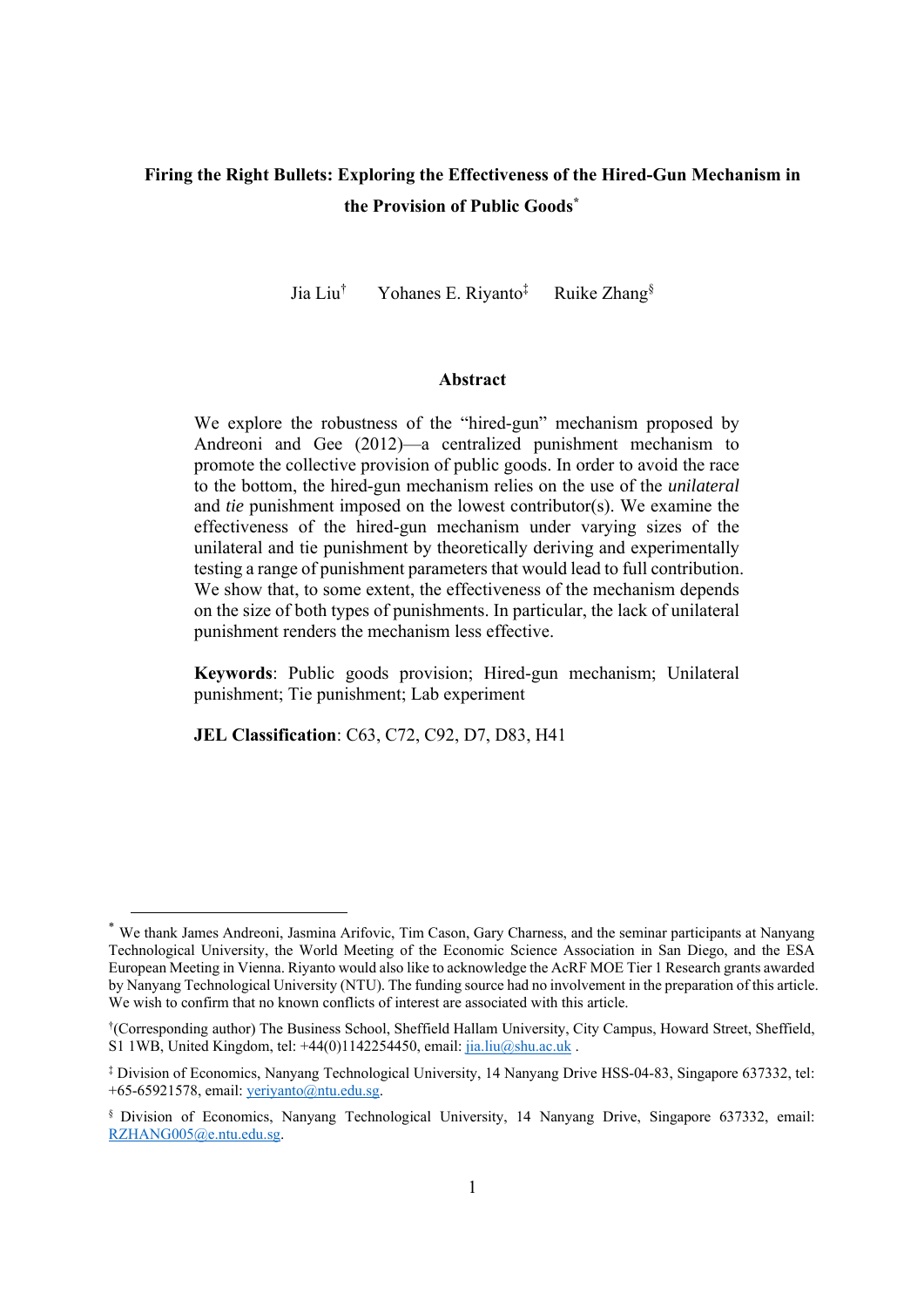## **1 Introduction**

Law enforcement agencies often devote resources to prosecuting the most heinous crimes (e.g., murder) instead of misdemeanors. For instance, not every car on the road exceeding the speed limit gets a speeding ticket. Instead, more commonly, a ticket is issued to the fastest car (i.e., the largest deviator) going over the speed limit. The second largest deviator, therefore, dodges the sanction. Intuitively, the competition of not being the largest deviator should eventually drive out any deviations and lead to a socially optimal outcome.

Following this line of reasoning, Andreoni and Gee (2012) proposed the "hired-gun" mechanism to overcome the free-rider problem in a voluntary contribution setting. The hired-gun mechanism is a centralized and automatic mechanism that punishes the lowest contributor to the extent that the contributor would rather have been the second lowest. The hired-gun mechanism essentially works through imposing a *unilateral punishment* and a *tie punishment*, which would transform the public goods game from the one that has a unique free-riding equilibrium into one that has a unique full-contribution equilibrium. Andreoni and Gee (2012, 2015) show that the hired-gun mechanism is effective in promoting contribution.

The original hired-gun mechanism in Andreoni and Gee's (2012) paper features a specific set of punishment parameters (heavy punishment) in a setting with a relatively small range for the decision space (6 possible contribution levels in total). We aim to test the robustness of the mechanism by substantially expanding the decision space (to 21 possible contribution levels) and by varying the size of the unilateral punishment and tie punishment. We formalize the idea that the effectiveness of the mechanism is sensitive to the size of both punishment components. Our generalized model shows that the magnitude of unilateral and tie punishment can be softened to a certain degree while the full-contribution equilibrium remains intact. The generalized mechanisms were also tested experimentally. Our experimental results show that the effect of the mechanism is, to some extent, sensitive to the size of both punishment components. Results from treatments with positive unilateral punishment are consistent with the theory. However, removing the unilateral punishment renders the mechanism ineffective regardless of the size of the tie punishment, which contradicts the theory. A decaying trend of contributions exists in such treatments. Possible explanations for the discrepancy are explored.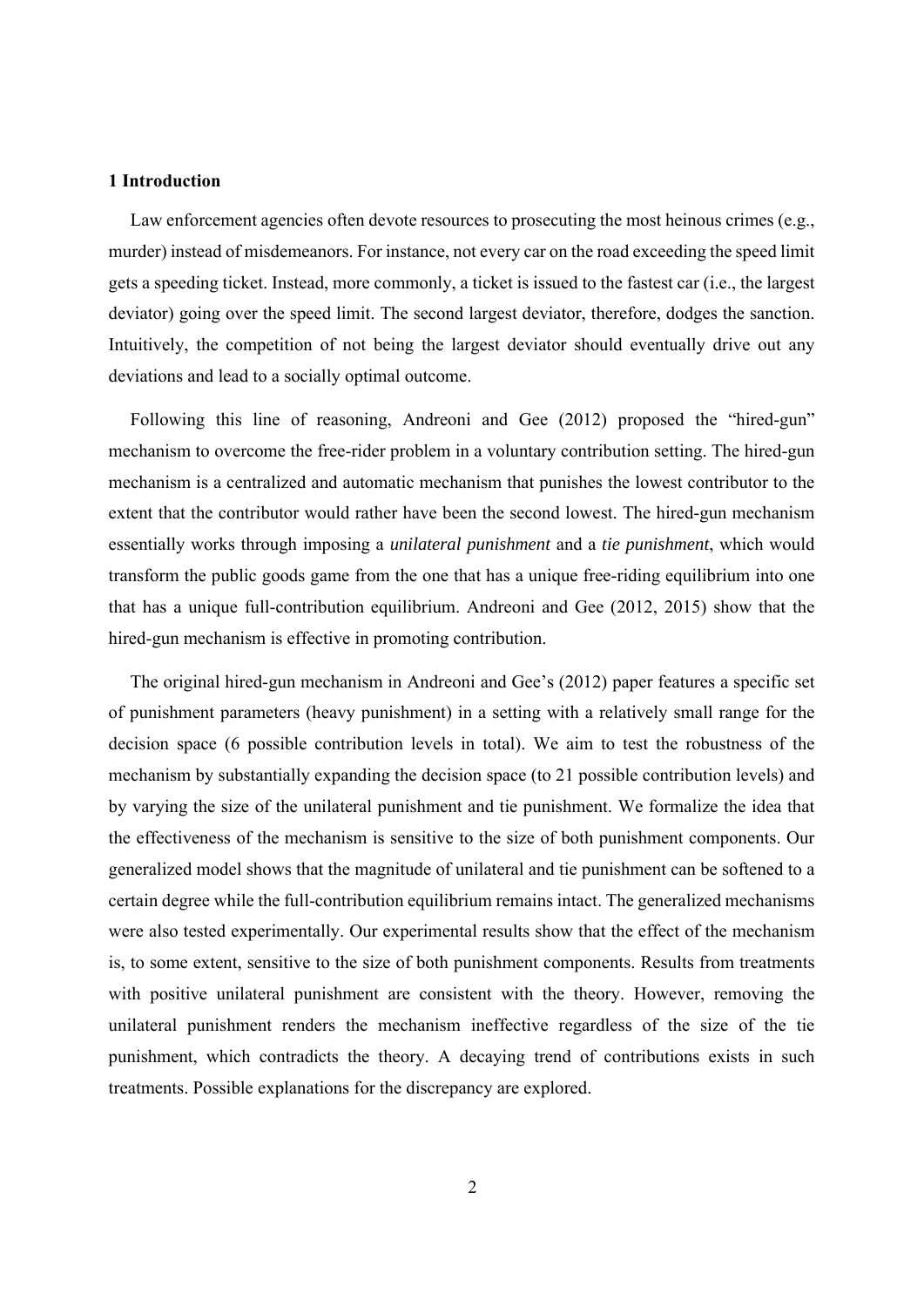We contribute to the literature on centralized punishment mechanisms in the following ways: First, to the best of our knowledge, our study is the first to test the robustness of the hired-gun mechanism—an important centralized punishment mechanism in the literature. Its desirability stems from having relatively low-cost implementation and empirically demonstrated effectiveness. We explore whether such effectiveness is robust with varying sizes of punishment components.

Second, varying sizes of punishment components allow us to examine what the appropriate size of punishment should be to achieve socially optimal outcomes—a question of paramount importance in the implementation stage but one understudied in the literature. Studying the appropriate size of punishment broadly echoes a long-established recognition in criminal law and policy that enforcing the right amount of punishment is crucial for encouraging obedience to law and minimizing the social cost associated with the administration of such punishments (Becker, 1968). Empirical evidence indicates that more severe punishments (i.e., longer prison sentences), which require more societal resources to implement, often fail to reduce crime rates as desired (Darley, 2005). As a result, how to design a sanction policy that effectively deters offenders and minimizes implementation costs bears significance from the social welfare perspective. Durlauf and Nagin (2011) have championed such policies: "Sanction policies that reduce both crime and punishment have the desirable feature of avoiding not only the costs of crime but also the costs of administering punishment" (p. 13). These simultaneous effects are also recognized by Kleiman (2009) and Kennedy (2009). Our study takes a step toward the same direction by exploring the right size of punishment in the centralized punishment mechanism.

Third, we go beyond specifying a limited number of punishment conditions (e.g., the no, mild, and severe sanction conditions in Tyran & Feld, 2006). We generalize the hired-gun mechanism and theoretically derive a class of punishment parameters that would lead to the full-contribution equilibrium. This approach highlights the possibility of using less punishment to achieve the same full-contribution outcome.

The free-rider problem in public goods provision has received the lion's share of attention in the literature. The public goods provision is a classic social dilemma where collective interests are at odds with individual interests, leading to a non-socially optimal outcome. There is a burgeoning literature on punishment mechanisms for improving cooperation in public goods provision (see Chaudhuri, 2011 for an excellent survey). Depending on the administration body of punishment,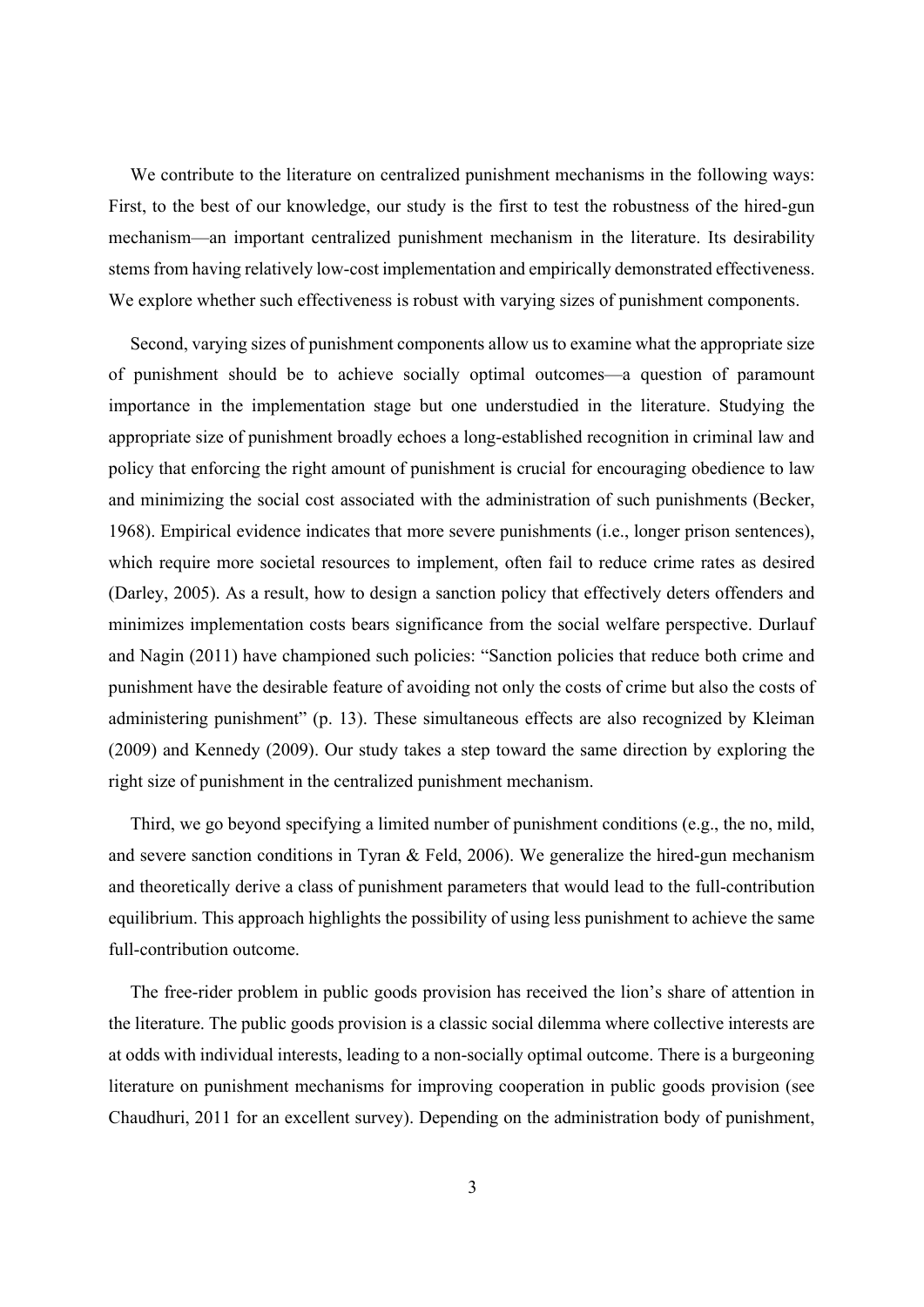there are informal and formal punishments. Informal punishment, which is also commonly referred to as peer-to-peer punishment, is usually administrated by fellow group members. Though it is costly to exercise such punishments, people are willing to punish free-riders, which results in higher contribution levels (e.g., Fehr & Gächter, 2000, 2002; Cason & Gangadharan, 2015). Despite its effectiveness, the informal punishment mechanism suffers from some drawbacks. The punishment exerted by peers may trigger revenge or anti-social punishment (Denant-Boemont, Masclet, & Noussair, 2007; Herrmann, Thöni, & Gächter, 2008; Nikiforakis, 2008). This outcome is commonplace in reality as well. For example, there are laws in place to protect whistleblowers from retaliation (e.g., Whistleblower Protection Act of 1989 in the United States).<sup>1</sup> In addition to revengeful punishment, there could be second-order free-riding problems (Panchanathan & Boyd, 2004; Fowler, 2005; Gross, Méder, Okamoto-Barth, & Riedl, 2016). As punishment is only costly to the punisher and benefits the whole group, individuals could free ride on others who exercise punishments. Moreover, people with certain non-standard preferences may enjoy punishing others, and such joy could lead to over-punishment (Casari & Luini, 2009). Over-punishment exacerbates as the number of bystanders increases (Kamei, 2018). Further, since the presence of punishment does not necessarily improve group payoff (Fehr & Gächter, 2000), over-punishment could lead to substantial efficiency loss (Kamei, 2018). Despite the drawbacks, however, the merits of peer punishment are obvious. It is autonomous and has a relatively low implementation cost.

Formal punishment or centralized punishment mechanisms provide an alternative to solving free-rider problems in social dilemmas. The punishment is often implemented by central authorities according to pre-set rules, which prevents the anti-social punishment, over-punishment, and second-order free-rider problems that exist in informal punishment systems. Moreover, the concentration of power in a centralized body is a hallmark of civilization (Mann, 1986). However, setting up a centralized punishment system (i.e., court system, police force) is usually substantially costly. This cost could be one of the reasons that centralized punishment systems have received much less attention than informal punishment systems in the literature. The hired-gun mechanism falls into the centralized punishment category and is relatively low cost. Within this category, the autonomous nature of how the punishment amount is determined mitigates the potential efficiency loss caused by over-punishment when punishment is administrated by peers. In addition, the hired-

<sup>&</sup>lt;sup>1</sup> See https://www.congress.gov/bill/101st-congress/senate-bill/20/text.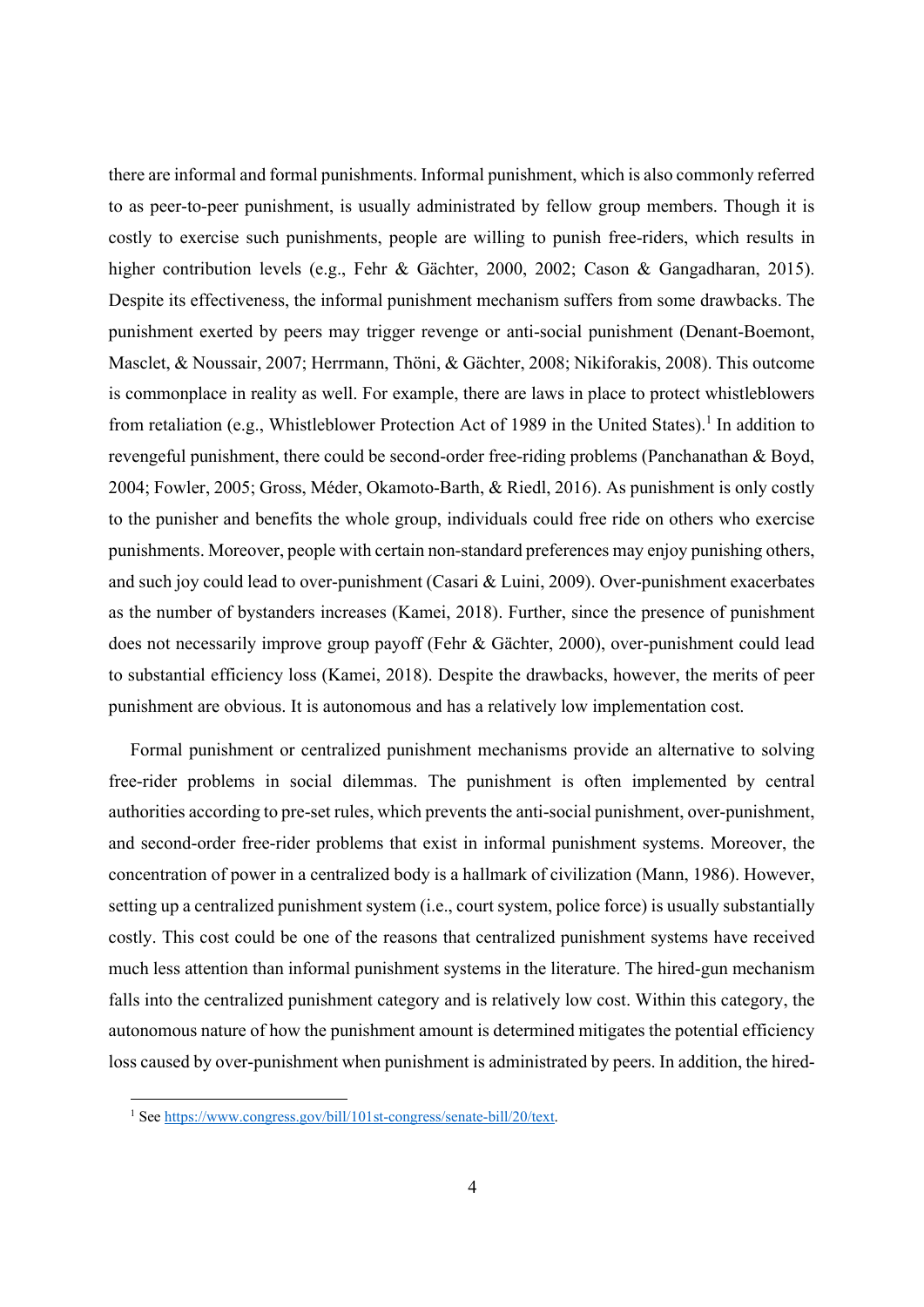gun mechanism is not as costly to implement as other centralized punishment mechanisms. The mechanism does not require the enforcer to document all norm violators and instead only the largest and the second-largest violator. Thus, the hired-gun mechanism reduces the cost of implementation.<sup>2</sup>

 Experimental evidence on centralized punishment systems is abundant. Putterman, Tyran, and Kamei (2011) ask subjects to vote on formal punishment systems and find that people mostly learn to choose the system that helps to resolve the free-rider problem. Markussen, Putterman, and Tyran (2014) and Kamei, Putterman, and Tyran (2015) explore the choice between informal and formal sanction systems, finding that people prefer informal sanctions if implementing formal sanctions is costly. The abovementioned formal sanctions are meted out to all deviators and thus are absolute punishment systems (see also Falkinger, Fehr, Gachter, & Winter-Ebmer, 2000). The relative punishment system instead only punishes the largest deviator. Yamagishi (1986) and Andreoni and Gee (2012) propose formal punishment systems that only target the lowest contributor (see also Xiao & Houser, 2011; DeAngelo & Gee, 2017). They show that these mechanisms are successful in mitigating free-rider problems. Kamijo et al. (2014) theoretically and experimentally compare the use of absolute and relative punishment systems. They find that the relative punishment system results in equal or higher contributions than those in absolute punishment systems. The typical centralized mechanism, including the hired-gun mechanism, usually has an exogenously assigned central authority to carry out the sanctions. Notably, research has shown that the legitimacy of authority affects cooperation; people are more cooperative if the authority is endogenously elected (Tyran & Feld, 2006; Baldassarri & Grossman, 2011; Grossman & Baldassarri, 2012;).

A key question in relation to the formal punishment mechanism is how to define the right size of punishment, which had not yet been studied for the hired-gun mechanism. Previous studies show that a specific set of punishment parameters works. We test its robustness by varying the sizes of both punishment components. This approach adds to the strand of literature exploring the appropriate size of punishment. If the exogenously imposed punishment is too lenient, it fails to

<sup>&</sup>lt;sup>2</sup> In the speeding ticket example, if there are a number of cars exceeding the speed limit, the police could focus on the most reckless drivers instead of documenting the speed of every car.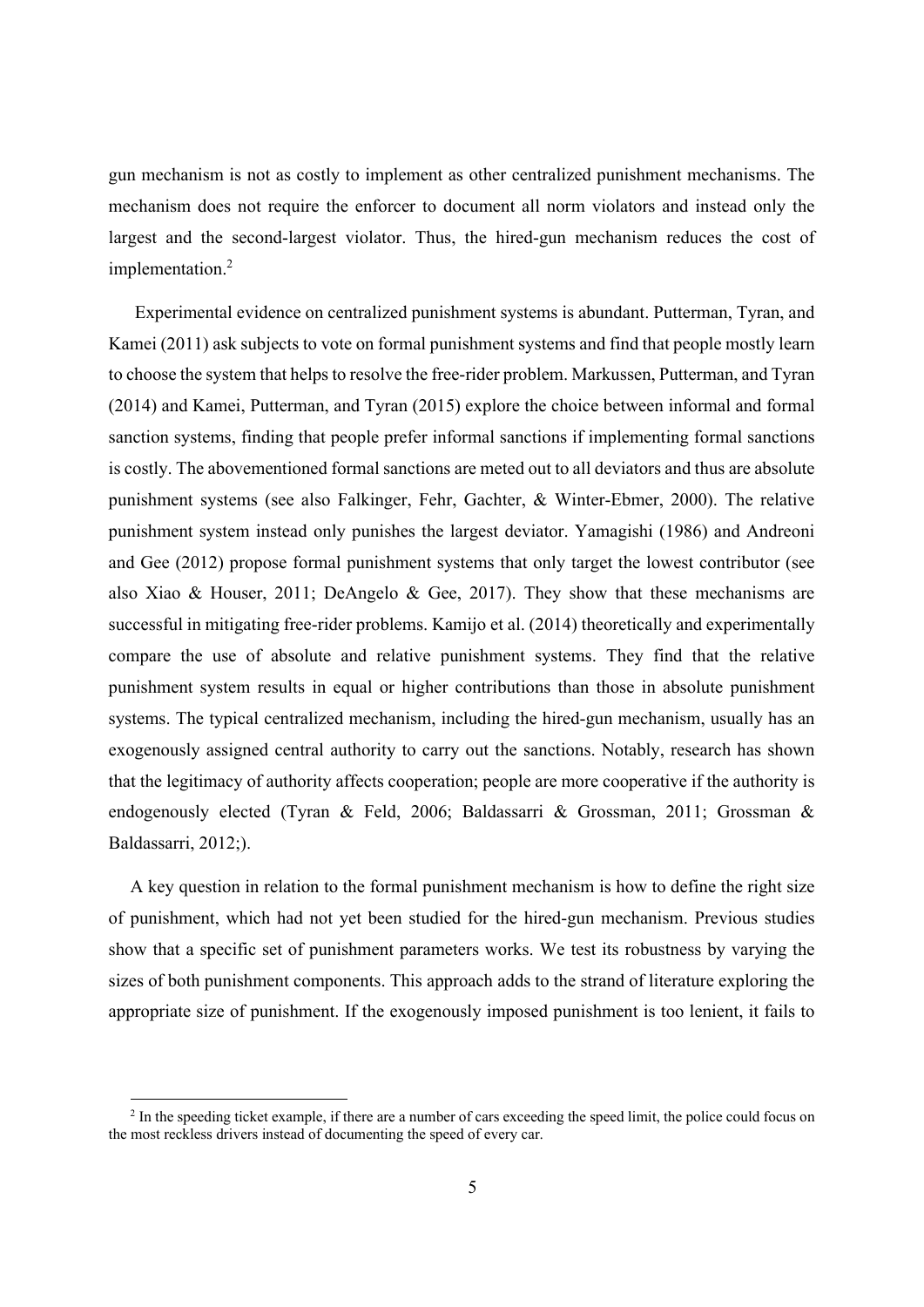improve cooperation (Tyran & Feld, 2006).<sup>3</sup> McFatter (1982) indicates that the medium-size punishment is optimal in achieving the goal of punishment whether it is retributive or rehabilitative and that too-lenient or too-harsh punishments are suboptimal in this regard. In the literature, various approaches have been adopted in deciding the size of punishment. The punishment in Yamagishi (1986) depends on the punishment fund raised by the group. In Andreoni and Gee (2012), the punishment meted out on the lowest contributor depends on the difference between the lowest and the second-lowest contributions. Kamijo et al. (2014) use a fixed penalty in centralized punishment systems. In addition to punishment size considerations, a good centralized sanction system should be low cost to implement as a low-cost and deterrent sanction system is preferred by voters (Markussen et al., 2014; Kamei et al., 2015). The hired-gun mechanism is a relatively low-cost centralized mechanism. We generalize the hired-gun mechanism and find that it is possible to soften punishment but still achieve the full-contribution equilibrium. Softening punishments without, in principle, compromising deterrence is welfare-enhancing from the social welfare perspective.

The rest of this paper proceeds as follows: Section 2 details our generalized model for the hiredgun mechanism, which is followed by the experimental design and procedures in section 3. Section 4 discusses the results, and section 5 concludes the paper.

#### **2 Theoretical background**

We start by introducing the hired-gun mechanism proposed by Andreoni and Gee (2012), followed by our generalization of the model. The punishment in the hired-gun mechanism consists of a unilateral punishment, which aims to discourage people from being the lowest contributor, and a tie punishment, which aims to prevent people from coordinating a tie at a below-fullcontribution level. The two punishment components, in principle, have different roles. We are interested in whether and to what extent these two punishment components are connected and whether it is possible to achieve full contribution with less punishment. Should the answer be yes,

<sup>&</sup>lt;sup>3</sup> Tyran and Feld (2006) also find that mild sanctions substantially improve cooperation if they are endogenously chosen. This aligns with findings in Baldassarri and Grossman (2011) and Grossman and Baldassarri (2012). As suggested by evidence in the literature, the endogeneity nature of the mechanism has significant implications on compliance. As a result, the optimal size of punishment might be hugely different from what is required in the exogenously imposed environment. Though exploring the optimal size of punishment in an endogeously chosen environment is interesting, it is beyond the scope of our paper. It would be a promising direction for future research. In this paper, we only focous on the exogenously imposed mechanism.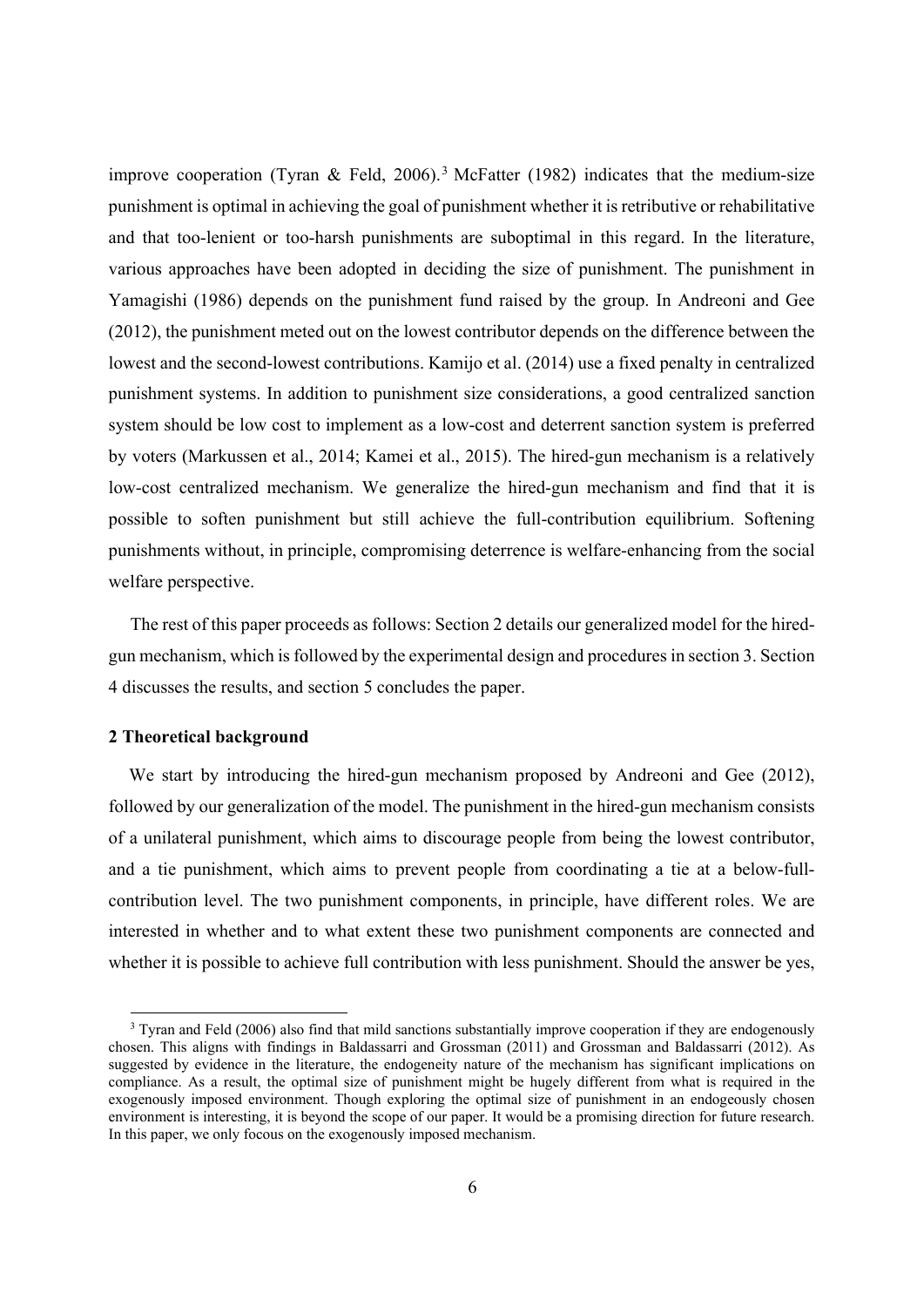there might exist a class of such mechanisms that are effective in promoting contribution and wherein punishment is minimized to reduce potential welfare loss. We generalize the hired-gun mechanism and demonstrate theoretically that such a possibility exists. As is the case in criminal justice legislation, imposing lower punishments while maintaining the deterrence effect is a desirable sanction policy.

#### **2.1 The model**

In the classic linear public goods game, players form a group of  $n$ , and each is endowed with  $w$ . All group members decide independently and simultaneously how much of  $w$  to contribute to the public goods. Each unit contributed to the public goods generates a payoff of  $\alpha$  ( $\frac{1}{n} < \alpha < 1$ ) for each group member regardless of each group member's contributed amount.  $\alpha$  is referred to as marginal per capita return (MPCR). If player *i* contributes  $g_i$  ( $0 \le g_i \le w$ ), the payoff  $\pi_i$  can be expressed as follows:

$$
\pi_i = w - g_i + \alpha \sum_{j=1}^n g_j \tag{1}
$$

Given that  $\partial \pi_i / \partial g_i = -1 + \alpha < 0$ , the dominant strategy would be not to contribute at all, which leads to the zero-contribution inefficient equilibrium. Everyone would be better off if all group members contribute to the whole endowment. This result is referred to as the socially optimal outcome, which is usually hard to achieve.

The idea of the hired-gun mechanism is to punish the lowest contributor so that the person would rather have been the second-lowest contributor. Define the set of contributors as  $S$  and  $L(g) \subseteq S$  as a set of contributors with the lowest contributions. The size of  $L(g)$  could range from 1 to *n*. For example, if  $g_z \le g_j$  holds for all *j*, then  $z \in L(g)$ . Also, let  $g_y$  be the second lowest contribution. That is,  $y \notin L(g)$ , and if  $g_y \leq g_j$  holds for all, then  $j \notin L(g)$ . For a player who contributes  $g_i$  when the choice vector is  $g$  of all players, the hired-gun mechanism administers the punishment  $P(g_i, g)$  as follows: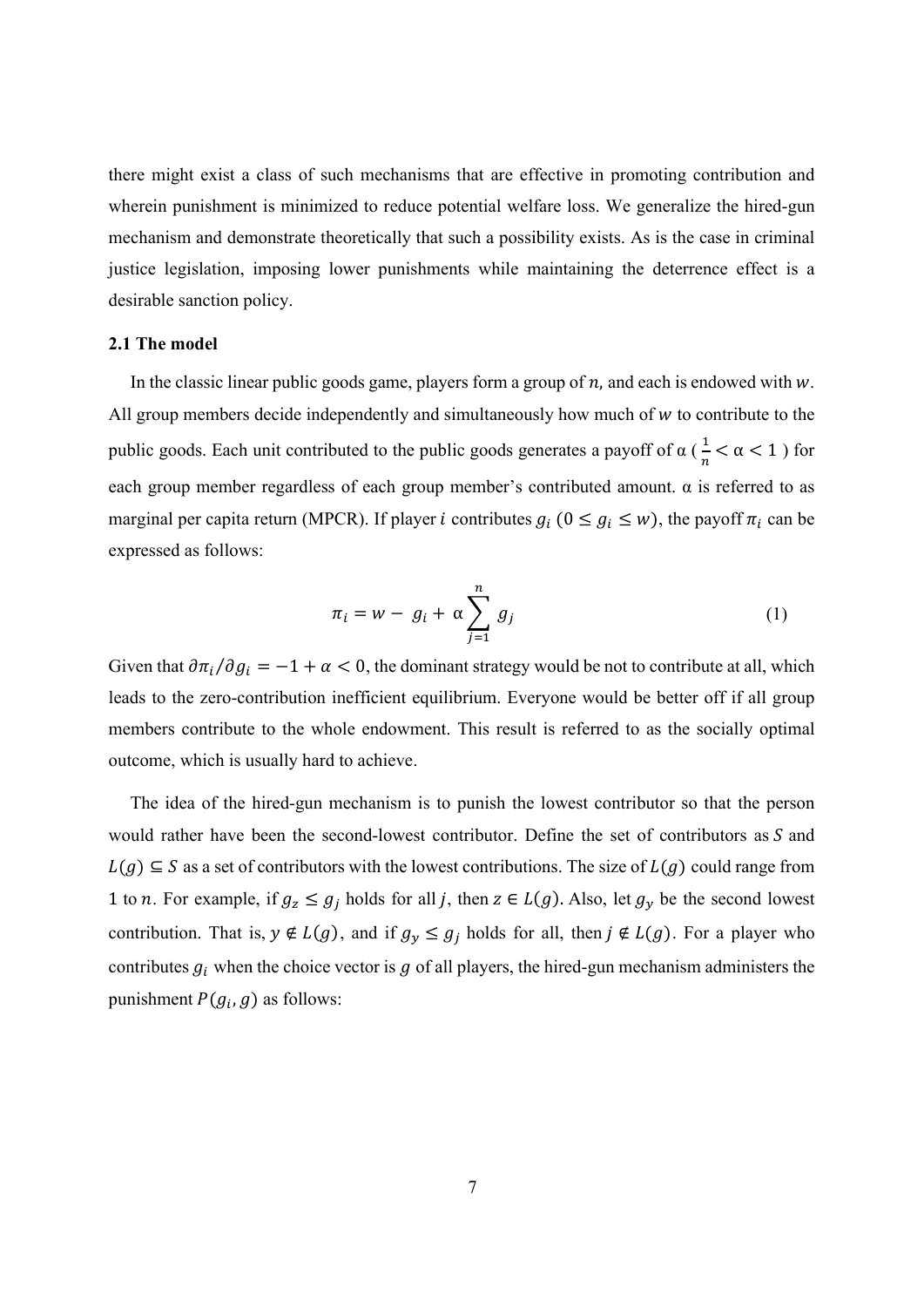$$
P(g_i, g) = \begin{cases} 1, & if L(g) = S \text{ and } g_i < w \\ 0, & if L(g) = S \text{ and } g_i = w \\ g_y - g_i + 1, & if L(g) \subset S \text{ and } i \in L(g) \\ 0, & if L(g) \subset S \text{ and } i \notin L(g) \end{cases}
$$
(2)

Equation (2) depicts the following punishment rules: 1) if all contributors are tied at a belowfull-contribution level, all are punished by 1 unit; 2) if all contribute the full endowment, no one is punished; 3) if player *i* belongs to the set of the lowest contributors, then player *i*, together with the other lowest contributors, will be punished, and the punishment amount for player *i* is equal to the difference between the second-lowest contribution and the lowest contribution plus 1 unit. It is straightforward to infer from the repeated elimination of dominated strategies that full contribution is the unique equilibrium.

The punishment can be dissected into two components: the unilateral punishment and the tie punishment. The former is to discourage people from being the lowest contributor; that is, for  $P(g_i, g) = g_y - g_i + 1$  if  $L(g) \subset S$  and  $i \in L(g)$ , the 1-unit punishment on top of the difference between the second lowest and lowest contribution is defined as the *unilateral* punishment.

The tie punishment, on the other hand, is to discourage people from settling at a below-fullcontribution tie; that is, for  $P(g_i, g) = 1$ , if  $L(g) = S$  and  $g_i < w$ , the 1-unit punishment is defined as the tie punishment. The original hired-gun mechanism assumes both the unilateral and the tie punishment are equal to the value of the smallest unit of the private good (i.e., 1 unit). We relax this assumption by allowing the unilateral and the tie punishment to be different and by removing the 1-unit restriction. Let  $u(u \ge 0)$  be the unilateral punishment and  $t(t \ge 0)$  be the tie punishment. Equation (2) could then be rewritten as follows:

$$
P(g_i, g) = \begin{cases} & \text{if } L(g) = S \text{ and } g_i < w \\ & 0, \quad \text{if } L(g) = S \text{ and } g_i = w \\ g_y - g_i + u, \quad \text{if } L(g) \subset S \text{ and } i \in L(g) \\ & 0, \quad \text{if } L(g) \subset S \text{ and } i \notin L(g) \end{cases} \tag{3}
$$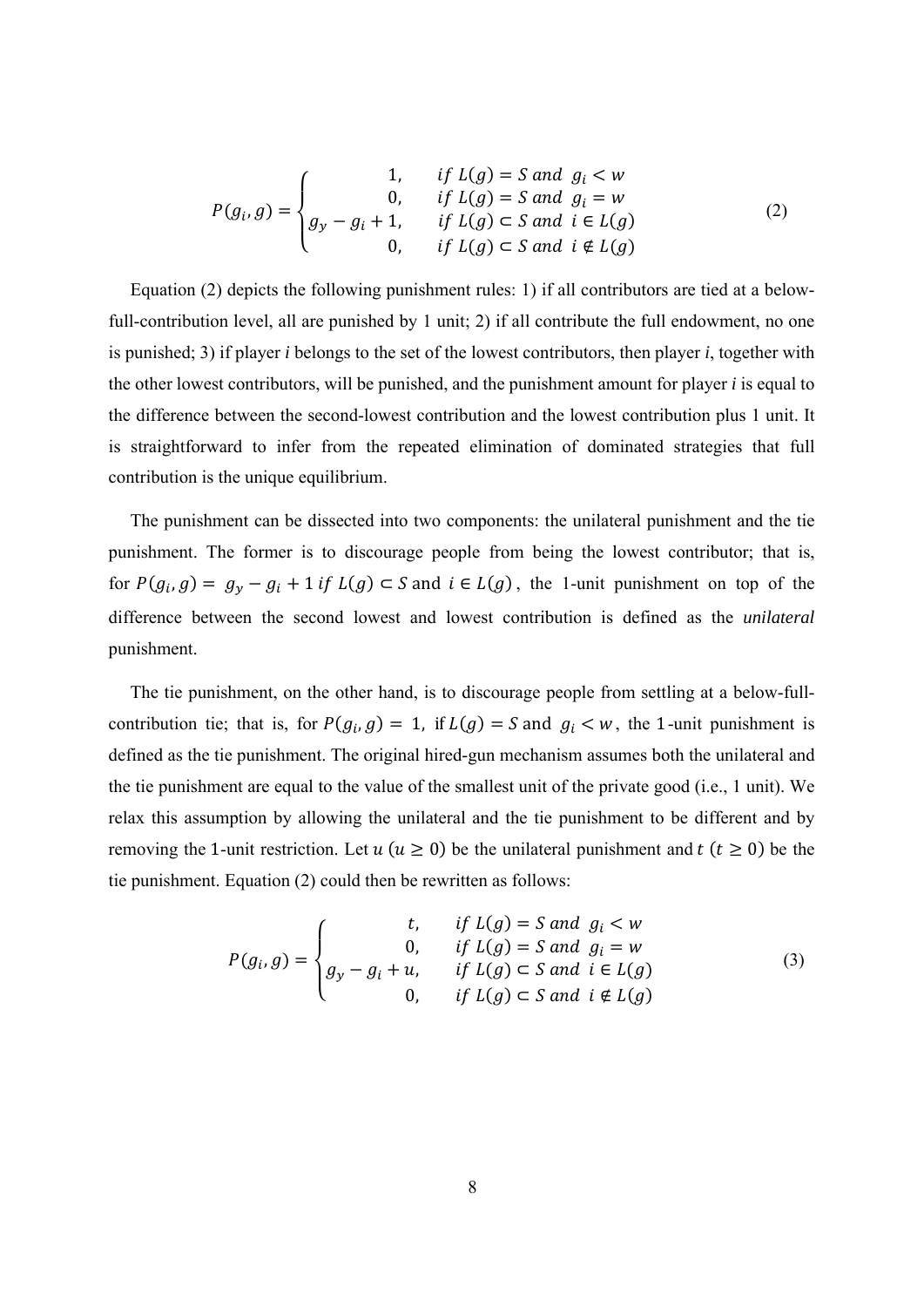#### **2.2 Equilibrium analysis**

For this analysis, we assume that  $\alpha \geq 0.5$ , which includes the cases analyzed by Andreoni and Gee  $(2012)$ .<sup>4</sup> The relative magnitude of the tie punishment (*t*) and the unilateral punishment (*u*), together with the value of MPCR (α), will determine the equilibrium outcome.

**Proposition 1.** *If both the tie punishment (t) and the unilateral punishment (u) are sufficiently harsh, such that*  $t > 1 - \alpha$  *and*  $u \ge 0$ *, then the unique equilibrium of the game is characterized by everyone contributing the full endowment.*

**Proof.** Following Andreoni and Gee (2012), we also adopt the repeated elimination of dominated strategies to find the equilibrium. Let  $\Delta_{-1}$  be the payoff change from decreasing the contribution by 1 unit and  $\Delta_{+1}$  be the payoff change from increasing the contribution by 1 unit. It is informative and tractable, and without loss of generality, to start with 2 players. Since the player's payoff varies depending on the distribution of contributions in the group, we discuss the player's move separately in the different cases.

**Case 1.** The group ties at a below-full-contribution amount.

This is the case where  $L(g) = S$  and  $g_i < w$  in (3). Both players receive a punishment  $P = t$ . Increasing the contribution by 1 unit incurs a loss of  $1-\alpha$  based on (1) but avoids the punishment t. Decreasing the contribution by 1 unit increases the payoff by  $1 - \alpha$  and avoids the punishment t, but a punishment  $(1 + u)$  kicks in, as shown below:

$$
\Delta_{+1} = t - (1 - \alpha) \tag{4}
$$

$$
\Delta_{-1} = t - (\alpha + u) \tag{5}
$$

To encourage people only to move the contribution upward, it is necessary to have the following:

$$
\Delta_{+1} > 0 \Rightarrow t > 1 - \alpha \tag{6}
$$

$$
\Delta_{+1} > \Delta_{-1} \Rightarrow u > 1 - 2\alpha \tag{7}
$$

If (6) and (7) are both satisfied, players would have incentive to increase the contribution to break the tie.

<sup>&</sup>lt;sup>4</sup> See Appendix A.1 for the equilibrium analysis for the case of  $\alpha$  < 0.5.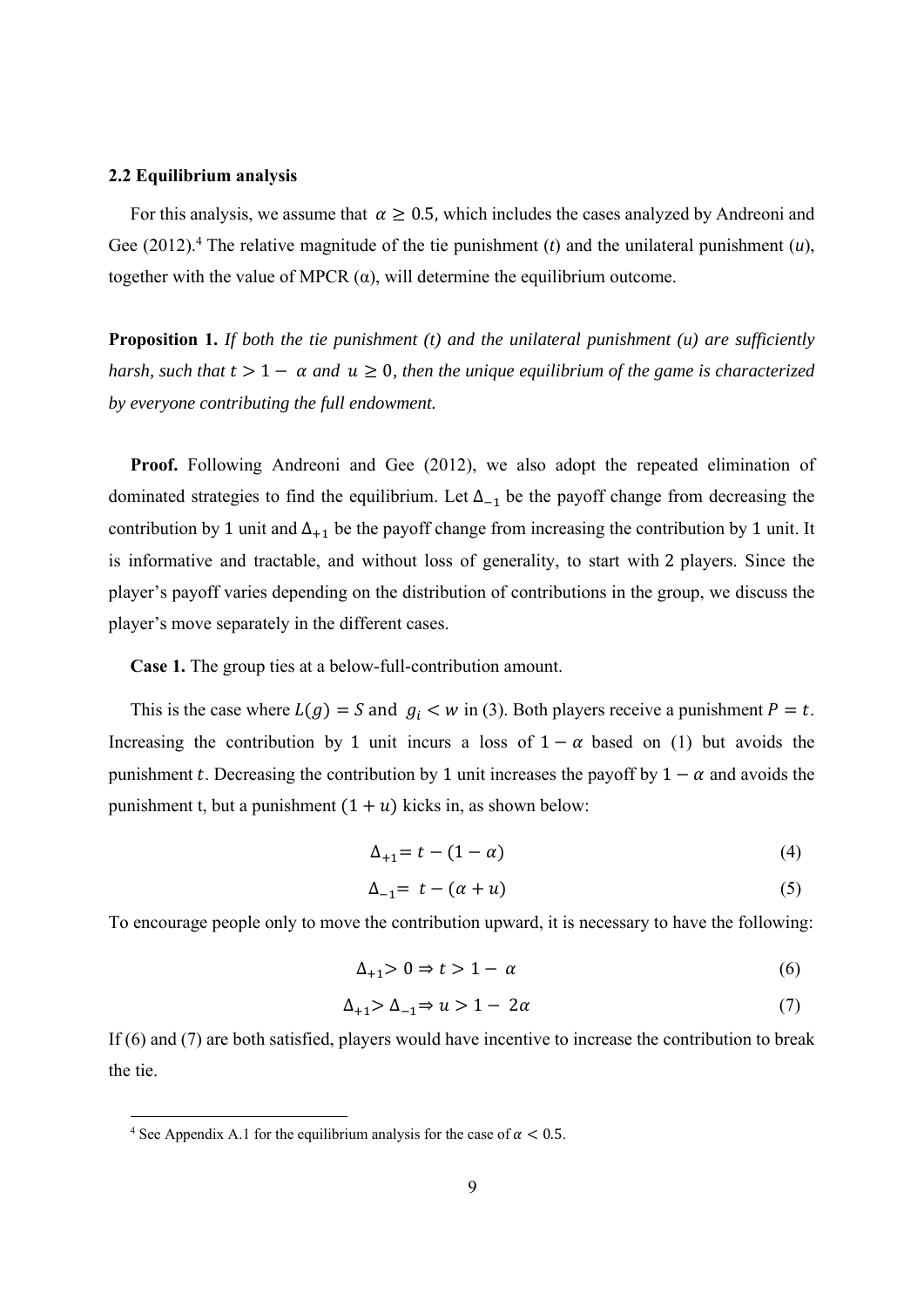**Case 2.** The group has heterogeneous contributions (no tie).

If the difference in contribution is more than 1 unit, it is straightforward that the higher contributor will decrease the contribution and that the lower contributor will increase the contribution as doing so would improve the payoff for both before the relative position of contributions changes. Therefore, we discuss the case where the difference in contribution has been shortened to 1 unit. As  $t > 1 - \alpha$  according to (6), the higher contributor does not have incentive to decrease the contribution by 1 unit to reach a tie. For the lower contributor, the change in payoff from the 1-unit-contribution increase is  $\Delta_{+1\_lower} = \alpha + u - t$ . If  $\Delta_{+1\_lower} = \alpha + u - t$  $t < 0$ , then the lower contributor is better off by staying put rather than increasing the contribution by 1 unit to reach a tie. If  $\Delta_{+1\ lower} = \alpha + u - t > 0$ , then the lower contributor should increase the contribution by 1 unit. Besides the option of increasing the contribution by 1 unit to reach a tie, the lower contributor could also increase the contribution by 2 units to avoid any kind of punishment. The resulting payoff change  $\Delta_{+2\ lower} = 2\alpha + u - 1 > 0$  always holds according to (7). Thus, the lower contributor is better off by increasing the contribution by 2 units rather than maintaining the status quo. When the contribution is close to the full-contribution level, which prevents the lower contributor from increasing the contribution by 2 units, the lower contributor is better off by increasing the contribution by only 1 unit. As tie punishment no longer applies if the two players tie at the full-contribution level, the payoff change from a 1-unit contribution increase is  $\Delta_{+1\ lower} = \alpha + u > 0$ . Overall, the lower contributor always has incentive to increase the contribution until both the lower and higher contributors reach the full-contribution level. ■

To summarize, in the 2-player case, as long as  $t > 1 - \alpha$  and  $u > 1 - 2\alpha$ , the game has the unique full-contribution equilibrium. In other words, the tie punishment and the unilateral punishment need to be harsh enough to reach the full-contribution equilibrium. As we assume  $\alpha \geq$  $0.5$ ,  $1 - 2\alpha \le 0$  always holds. As a result, we can rewrite  $u > 1 - 2\alpha$  as  $u \ge 0$ . The same reasoning applies to the case with more than 2 players. It is straightforward that increasing the group size does not change the theoretical prediction.<sup>5</sup>

<sup>&</sup>lt;sup>5</sup> See Appendix A.2 for the equilibrium analysis with group size  $=$  4.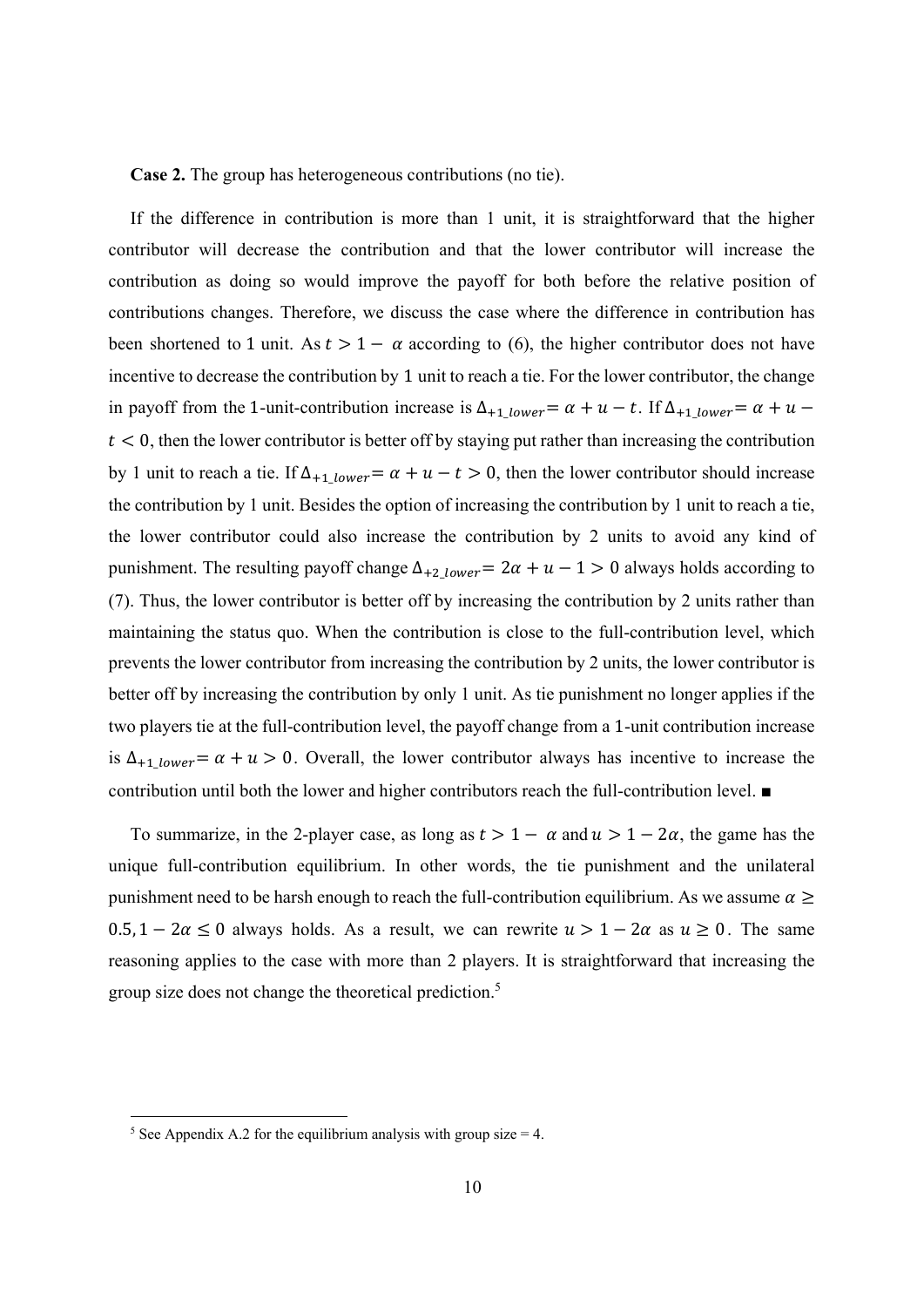**Proposition 2.** *If the tie punishment (t) is lenient and the unilateral punishment (u) is sufficiently harsh or*  $t < 1 - \alpha$  *and*  $u \ge 0$ *, the game becomes a coordination game.*<sup>6</sup>

**Proof.** We start with the tie case. If  $t < 1 - \alpha$  and  $u > 1 - 2\alpha$ , then  $\Delta_{-1} < \Delta_{+1} < 0$ , which means deviating from the tie in either direction tends to decrease one's payoff. As we assume  $\alpha \geq$  $0.5$ ,  $1 - 2\alpha \le 0$  always holds. As a result, we can rewrite  $u > 1 - 2\alpha$  as  $u \ge 0$ . Next, we discuss the no-tie situation. In a no-tie situation  $\Delta_{+1\ lower} = \alpha + u - t > 1 - \alpha - t > 0$ , which indicates that the lower contributor always has incentive to increase the contribution to a tie. Alternatively, the change in the relative ranking of contributions could come from the higher contributor's actions. If the higher contributor decreases the contribution by 1 unit to reach a tie, the resulting change in payoff would be  $\Delta_{-1 \rightarrow higher} = 1 - \alpha - t > 0$ . Thus, it is in the higher contributor's best interest to decrease the contribution to reach a tie. If the decrease goes beyond what is needed to reach a tie (e.g., 2 units), the higher contributor then becomes the lower contributor, and the payoff change would be  $\Delta_{-2 \text{ higher}} = 1 - 2\alpha - \alpha < 0$ . In other words, the higher contributor is better off by decreasing the contribution just enough to reach a tie. From both players' perspectives, the tied situation is beneficial, and no one has incentive to break from the tie. Players could be tied at any contribution level, which indicates there are multiple equilibria in this game. Therefore, it ends up with a coordination problem. ■

Note that the theory does not give a clear prediction on which contribution level people would coordinate on in equilibrium. That level depends on the starting contribution level; people would coordinate on a contribution level that is no lower than the starting point. The tie could be reached by either the lower contributor increasing or the higher contributor decreasing their contributions.

Figure 1 illustrates all possible cases described in the equilibrium analysis for various parameters of the unilateral punishment (*u*) and the tie punishment (*t*), with  $\alpha = 2/3$ . The figure also positions the 7 treatments in the game outcome map based on the size of  $t$  and  $u$ , which we will explain in detail in the next section. The dark-shaded area on the right represents the required condition for an effective hired-gun mechanism where the unique full-contribution Nash

<sup>&</sup>lt;sup>6</sup> Notably, lenient unilateral punishment ( $u < 1 - 2\alpha$ ) is impossible under the assumption of  $\alpha \ge 0.5$ . Since  $\alpha \ge$ 0.5 leads to  $1 - 2\alpha \le 0$ , it is impossible to have negative unilateral punishment  $(u < 1 - 2\alpha \le 0)$ . However, it is possible to have lenient unilateral punishment ( $u < 1 - 2\alpha$ ) for  $\alpha < 0.5$ . This possibility will generate two additional propositions: lenient unilateral punishment with lenient tie punishment, and lenient unilateral punishment with harsh tie punishment. See details in Appendix A.1.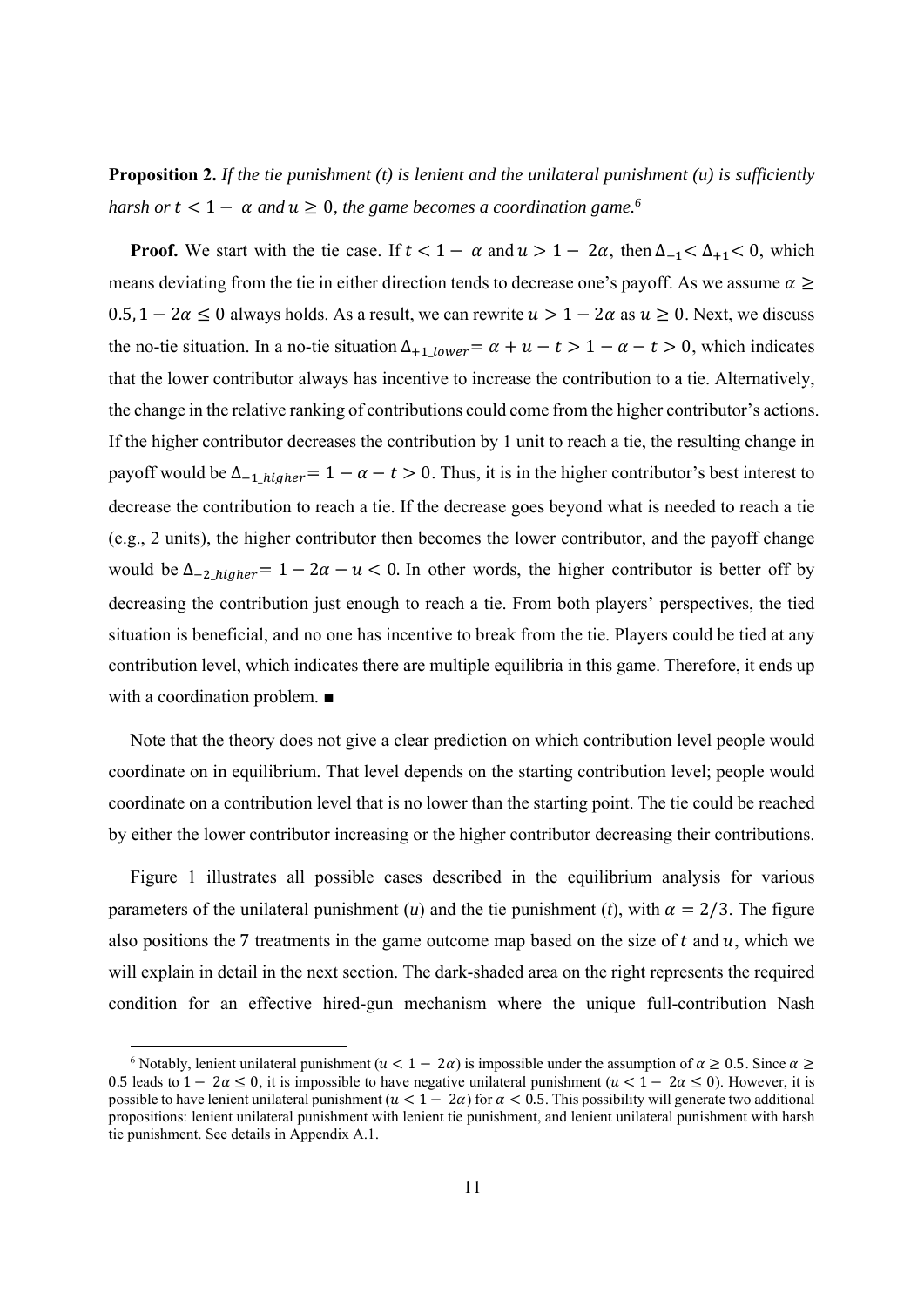equilibrium is achieved. The light-shaded area on the left indicates the case where the game degenerates into a coordination problem.

[Insert Figure 1 here]

#### **3 Experimental design and procedures**

## **3.1 Design and predictions**

In Andreoni and Gee (2012), the contribution level is close to the full-contribution equilibrium where the hired-gun mechanism was implemented. They had an endowment of 5 with contributions being integers and  $u = 1$ ,  $t = 1$ . The relatively small choice set of contributions in their study might have impacted the outcome. For instance, it might be easier for people to play the equilibrium strategy without realizing it. It would be more difficult to guess it correctly with a relatively large choice set. Evidence of equilibrium outcomes with a large choice set would further substantiate the effectiveness of the hired-gun mechanism. To this end, we run our treatments with an endowment of 20 to expand the choice set.

We replicate the hired-gun treatment in Andreoni and Gee (2012) as our *Control* treatment, where the endowment is 5,  $u = 1$ , and  $t = 1$ . Likewise, we set  $\alpha$  to 2/3. We have an additional 6 treatments varying the unilateral punishment  $(u)$  and the tie punishment  $(t)$ . Those 6 treatments all have an endowment of 20. The 6 treatments are defined as follows: 1) treatment *Rescale*: we only rescale the endowment to 20, but keep  $u = 1$  and  $t = 1$  (*u* and *t* are normalized based on the size of the endowment; the same logic applies hereafter); 2) Treatment *Coordination*:  $u = 1$  and  $t =$ 0; 3) Treatment *LoTNoU* (the name is short for "low t no u"):  $u = 0$  and  $t = 0.5$ ; 4) Treatment *HiTNoU* (short for "high *t* no *u*"):  $u = 0$  and  $t = 1$ ; 5) Treatment *LoTLoU* (short for "low *t* low  $u$ "):  $u = 0.5$  and  $t = 0.5$ ; and 6) Treatment *LoTHiU* (short for "low *t* high  $u$ "):  $u = 1$  and  $t = 0.5$ .

The treatments Control, Rescale, LoTNoU, HiTNoU, LoTLoU, and LoTHiU follow Proposition 1 and locate in the dark-shaded area in Figure 1, where the conditions for an effective hired-gun mechanism are satisfied. The predicted outcome would be full contribution in these 6 treatments. The treatment Coordination follows Proposition 2 and locates in the light-shaded area, where the game becomes a coordination game. Table 1 outlines the treatment parameters and theoretical predictions.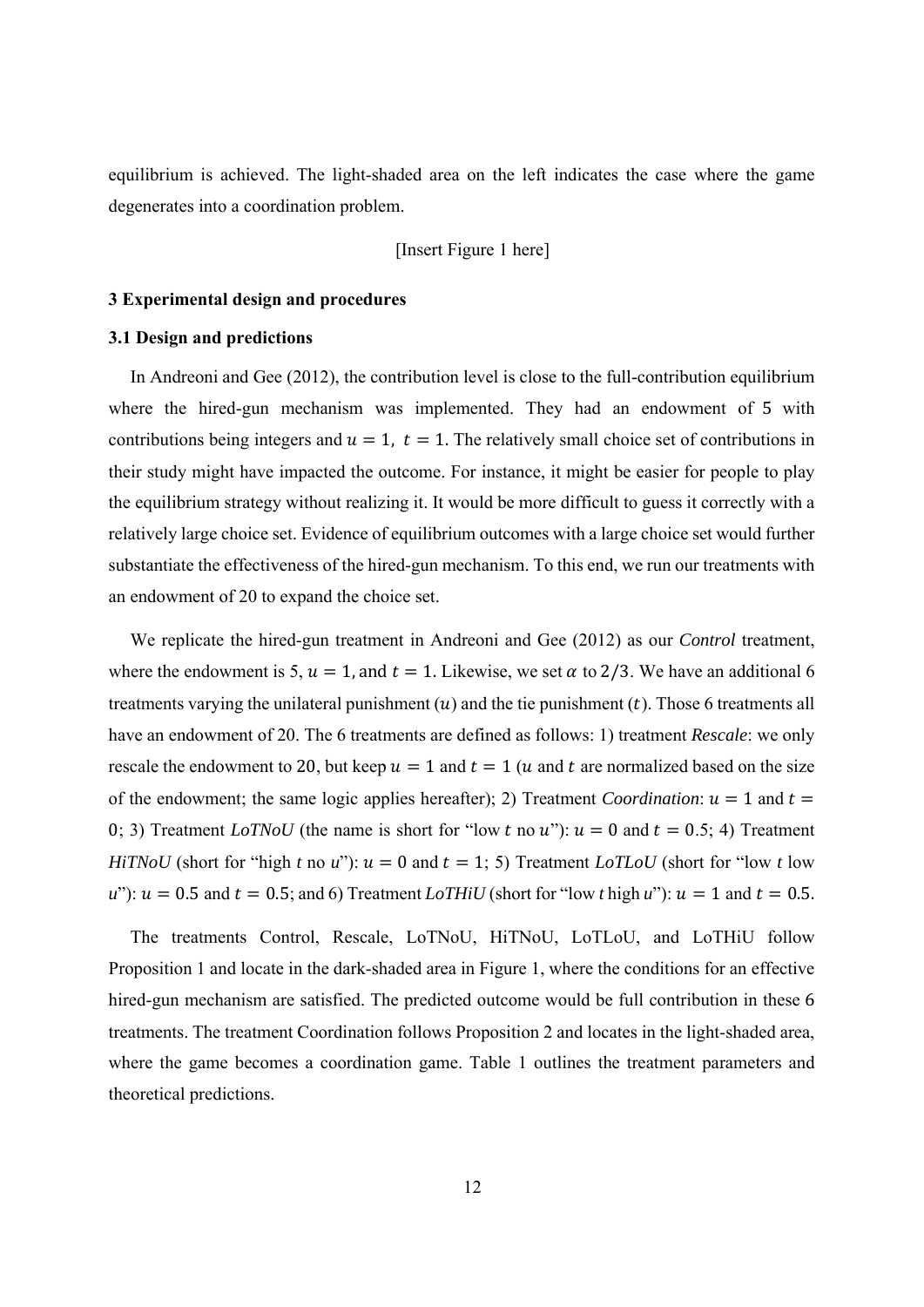## [Insert Table 1 here]

## **3.2 Procedures**

The experiment was conducted at Nanyang Technological University, Singapore in January 2017 and August 2019.<sup>7</sup> Subjects were recruited through mass university emails and were from various majors. The experiment was programmed in Z-tree (Fischbacher, 2007). There were 4 sessions for each treatment. Each session had a size of 12 except for one had 8 participants. In total, there were 332 participants in 28 sessions. The between-subject design was implemented; that is, no subjects participated in more than 1 session.

We closely followed the procedure in Andreoni and Gee (2012), including the instructions. All instructions used are available in Appendix D. Instructions were read aloud at the beginning of the session, and questions were answered privately. Subjects had to correctly answer some control questions before proceeding to the real experiment. Then, subjects played the public goods game for 20 periods in total. The first 10 periods were the public goods game without the hired-gun mechanism. Starting from period 11, subjects played the game with the introduction of the hiredgun mechanism for another 10 periods. Instructions for the last 10 periods were given after subjects had finished the first 10 periods.

Subjects played in groups of 4 and were randomly re-matched from period to period within the session. The random rematch was designed to mitigate repeated game effects. As a result, one session is considered 1 independent observation, which results in 4 independent observations for each treatment. Subjects were informed of everyone's contribution and earnings in the group at the end of every period. To follow the exact procedure of Andreoni and Gee (2012), which did not elicit belief during the experiment, we only elicited belief<sup>8</sup> at the end of the experiment to avoid any potential effects on contribution. The ex-post belief elicitation aims to provide a glimpse of motivations behind contributions and is not the focus of our analysis. One out of 20 periods was

<sup>7</sup> We conducted 4 treatments (Control, Rescale, LoTNoU, and Coordination) in 2017. Following the results in the experiment that contributions do not converge to the full-contribution equilibrium in the LoTNoU treatment, we conducted an additional 3 treatments in 2019 to further understand the role of *u* and *t* in the hired-gun mechanism. Based on the parameters in the LoTNoU treatment, we vary the parameters by increasing *t* only (HiTNoU), adding a mild *u* only (LoTLoU), or adding a large *u* only (LoTHiU). We want to capture the separate effects of *u* and *t* through those additional treatments.

<sup>&</sup>lt;sup>8</sup> Subjects were asked how much they expected other group members to contribute on average for the first 10 periods and the last 10 periods, respectively.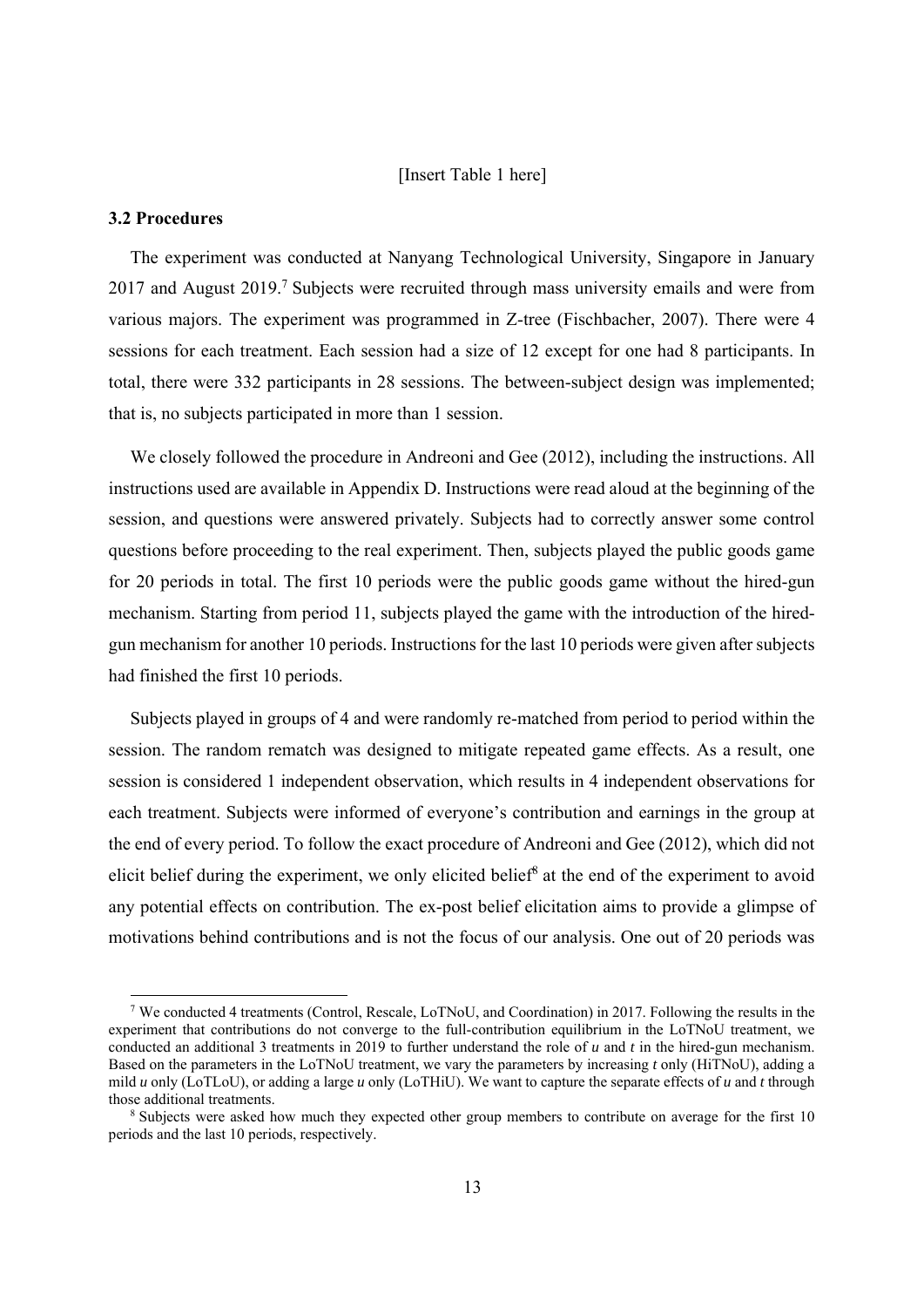randomly selected for payment. After 20 periods, subjects filled in a post-experiment questionnaire before collecting payments. The average payment for this experiment was around 15 Singapore dollars (equivalent to around 11 U.S. dollars).

#### **4 Results**

### **4.1 Experimental results**

We start with descriptive results, followed by econometric analysis. Table 2 summarizes the distribution of contributions. LPG represents the linear public goods game in the first 10 periods. HG represents the public goods game with the hired-gun mechanism in the last 10 periods. The mean contribution substantially increases with the introduction of the hired-gun mechanism in all treatments. The contributions in the Control, Rescale, LoTLoU, and LoTHiU treatments are close to full contribution (with mean over 90%). The distribution of ties indicates that the majority (87.5%) are tied at full contribution in the Control treatment, which aligns with the theoretical prediction. Though this percentage is lower (53.3%) in the Rescale treatment, the average contribution remains close to full contribution. The larger endowment size in the Rescale treatment might make a full-contribution tie more difficult to reach within the time horizon in the experiments, but it does not change the tendency to reach the full-contribution equilibrium. When the unilateral punishment is removed, full-contribution ties are surprisingly rare regardless of the size of the tie punishment (4.2% and 12.5% in the LoTNoU and HiTNoU, respectively), and the mean contribution seems a bit lower than in other treatments with the same full-contribution equilibrium prediction. As for the treatment Coordination where the tie punishment is removed, the theory predicts that people will coordinate on contribution levels that are no lower than the starting point. Except for those who coordinate on the full contribution (20.9%), successful coordination on below-full contribution is rare (0.9%).

## [Insert Table 2 here]

Figure 2 depicts the mean contribution over time across treatments. Note that subjects played the same standard linear public goods game in the first 10 periods in all treatments except that the endowment in the Control treatment is 5 tokens, instead of the 20 tokens in the other 6 treatments. Though the first 10 periods are not the focus of this study, we present the results for completeness. The decaying trend is consistent with the classic findings in the literature (e.g., Houser & Kurzban,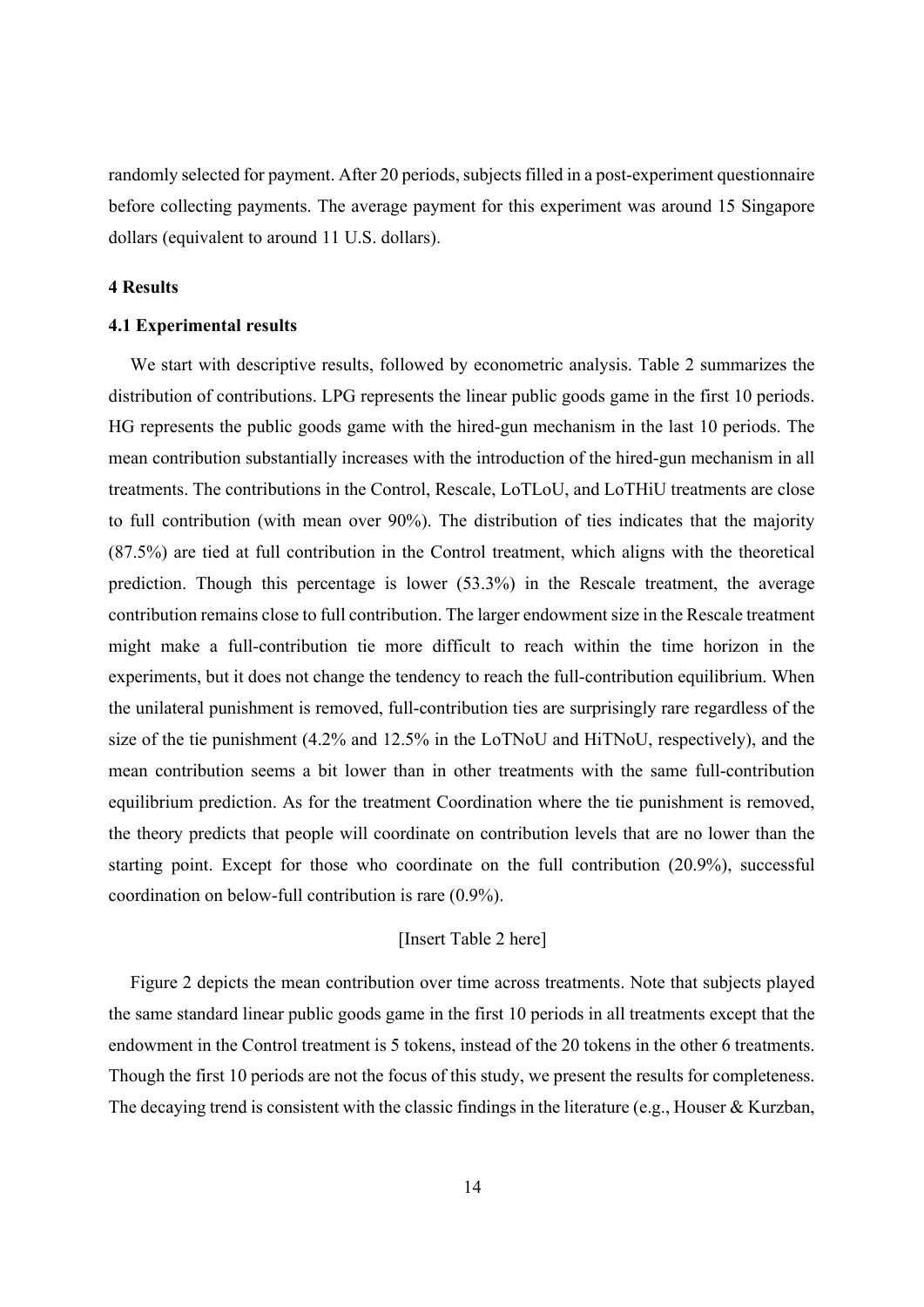2002; Fischbacher & Gaechter, 2010). Contributions across treatments are remarkably similar, and most of the pairwise comparisons (17 out of 20) are not significant (two-sided Mann-Whitney tests<sup>9</sup>), which suggests that there is no substantial difference in individual idiosyncrasy across treatments. Obviously, a difference in the amount of endowment does not affect the contribution.

## [Insert Figure 2 here]

*Result 1: Expanding the choice set while maintaining the severity of both punishment components does not hinder the effectiveness of the hired-gun mechanism. The contribution level remains high, but full-contribution ties are less frequent.* 

The introduction of the hired-gun mechanism in period 11 substantially boosts contribution regardless of the size of the unilateral and tie punishments. Such a boost in contribution squares with the findings in Andreoni and Gee (2012). Their results are successfully replicated in our Control treatment with the exact same parameters (*Endowment* =  $5, u = 1, t = 1$ ). In the Rescale treatment with a 20-token endowment but the same unilateral and tie punishment ( $u =$  $1, t = 1$ ), the results remain comparable. The difference between the Control and Rescale treatments is not statistically significant (two-sided Mann-Whitney tests,  $p = 0.248$ ). The results in these two treatments align with theoretical predictions. This evidence further substantiates the effectiveness of the hired-gun mechanism.

*Result 2: The absence of the unilateral punishment regardless of the size of the tie punishment*  leads to decaying contributions, which contradicts theoretical predictions. Removing the *unilateral punishment renders the hired-gun mechanism ineffective.* 

The theory prediction does not find support in the LoTNoU treatment. The predicted outcome is the contribution converging to the full-contribution equilibrium. In contrast, the contribution shows a decaying trend over time, especially in the last few periods. The contribution level in the LoTNoU treatment is significantly lower than that in the Rescale treatment (two-sided Mann-Whitney tests,  $p = 0.043$ ). This decaying trend also happens in the HiTNoU treatment. The low percentage of full-contribution ties in the LoTNoU and HiTNoU treatments shown in Table 2

<sup>9</sup> Independent sessions are used as the unit of observation. The rest of the non-parametric tests in this article use the same unit of observation unless noted otherwise. The pairwise comparisons between LoTNoU and HiTNoU treatments ( $p = 0.043$ ), LoTNoU and LoTLoU treatments ( $p = 0.083$ ), and Coordination and HiTNoU treatments ( $p = 0.043$ ). 0.083) are significant.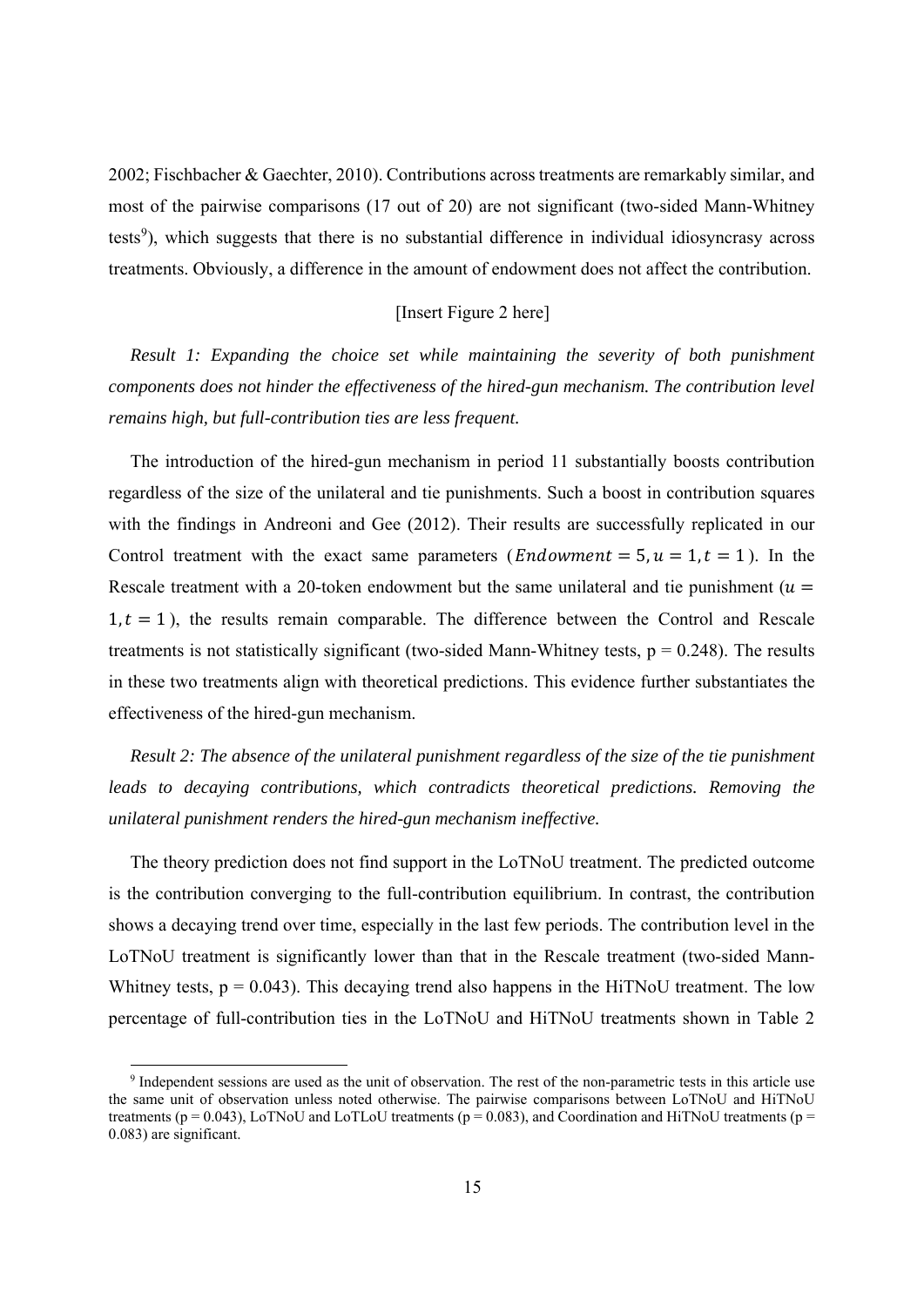further demonstrates that the mechanism is much less effective in driving the contribution to the full-contribution equilibrium. Both treatments have the unilateral punishment removed. Thus, positive unilateral punishment is seemingly a necessary driver for a full-contribution equilibrium. Such necessity is not captured by the theory.

A possible reason behind the discrepancy between the theory and experimental results in the LoTNoU and HiTNoU treatments is that the theory assumes people are fully rational. People are perceived to be able to play the dominant strategy even if it is difficult to empirically identify such a strategy. This condition does not occur in the actual play of the game. In fact, if the best strategy is too difficult to identify, people evolve to play the second-best strategy. In our experimental setting, if the best strategy is to increase the contribution by some amount that falls into a narrow range, the difficulty in identifying such a range may instead make people decrease their contributions. In a broader sense, the same reasoning could be applied to many other contexts in explaining the discrepancy between theories and empirical results. Following this line of reasoning, we aim to explain this discrepancy using individual evolutionary learning (IEL). IEL has been used to explain contribution patterns in public goods games (Arifovic & Ledyard, 2012) and to explain other economic behaviors (Arifovic, 1994; Arifovic & Ledyard, 2007). Details about the implementation of IEL are in Appendix B. The results from IEL simulations without sample size and time horizon constraints square with the experimental results. A similar decaying trend happens in the LoTNoU and HiTNoU treatments in simulations.

*Result 3: It is possible to soften one or both punishment components while maintaining the effectiveness of the hired-gun mechanism.* 

Compared to the Rescale treatment  $(u = 1, t = 1)$ , the tie punishment is softened in the LoTHiU ( $u = 1$ ,  $t = 0.5$ ) treatment, and both the unilateral and tie punishments are softened in the LoTLoU ( $u = 0.5$ ,  $t = 0.5$ ) treatment. Nevertheless, the contribution level remains high in these two treatments (mean over 90%) and is not significantly different from the Rescale treatment (two-sided Mann-Whitney tests,  $p > 0.5$ ). As shown in Figure 2, the contribution pattern over time is also remarkably similar in both treatments.

Though reducing the punishment without compromising the effectiveness of the mechanism is possible, such a reduction must occur in a certain range. As discussed in result 2, if the unilateral punishment is reduced to 0, the mechanism becomes much less effective. Therefore, unilateral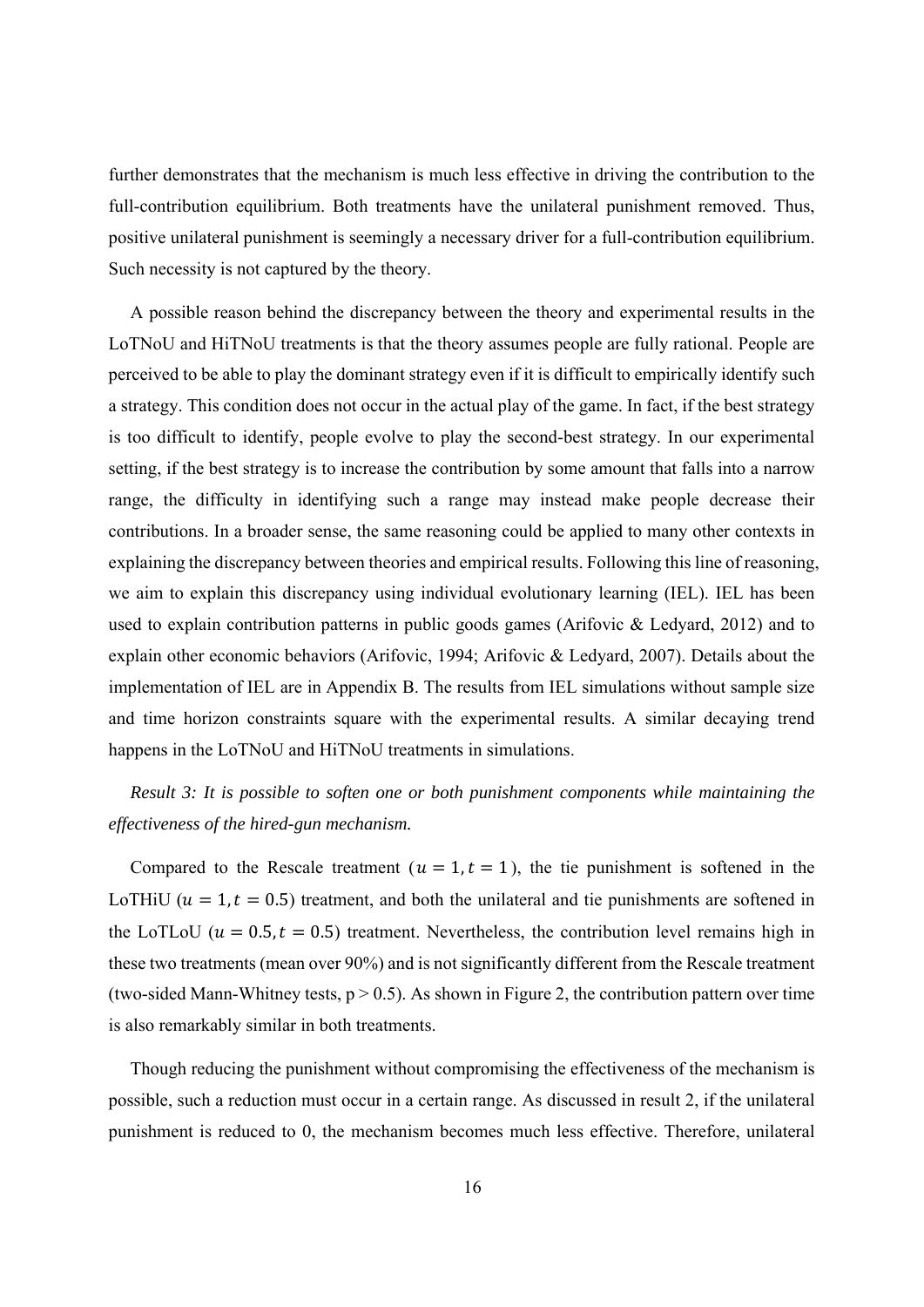punishment needs to be positive. As for the tie punishment, the theory suggests that, if the tie punishment falls below  $1 - \alpha$ , the game becomes a coordination game, and the full contribution is no longer the unique equilibrium. The theory fails to predict the specific contribution level that people will coordinate on. To a large degree, that level depends on the starting contribution level. Our experiments show that the contribution level in the Coordination treatment is consistently high over time in the last 10 periods. The contribution level is not significantly different from the Rescale treatment (two-sided Mann-Whitney tests,  $p = 0.564$ ). The starting point in period 11 is high, which might have contributed to overall high contributions over time. The results also indicate that successful coordination on below-full-contribution levels, though possible in theory, is unlikely to happen empirically (only occurred 0.9% of the time). Successful coordination mostly happens at the full-contribution level in our experiments. Individual contribution plots are available in Appendix C.

Table 3 reports the regression analysis of contribution by treatment in the last 10 periods where the hired-gun mechanism is introduced. The table shows the estimations for the 6 treatments where the theoretical prediction is the full-contribution equilibrium. The overall model is not significant for the Coordination treatment and thus is excluded in Table 3. The game played in the Coordination treatment is essentially different from the game played in the rest of the treatments, which might explain why the same estimation does not work universally. Additional analyses of the Coordination treatment are provided in Appendix C.

Multilevel mixed-effects linear estimation is adopted. Observations are clustered by subject.<sup>10</sup> The dependent variable is defined as the percentage of endowment contributed. Explanatory variables include 1) period (*Period*); 2) a dummy variable taking a value of 1 if the payoff in the previous period was the group's minimum and the group did not tie at full contribution, and 0 otherwise (*Last min profit*); 3) a dummy variable taking the value of 1 if the payoff in the previous period was the group's maximum and the group did not tie at full contribution, and 0 otherwise (*Last max profit*)<sup>11</sup>; 4) a dummy variable indicating if there was a tie in the previous period (*Tie\_t*-

<sup>&</sup>lt;sup>10</sup> In addition, we have tried the multilevel mixed-effects Tobit regression. The Tobit model turns out to be a poor fit for the Control treatment as the log likelihood does not converge. We have also tried the individual-level fixedeffects linear regression. The model appears to be a poor fit for the LoTHiU treatment as the model overall is insignificant. 11 Since the punishment is exerted in a specific way so that the relative payoff position may or may not be altered

<sup>(</sup>i.e., the lowest contributor might no longer have the highest payoff because of the punishment), the resulting payoff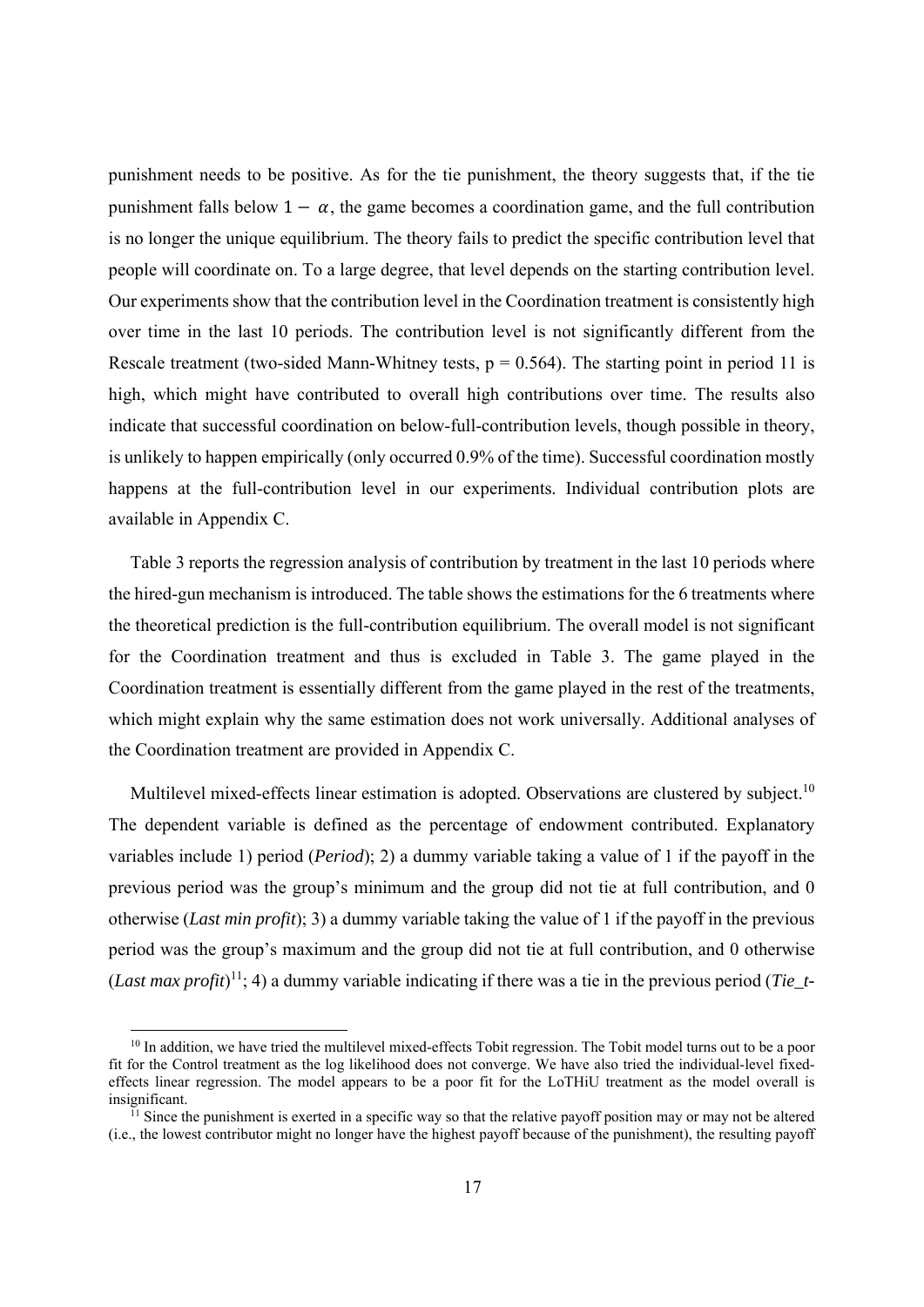*1*); and 5) a dummy variable taking the value of 1 if one was punished in the previous period and 0 otherwise (*Last punished*).12

## [Insert Table 3 here]

*Period* does not have significant effects on the contribution in the Control, Rescale, LoTLoU, and LoTHiU treatments, which is consistent with the findings shown in Figure 2. The negative coefficient speaks to the decaying trend in the LoTNoU and HiTNoU treatments, which again squares with the results depicted in Figure 2. Earning the group minimum payoff or the group maximum payoff in the previous period has significantly positive effects on the contribution in all treatments with an endowment of 20. The highest contributor increasing the contribution might occur due to expectations that others will increase the contribution. Since the lowest contributor is punished with a payoff that is lower than the second-lowest contributor in the Rescale, LoTLoU, and LoTHiU treatments, the second-lowest contributor has the maximum payoff in the group. Regressions (2), (5), and (6) suggest that the second-lowest contributor tends to increase the contribution, possibly expecting that the lowest will increase the contribution as well.<sup>13</sup> Those who have the group maximum payoff in the LoTNoU and HiTNoU treatments are the lowest and the second-lowest contributors as the unilateral punishment is zero. Those people, on average, tend to increase their contributions in the next period. This phenomenon broadly echoes the essence of the hired-gun mechanism—the competition to avoid being the lowest contributor drives up the contribution.

The positive effect of being tied in the previous period is universal in all treatments with an endowment of 20. The presence of the tie punishment creates a pull to the full-contribution equilibrium, just as the theory predicts. The significant and negative sign of *Last punished* suggests that the lowest contributor tends to decrease the contribution in the next period, which might have contributed to the declining trend in the LoTNoU and HiTNoU treatments.

ranking should be more relevant for the decisions on future contributions. We want to capture how people respond to the relative payoff position. In light of this, we use the minimum and maximum profit dummies as independent variables.<br><sup>12</sup> We have run the regression using the punishment amount instead of the dummy as the independent variable; the

results remain qualitatively similar. 13 This effect, together with effects captured by other explanatory variables, is not observed in the Control

treatment. This outcome might occur because subjects achieved the full-contribution equilibrium shortly after the introduction of the hired-gun mechanism and then mostly stayed in the equilibrium.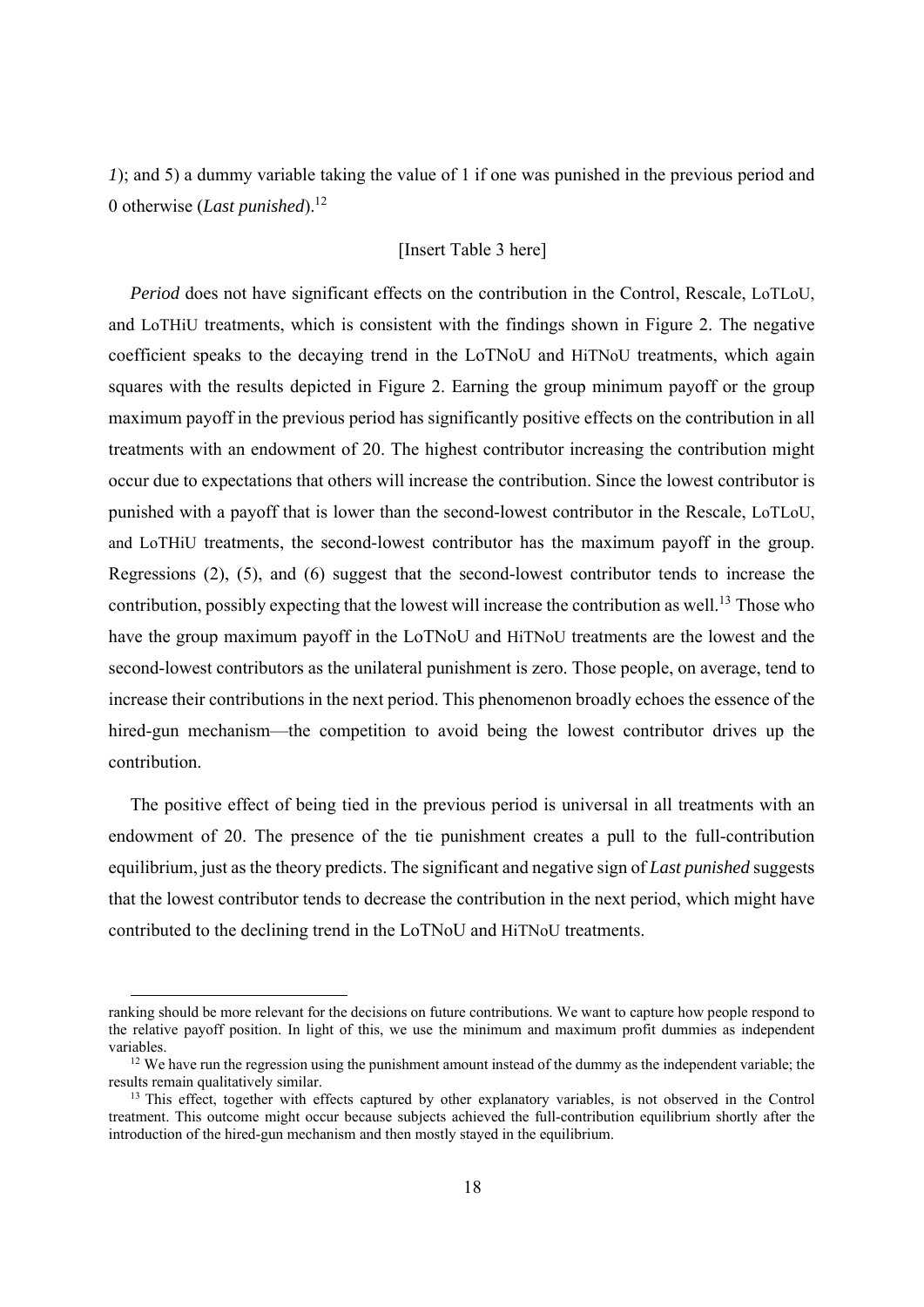## **5 Conclusion**

In this paper, we explore the robustness of a centralized punishment mechanism—the hiredgun mechanism proposed by Andreoni and Gee (2012). We are interested in the hired-gun mechanism because it effectively promotes cooperation and has relatively low-cost implementation. The hired-gun mechanism punishes the lowest contributor to the extent that the person would rather have been the second-lowest contributor. The suggested punishment involves two components: a unilateral punishment and a tie punishment. The former is imposed to discourage people from wanting to be the lowest contributor, and the latter is added to prevent people from coordinating on a tie at a below-full-contribution level. By theoretically generalizing the hired-gun mechanism, we find that there is essentially a range of values for the relative magnitude of these two components that would sustain a full-contribution equilibrium. We are interested in whether the effectiveness of the mechanism is sensitive to the sizes of both punishment components.

Broadly speaking, we aim to shed light on how severe the unilateral and tie punishments should be to achieve the full-contribution equilibrium. In other words, we are interested in the size of the "bullets" that the "hired-gun" should carry. We vary the magnitude of the unilateral and tie punishments in such a way that the full-contribution equilibrium sustains. We theoretically derive a class of punishment mechanisms, which are also tested by experiments, that would lead to fullcontribution equilibrium. We also run an experimental treatment wherein we only eliminate the tie punishment but keep the unilateral punishment intact so that the voluntary contribution game is transformed into a coordination game. Our results show that the effect of the mechanism is, to some extent, sensitive to the size of both punishment components. It is possible to soften both punishment components to a certain degree while maintaining the full-contribution equilibrium. However, reducing the unilateral punishment to zero renders the mechanism ineffective and leads to a decaying trend of contributions, which is at odds with theoretical predictions. This discrepancy is successfully explained by individual evolutionary learning.

We conclude by suggesting some promising directions for future research. One possible direction for future research may be more extensive empirical investigations of hired-gun mechanisms that lead to the full-contribution equilibrium. Our theory clearly specifies the size of the unilateral and tie punishments required to achieve such an outcome. There is a well-defined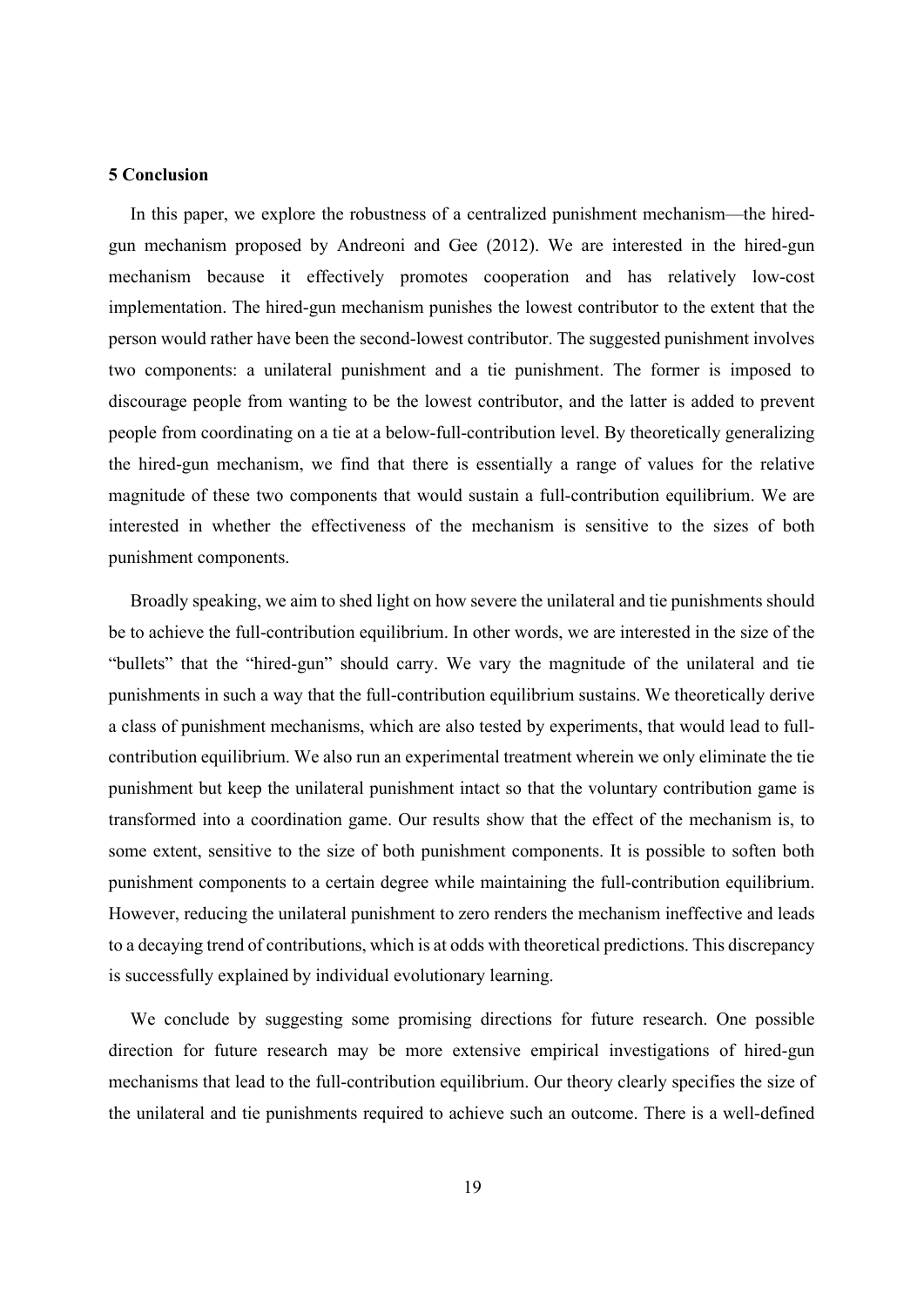boundary specifying the size of the punishments between the effective and ineffective (i.e., the full-contribution equilibrium is not achieved) mechanisms. Our results indicate that this boundary might be different empirically given that the two mechanisms deemed theoretically effective do not necessarily lead to the full-contribution equilibrium as expected. One could empirically explore the boundary separating the effective and ineffective mechanisms. Our experiment results indicate that the zero unilateral punishment condition leads to the decaying trend of contributions. However, it is unclear whether the effect is due to the size of the unilateral punishment or the zero unilateral punishment itself. As people sometimes overreact to zero price/cost (Shampanier, Mazar, & Ariely, 2007; Kamei, 2017), one could have a treatment with very small unilateral punishment to explore this angle. In addition, it would be interesting to explore whether the generalized hired-gun mechanism applies to other types of public goods games, such as those with provision points, with asymmetric payoffs, sequential public goods games, and so on. Andreoni and Gee (2015) pursued this line and studied a hired-gun mechanism with one specific size of the unilateral and tie punishments in threshold public goods games. One could extend the study by adding more versions of hired-gun mechanisms with different unilateral and tie punishments. Another direction may be studying endogenously chosen hired-gun mechanisms. Subjects decide endogenously on the size of the unilateral and tie punishments. It would be interesting to see what type of hired-gun mechanism is preferred and whether the endogenously chosen mechanism has different effects compared to the exogenously imposed mechanism. This line of research would add to the literature on endogenous sanctions in public goods games (Tyran & Feld, 2006; Baldassarri & Grossman, 2011; Putterman et al., 2011; Grossman & Baldassarri, 2012; Markussen et al., 2014; Kamei et al., 2015; Fehr & Williams, 2018). We leave all of these interesting extensions for future research.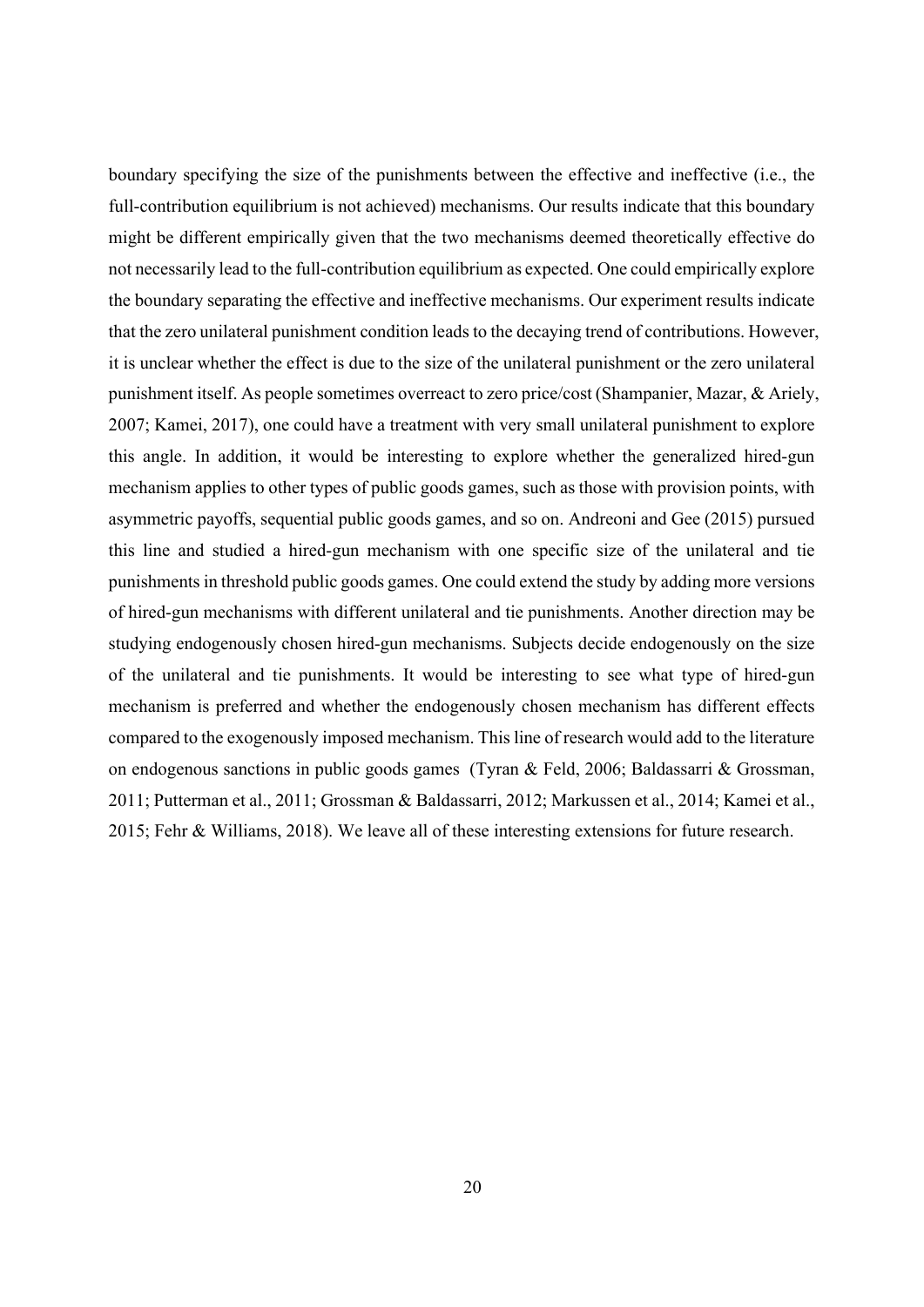## **References**

- Andreoni, J., & Gee, L. K. (2012). Gun for hire: Delegated enforcement and peer punishment in public goods provision. *Journal of Public Economics*, *96*(11–12), 1036–1046. https://doi.org/10.1016/j.jpubeco.2012.08.003
- Andreoni, J., & Gee, L. K. (2015). Gunning for efficiency with third party enforcement in threshold public goods. *Experimental Economics*, *18*(1), 154–171. https://doi.org/10.1007/s10683-014- 9392-1
- Arifovic, J. (1994). Genetic algorithm learning and the cobweb model. *Journal of Economic Dynamics and Control*, *18*(1), 3–28. https://doi.org/10.1016/0165-1889(94)90067-1
- Arifovic, J., & Ledyard, J. (2007). Call market book information and efficiency. *Journal of Economic Dynamics and Control*, *31*(6), 1971–2000. https://doi.org/10.1016/j.jedc.2007.01.006
- Arifovic, J., & Ledyard, J. (2011). A behavioral model for mechanism design: Individual evolutionary learning. *Journal of Economic Behavior & Organization*, *78*(3), 374–395. https://doi.org/10.1016/j.jebo.2011.01.021
- Arifovic, J., & Ledyard, J. (2012). Individual evolutionary learning, other-regarding preferences, and the voluntary contributions mechanism. *Journal of Public Economics*, *96*(9–10), 808– 823. https://doi.org/10.1016/j.jpubeco.2012.05.013
- Arifovic, J., & Maschek, M. K. (2006). Revisiting individual evolutionary learning in the cobweb model – An illustration of the virtual spite-effect. *Computational Economics*, *28*(4), 333–354. https://doi.org/10.1007/s10614-006-9053-3
- Baldassarri, D., & Grossman, G. (2011). Centralized sanctioning and legitimate authority promote cooperation in humans. *Proceedings of the National Academy of Sciences of the United States of America*, *108*(27), 11023–11027. https://doi.org/10.1073/pnas.1105456108
- Becker, G. S. (1968). Crime and Punishment: An Economic Approach. *Journal of Political Economy*, *76*(2), 139–146.
- Casari, M., & Luini, L. (2009). Cooperation under alternative punishment institutions: An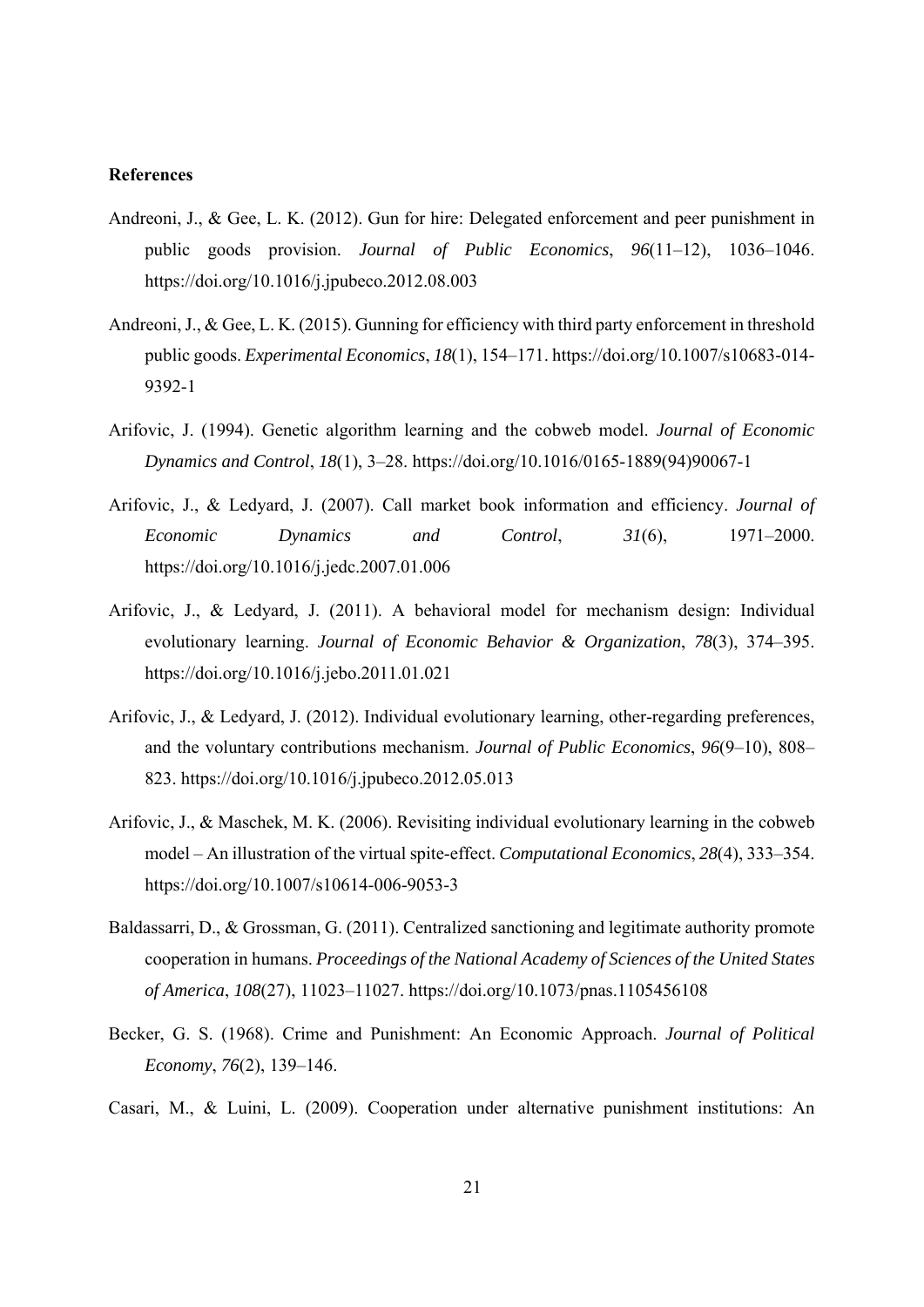experiment. *Journal of Economic Behavior and Organization*, *71*(2), 273–282. https://doi.org/10.1016/j.jebo.2009.03.022

- Cason, T. N., & Gangadharan, L. (2015). Promoting cooperation in nonlinear social dilemmas through peer punishment. *Experimental Economics*, *18*(1), 66–88. https://doi.org/10.1007/s10683-014-9393-0
- Chaudhuri, A. (2011). Sustaining cooperation in laboratory public goods experiments: A selective survey of the literature. *Experimental Economics*, *14*(1), 47–83. https://doi.org/10.1007/s10683-010-9257-1
- Darley, J. M. (2005). On the unlikely prospect of reducing crime rates by increasing the severity of prison sentences. *Journal of Law and Policy*, *13*(1), 189–208.
- DeAngelo, G., & Gee, L. K. (2017). Peers or police? Detection and sanctions in the provision of public goods. *Working paper*.
- Denant-Boemont, L., Masclet, D., & Noussair, C. N. (2007). Punishment, counterpunishment and sanction enforcement in a social dilemma experiment. *Economic Theory*, *33*(1), 145–167. https://doi.org/10.1007/s00199-007-0212-0
- Devetag, G., & Ortmann, A. (2007). When and why? A critical survey on coordination failure in the laboratory. *Experimental Economics*, *10*(3), 331–344. https://doi.org/10.1007/s10683- 007-9178-9
- Durlauf, S. N., & Nagin, D. S. (2011). Imprisonment and crime. *Criminology & Public Policy*, *10*(1), 13–54. https://doi.org/10.1111/j.1745-9133.2010.00680.x
- Falkinger, B. J., Fehr, E., Gachter, S., & Winter-Ebmer, R. (2000). A simple mechanism for the efficient provision of public goods: Experimental evidence. *American Economic Review*, *90*(1), 247–264.
- Fehr, E., & Gächter, S. (2000). Cooperation and punishment in public goods experiments. *The American Economic Review*, *90*(4), 980–994.
- Fehr, E., & Gächter, S. (2002). Altruistic punishment in humans. *Nature*, *415*(6868), 137–140. https://doi.org/10.1038/415137a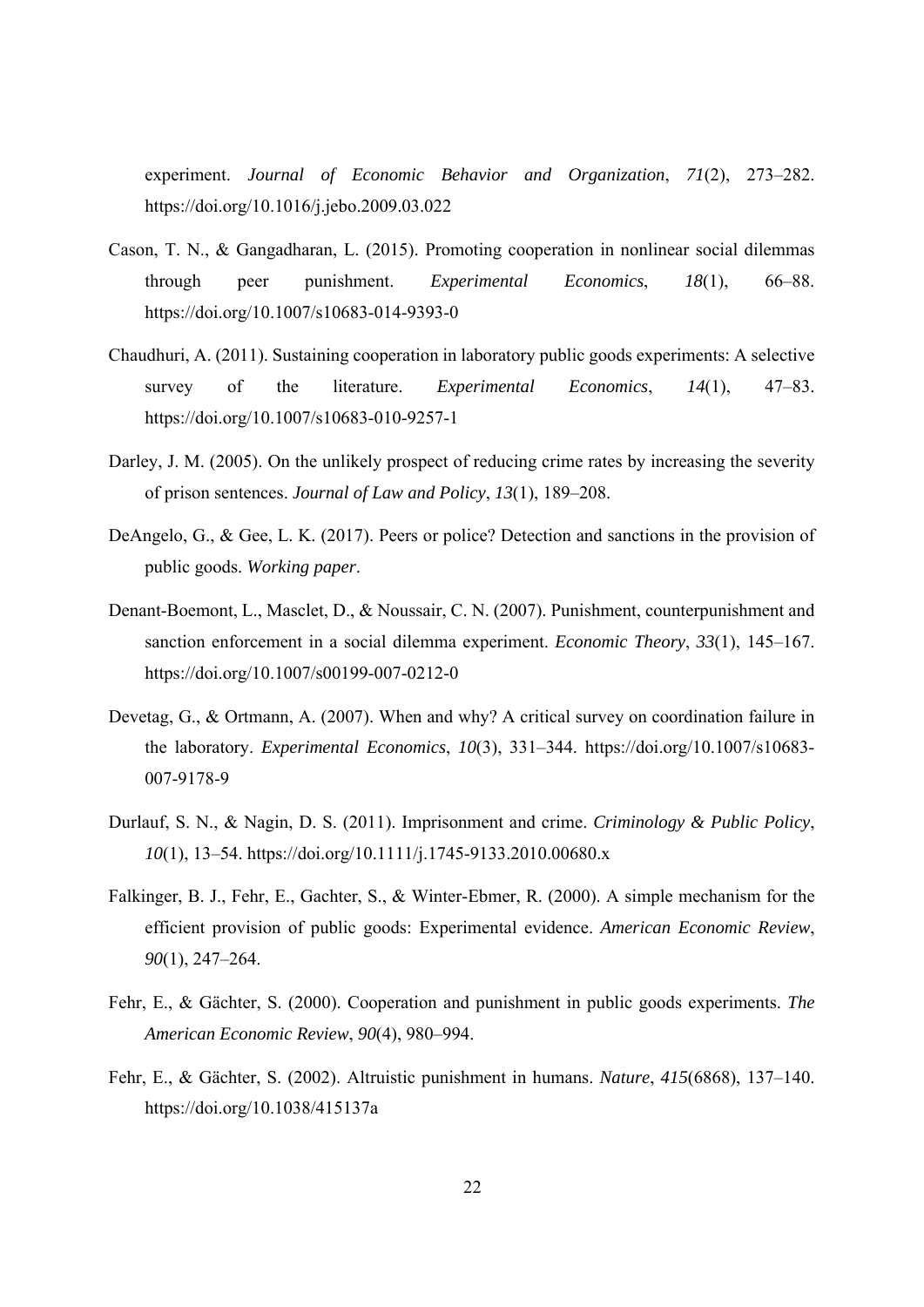- Fehr, E., & Williams, T. (2018). Social norms, endogenous sorting and the culture of cooperation. *University of Zurich, Department of Economics, Working Paper No 267, Revised Version. Available at https://Ssrn.com/abstract=3062528 or http://dx.doi.org/10.2139/ssrn.3062528*
- Fischbacher, U. (2007). Z-Tree: Zurich toolbox for ready-made economic experiments. *Experimental Economics*, *10*(2), 171–178. https://doi.org/10.1007/s10683-006-9159-4
- Fischbacher, U., & Gaechter, S. (2010). Heterogeneous social preferences and the dynamics of free riding in public goods. *American Economic Review*, *100*(1), 541–556.
- Fowler, J. H. (2005). Human cooperation: Second-order free-riding problem solved? *Nature*, *437*(7058), E8–E8. https://doi.org/10.1038/nature04201
- Gross, J., Méder, Z. Z., Okamoto-Barth, S., & Riedl, A. (2016). Building the Leviathan Voluntary centralisation of punishment power sustains cooperation in humans. *Scientific Reports*, *6*(June 2015), 20767. https://doi.org/10.1038/srep20767
- Grossman, G., & Baldassarri, D. (2012). The impact of elections on cooperation: Evidence from a lab-in-the-field experiment in Uganda. *American Journal of Political Science*, *56*(4), 964– 985. https://doi.org/10.1002/9781118762707.ch08
- Herrmann, B., Christian, T., & Gächter, S. (2008). Antisocial punishment across societies. *Science*, *319*(5868), 1362–1367.
- Houser, D., & Kurzban, R. (2002). Revisiting kindness and confusion in public goods experiments. *American Economic Review*, *92*(4), 1062–1069.
- Kamei, K. (2017). Endogenous reputation formation under the shadow of the future. *Journal of Economic Behavior and Organization*, *142*, 189–204. https://doi.org/10.1016/j.jebo.2017.07.012
- Kamei, K. (2018). Group size effect and over-punishment in the case of third party enforcement of social norms. *Journal of Economic Behavior and Organization*, 1–18. https://doi.org/10.1016/j.jebo.2018.04.002
- Kamei, K., Putterman, L., & Tyran, J.-R. (2015). State or nature? Endogenous formal versus informal sanctions in the voluntary provision of public goods. *Experimental Economics*, *18*(1),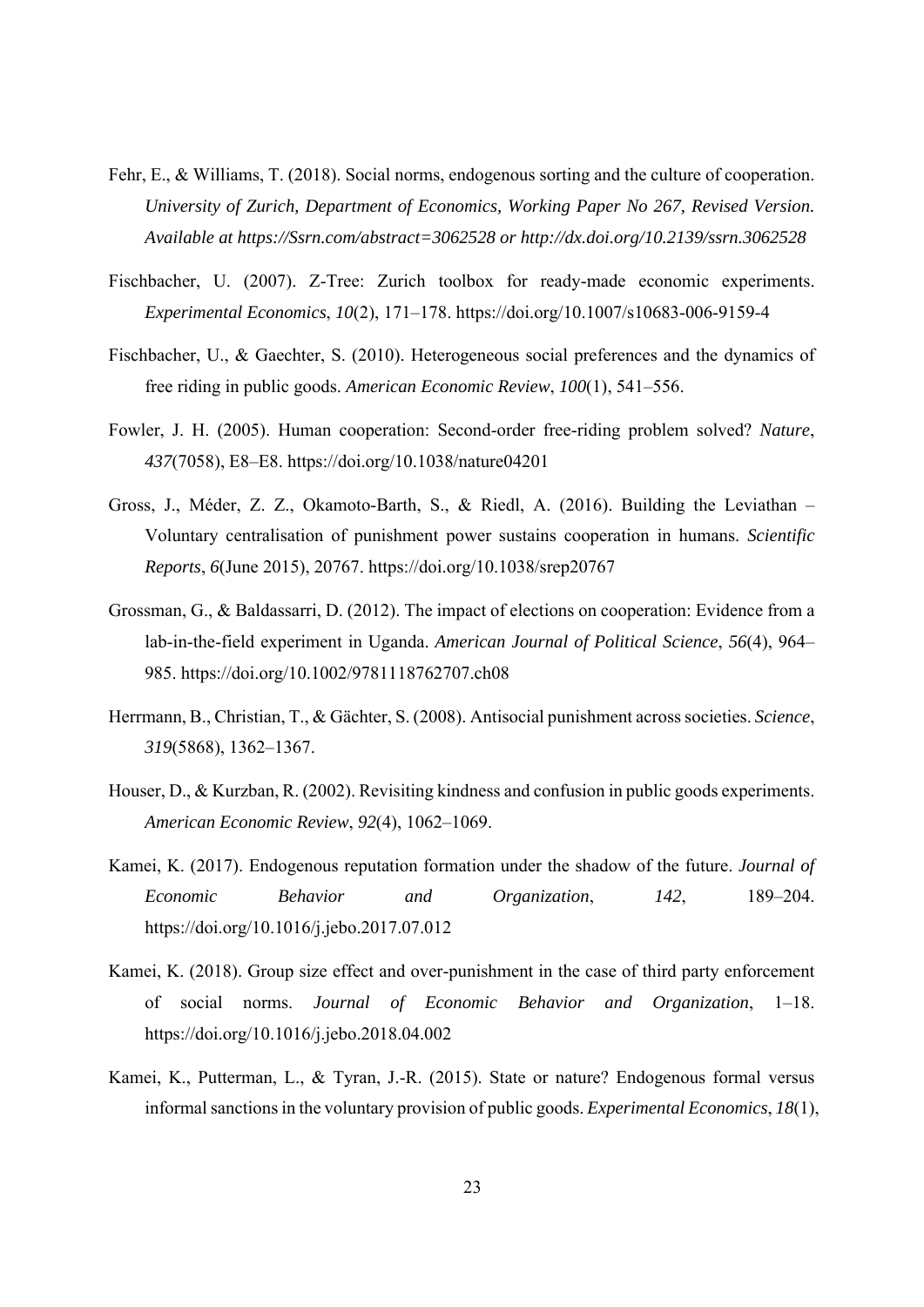38–65. https://doi.org/10.1007/s10683-014-9405-0

- Kamijo, Y., Nihonsugi, T., Takeuchi, A., & Funaki, Y. (2014). Sustaining cooperation in social dilemmas: Comparison of centralized punishment institutions. *Games and Economic Behavior*, *84*, 180–195. https://doi.org/10.1016/j.geb.2014.01.002
- Kennedy, D. M. (2009). *Deterrence and crime prevention: Reconsidering the prospect of sanction*. London: Routledge.
- Kleiman, M. A. R. (2009). *When brute force fails: How to have less crime and less punishment*. Princeton, New Jersey: Princeton University Press.
- Mann, M. (1986). *The sources of social power, vol. I: A history of power from the beginning to 1760 AD*. Cambridge: Cambridge University Press.
- Markussen, T., Putterman, L., & Tyran, J. R. (2014). Self-organization for collective action: An experimental study of voting on sanction regimes. *Review of Economic Studies*, *81*(1), 301– 324. https://doi.org/10.1093/restud/rdt022
- McFatter, R. M. (1982). Purposes of punishment: Effects of utilities of criminal sanctions on perceived appropriateness. *Journal of Applied Psychology*, *67*(3), 255–267.
- Nikiforakis, N. (2008). Punishment and counter-punishment in public good games: Can we really govern ourselves? *Journal of Public Economics*, *92*(1–2), 91–112. https://doi.org/10.1016/j.jpubeco.2007.04.008
- Panchanathan, K., & Boyd, R. (2004). Indirect reciprocity can stabilize cooperation without the second-order free rider problem. *Nature*, *432*(7016), 499–502. https://doi.org/10.1038/nature02978
- Putterman, L., Tyran, J. R., & Kamei, K. (2011). Public goods and voting on formal sanction schemes. *Journal of Public Economics*, *95*(9–10), 1213–1222. https://doi.org/10.1016/j.jpubeco.2011.05.001
- Shampanier, K., Mazar, N., & Ariely, D. (2007). Zero as a special price: The true value of free products. *Marketing Science*, *26*(6), 742–757. https://doi.org/10.1287/mksc.l060.0254
- Tyran, J. R., & Feld, L. P. (2006). Achieving compliance when legal sanctions are non-deterrent.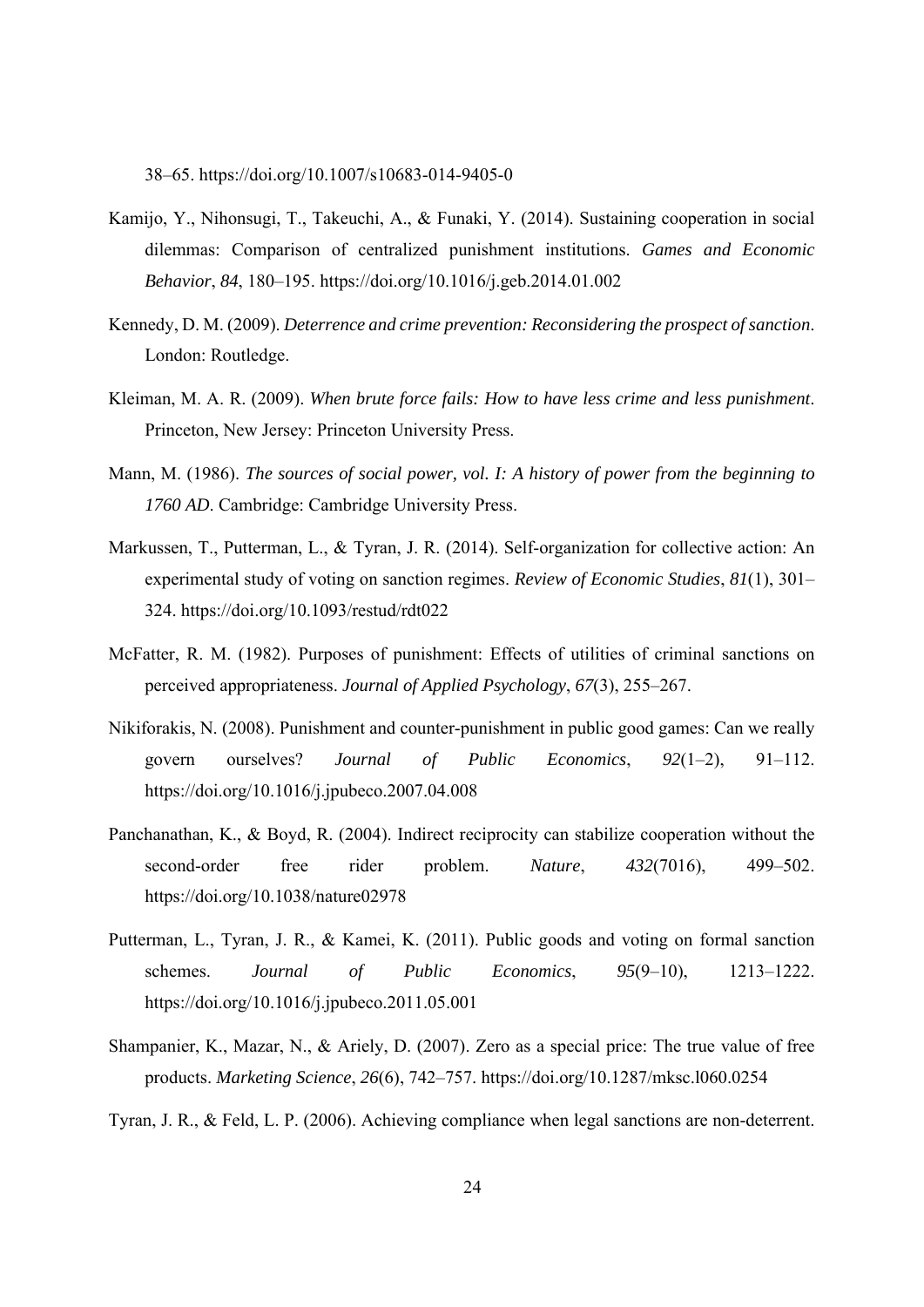*Scandinavian Journal of Economics*, *108*(1), 135–156. https://doi.org/10.1111/j.1467- 9442.2006.00444.x

- Xiao, E., & Houser, D. (2011). Punish in public. *Journal of Public Economics*, *95*(7–8), 1006– 1017. https://doi.org/10.1016/j.jpubeco.2010.11.021
- Yamagishi, T. (1986). The provision of a sanctioning system as a public good. *Journal of Personality and Social Psychology*, *51*(1), 110–116. https://doi.org/10.1037/0022- 3514.51.1.110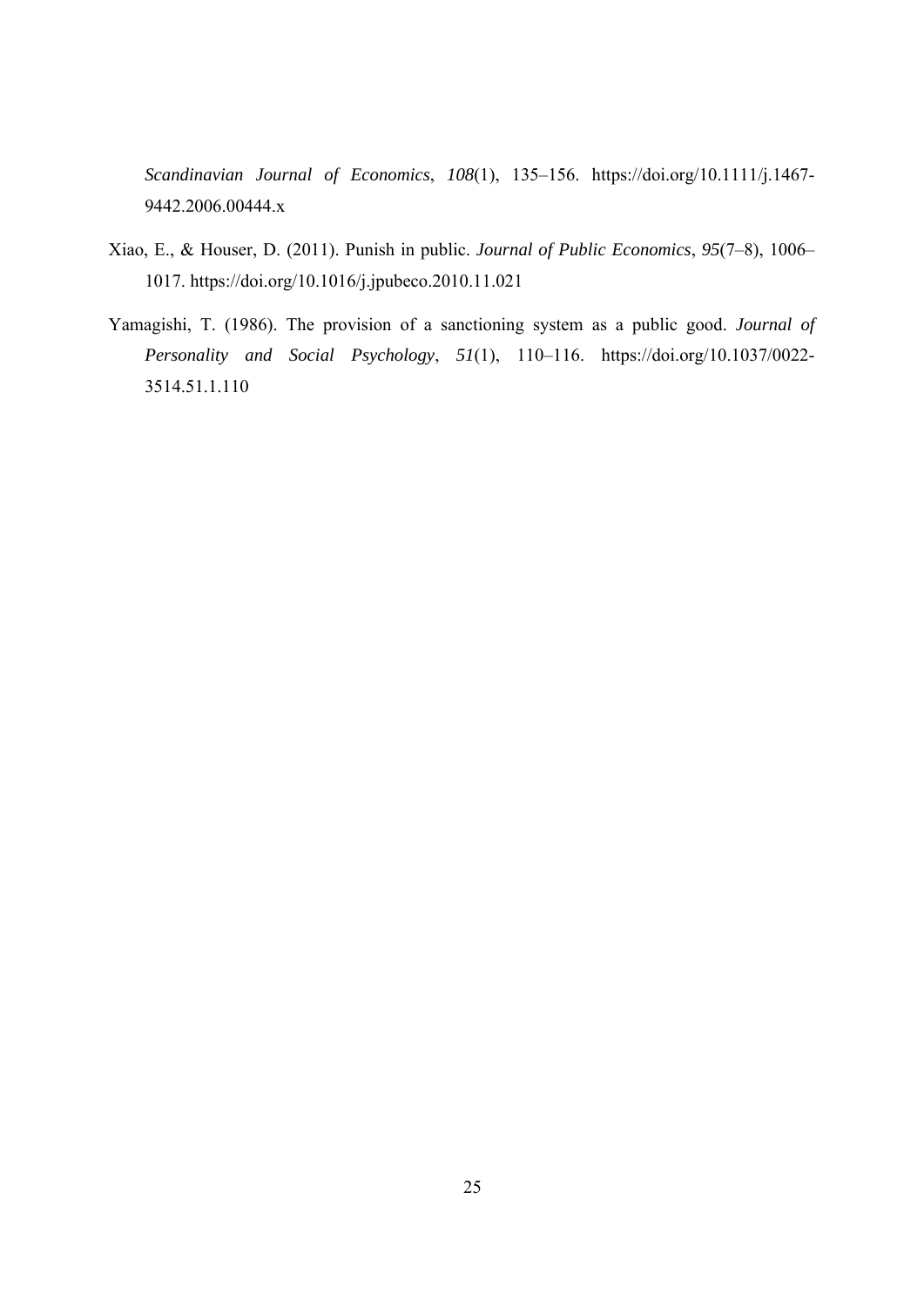

## **Tables and Figures**

Figure 1. Game outcomes conditional on  $t$ ,  $u$ , and the treatments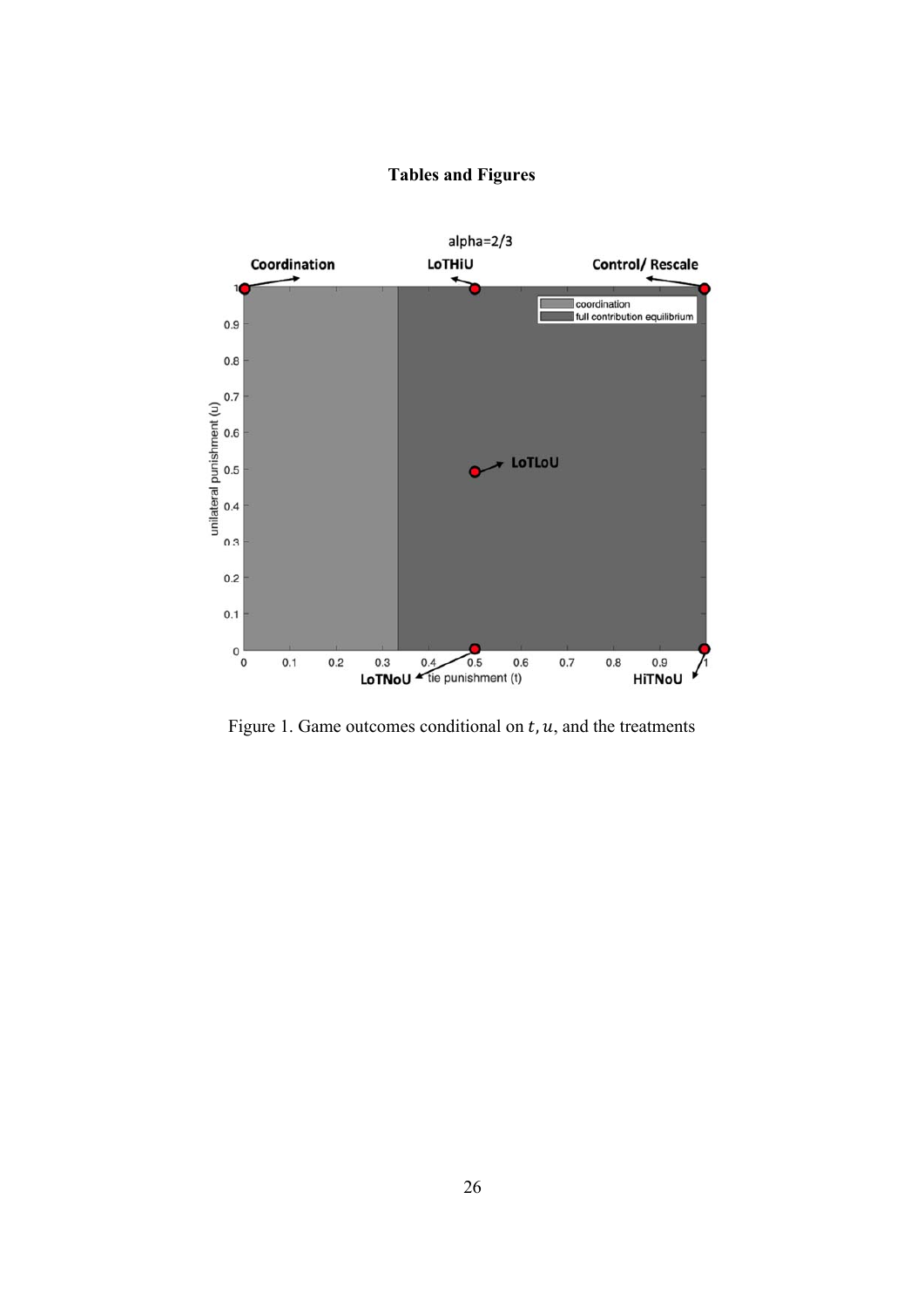

Figure 2. Mean contribution over time

| Treatment    | Endowment | t                | $\boldsymbol{u}$ | Relationship of<br>$t, u, \alpha$       | <b>Predicted Outcome</b> |
|--------------|-----------|------------------|------------------|-----------------------------------------|--------------------------|
| Control      | 5         | 1                | 1                |                                         |                          |
| Rescale      | 20        | 1                | $\mathbf{1}$     |                                         |                          |
| LoTNoU       | 20        | 0.5              | $\boldsymbol{0}$ | $t > 1 - \alpha$ ,                      | Full contribution        |
| HiTNoU       | 20        | 1                | $\boldsymbol{0}$ | $u > 1 - 2\alpha$                       |                          |
| LoTLoU       | 20        | 0.5              | 0.5              |                                         |                          |
| LoTHiU       | 20        | 0.5              |                  |                                         |                          |
| Coordination | 20        | $\boldsymbol{0}$ | 1                | $t < 1 - \alpha$ ,<br>$u > 1 - 2\alpha$ | Coordination             |

Table 1. Treatment parameters and predictions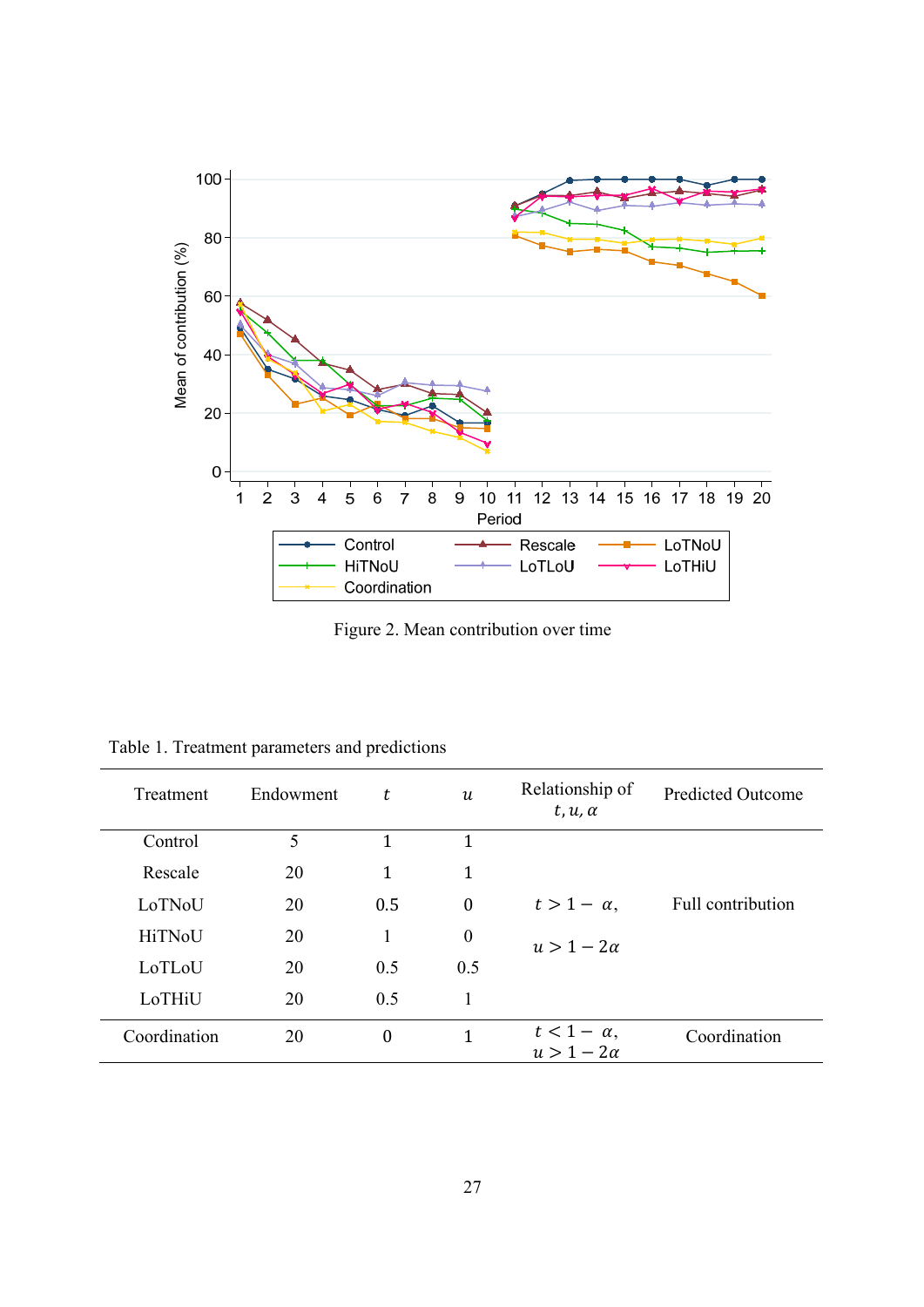|              | Male  | Game       | Contribution $(\% )$ |          |            | Ties     |          |       |
|--------------|-------|------------|----------------------|----------|------------|----------|----------|-------|
| Treatment    |       |            | Mean                 | Std Dev. | Below Full | At Full  | Total    |       |
| Control      | 39.6% | $LPG^*$    | 26.3%                | 0.264    | 4.2%       | $\theta$ | 4.2%     |       |
|              |       | $HG^*$     | 98.3%                | 0.029    | $\Omega$   | 87.5%    | 87.5%    |       |
| Rescale      | 50.0% | LPG        | 35.7%                | 0.247    | $5.0\%$    | $\theta$ | $5.0\%$  |       |
|              |       | HG         | 94.6%                | 0.079    | $\Omega$   | 53.3%    | 53.3%    |       |
| LoTNoU       | 41.7% | <b>LPG</b> | 23.7%                | 0.254    | $5.0\%$    | $\theta$ | $5.0\%$  |       |
|              |       | HG         | 72.0%                | 0.195    | $\Omega$   | 4.2%     | 4.2%     |       |
| HiTNoU       | 47.9% | LPG        | 32.0%                | 0.329    | $16.7\%$   | $\Omega$ | $16.7\%$ |       |
|              |       | HG         | 80.9%                | 0.291    | $_{0}$     | 12.5%    | 12.5%    |       |
| LoTLoU       | 50%   | LPG        | 32.6%                | 0.341    | 0.8%       | $\Omega$ | $0.8\%$  |       |
|              |       | HG         | 90.6%                | 0.187    | $\Omega$   | 36.7%    | 36.7%    |       |
| LoTHiU       | 50%   | <b>LPG</b> | 27.2%                | 0.313    | 4.2%       | $\theta$ | 4.2%     |       |
|              |       | HG         | 94.2%                | 0.151    | $\Omega$   | 40%      | 40%      |       |
| Coordination | 38.6% | <b>LPG</b> | 23.9%                | 0.241    | 10.9%      | $\Omega$ | 10.9%    |       |
|              |       |            | HG                   | 79.6%    | 0.118      | $0.9\%$  | 20.9%    | 21.8% |

Table 2. Contribution and ties across treatment

\* LPG: linear public goods game; HG: public goods game with the hired-gun mechanism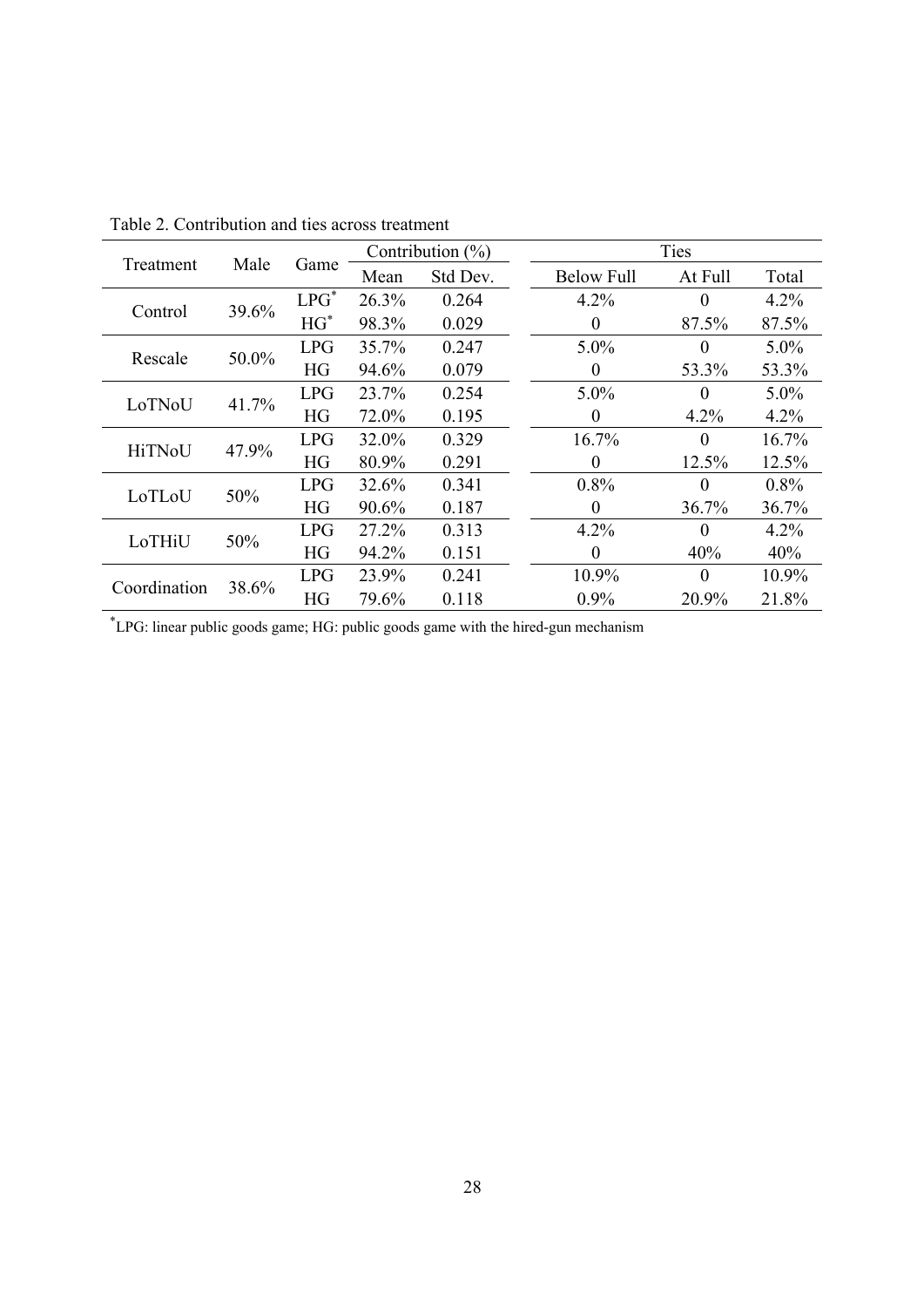| Dependent variable: Contribution percentage |            |             |              |              |             |             |
|---------------------------------------------|------------|-------------|--------------|--------------|-------------|-------------|
|                                             | Control    | Rescale     | LoTNoU       | HiTNoU       | LoTLoU      | LoTHiU      |
|                                             | (1)        | (2)         | (3)          | (4)          | (5)         | (6)         |
| Period                                      | 0.000290   | $-0.000312$ | $-0.0157***$ | $-0.0156***$ | 0.000937    | 0.00117     |
|                                             | (0.00143)  | (0.00210)   | (0.00324)    | (0.00323)    | (0.00208)   | (0.00222)   |
| Last min profit                             | $-0.0860$  | $0.150***$  | $0.137***$   | $0.0862***$  | $0.0907***$ | $0.0707***$ |
|                                             | (0.0701)   | (0.0295)    | (0.0223)     | (0.0228)     | (0.0210)    | (0.0269)    |
| Last max profit                             | $-0.00676$ | $0.179***$  | $0.0949***$  | $0.0547**$   | $0.0641***$ | $0.0829***$ |
|                                             | (0.0761)   | (0.0335)    | (0.0231)     | (0.0235)     | (0.0239)    | (0.0303)    |
| Tie t-1                                     | 0.0101     | $0.187***$  | $0.232***$   | $0.186***$   | $0.108***$  | $0.107***$  |
|                                             | (0.0757)   | (0.0351)    | (0.0517)     | (0.0419)     | (0.0267)    | (0.0311)    |
| Last punished                               | 0.0141     | 0.0239      | $-0.0615***$ | $-0.0412*$   | $-0.0176$   | $-0.0399*$  |
|                                             | (0.0330)   | (0.0242)    | (0.0229)     | (0.0227)     | (0.0221)    | (0.0226)    |
| Constant                                    | $0.982***$ | $0.783***$  | $0.843***$   | $0.959***$   | $0.822***$  | $0.855***$  |
|                                             | (0.0770)   | (0.0458)    | (0.0694)     | (0.0700)     | (0.0449)    | (0.0451)    |
| Observations                                | 432        | 432         | 432          | 432          | 432         | 432         |
| Log. Likelihood                             | 550.5      | 305.9       | 83.46        | 102.7        | 298.5       | 297.4       |
| Chi-squared                                 | 33.23      | 37.05       | 94.82        | 59.27        | 38.86       | 32.54       |

Table 3. Determinants of contribution: Multilevel mixed-effects linear estimation

*Notes:* Standard errors are in parentheses. Observations are clustered by subject.

Data includes periods12–20 where the hired-gun mechanism is in place.

\* p < 0.10, \*\* p < 0.05, \*\*\* p < 0.01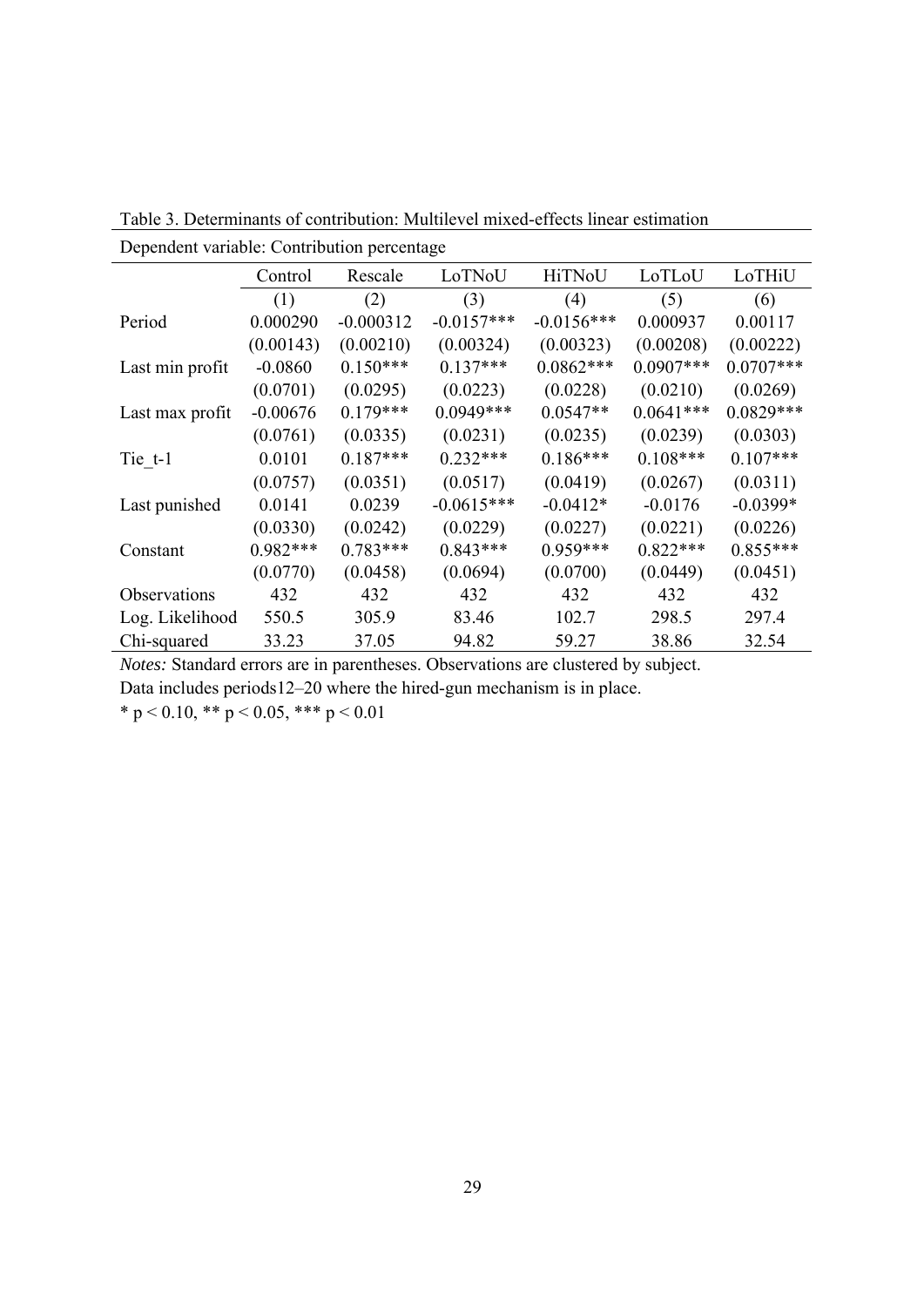#### **Appendix A: Additional results on equilibrium analysis**

## A1. Equilibrium analysis with  $\alpha$  < 0.5

In this appendix, we provide equilibrium analysis with  $\alpha < 0.5$ . When  $\alpha < 0.5$ ,  $\alpha < 1 - 2\alpha$ and  $u \ge 0$  could be satisfied simultaneously; therefore, lenient unilateral punishment is a possibility. We next discuss cases where both types of punishment are harsh enough, one type is lenient and one type is harsh enough, and both types are lenient.

**Proposition A1.1.** *If both the tie punishment and unilateral punishment are harsh enough, or*   $t > 1 - \alpha$  and  $u > 1 - 2\alpha$ , the game's unique equilibrium occurs when everyone contributes the *full endowment.* 

**Proof.** It follows the proof of Proposition 1.■

**Proposition A1.2.** *If the tie punishment is lenient and the unilateral punishment is harsh enough, or*  $t < 1 - \alpha$  and  $u > t - \alpha$ , the game becomes a coordination game.

**Proof. Part (i).**  $t < 1 - \alpha$  and  $\alpha > 1 - 2\alpha$ ; it is the same as the proof of Proposition 2.

**Proof. Part (ii).**  $t < 1 - \alpha$  and  $t - \alpha < u < 1 - 2\alpha$ ; it leads to  $\Delta_{+1} < 0$  and  $\Delta_{-1} < 0$ , which suggests that players are better off by staying tied rather than breaking from the tie. In the no-tie case,  $\Delta_{+1 \text{ lower}} = \alpha + u - t > 0$ , and the lowest contributor has incentive to increase the contribution until a tie is reached. In other words, the game becomes a coordination game.■

**Proposition A1.3.** If both the tie punishment and the unilateral punishment are lenient, or  $t <$  $1 - \alpha$  and  $u < t - \alpha$ , the game's unique equilibrium is that everyone makes zero contribution.

**Proof.** When  $\alpha$  < 0.5, it is possible to satisfy  $0 < \alpha < 1 - 2\alpha$ . This outcome leads to  $\Delta_{+1}$  < 0 and  $\Delta_{-1} > \Delta_{+1}$ .  $u < t - \alpha$  leads to  $\Delta_{-1} = t - \alpha - u > 0$ . In the tie case, players are better off by decreasing the contribution by 1 unit to break from the tie. In the no-tie case (the difference in the contribution has been shortened to 1 unit),  $\Delta_{+1\ lower} = \alpha + u - t < 0$ , and  $\Delta_{+2\ lower} = 2\alpha +$  $u - 1 < 0$ , which means the lower contributor is better off by staying at the status quo rather than increasing the contribution to a tie or to be the higher contributor. Besides the possible change in the relative payoff positions caused by actions of the lower contributor, the higher contributor's actions could also cause such changes. If the higher contributor decreases the contribution by 1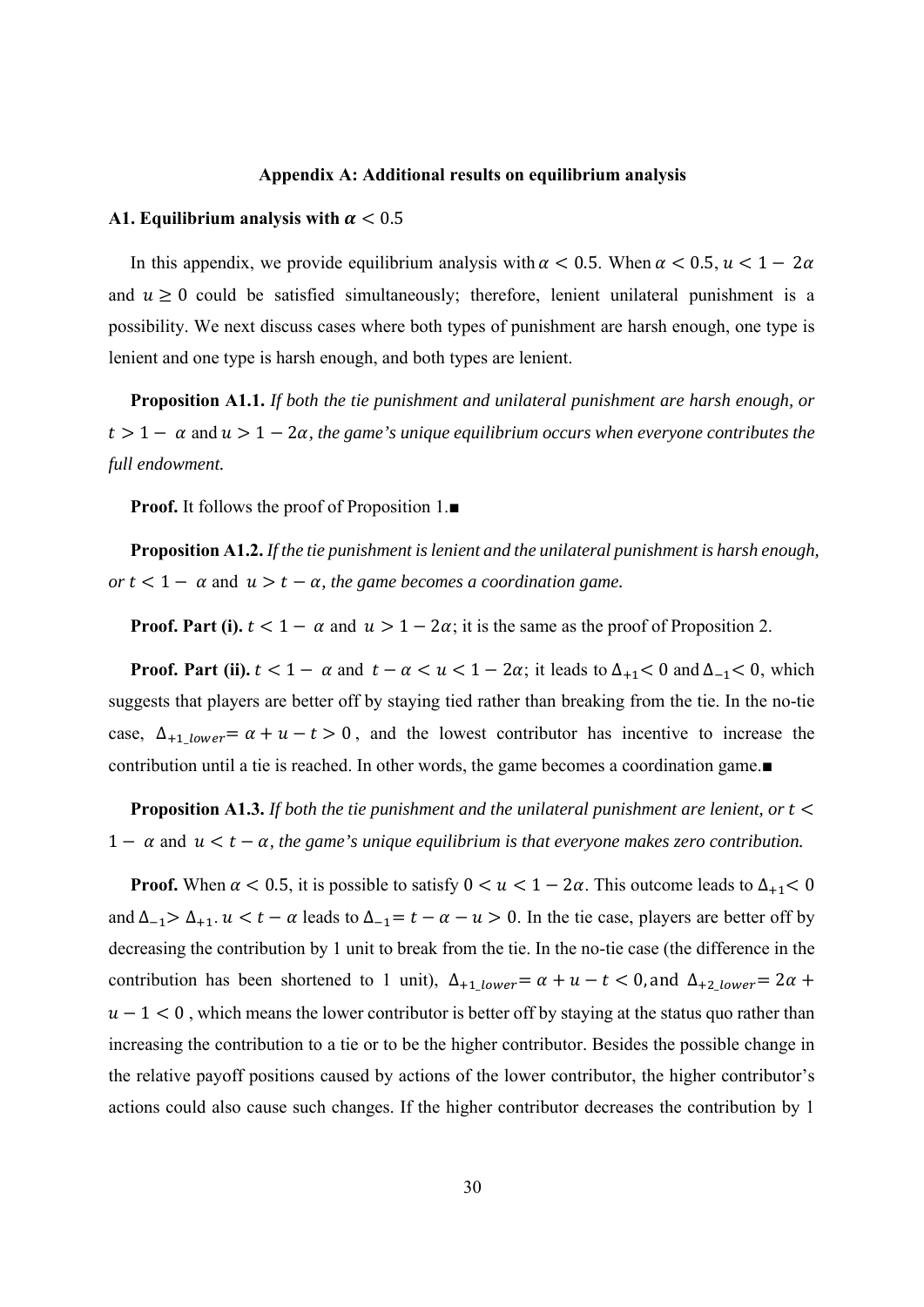unit and the resulting payoff change is  $\Delta_{-1 \text{ higher}} = 1 - \alpha - t > 0$ , then the higher contributor has incentive to decrease the contribution to a tie. The game then ends up with the zero-contribution equilibrium following the elimination of dominated strategies.■

**Proposition A1.4.** *If the tie punishment is harsh enough and the unilateral punishment is lenient, or*  $t > 1 - \alpha$  and  $u < 1 - 2\alpha$ , the game outcome is dependent on the starting point.

**Proof.** As discussed earlier, it is possible to satisfy  $u < 1 - 2\alpha$  only if  $\alpha < 0.5$ . These two conditions of t and u lead to  $0 < \Delta_{+1} < \Delta_{-1}$  (i.e., players are better off by deviating 1 unit negatively from the tie). In the no-tie case,  $\Delta_{+1\_lower} = \alpha + u - t < 0$ , which means the lower contributor is better off staying as the lower rather than increasing the contribution to a tie. It is straightforward to see that the higher contributor is better off by staying holding the contribution steady rather than decreasing it to a tie ( $\Delta_{-1 \; higher} = 1 - \alpha - t < 0$ ). In this case, there is no single dominant strategy; thus, the logic of the elimination of dominated strategies does not apply. The game outcome is dependent on the starting contributions in the group. Specifically, if both players start with full contributions, neither of them would have incentive to deviate. If they start with different individual contributions, they would stay with the initial contribution as no one has incentive to deviate from the starting point. If they start with a below-full-contribution tie, they would deviate negatively until a difference in contributions is restored. ■



Figure A1.1. Game outcomes conditioned on t and  $u$  ( $\alpha = 1/3$ )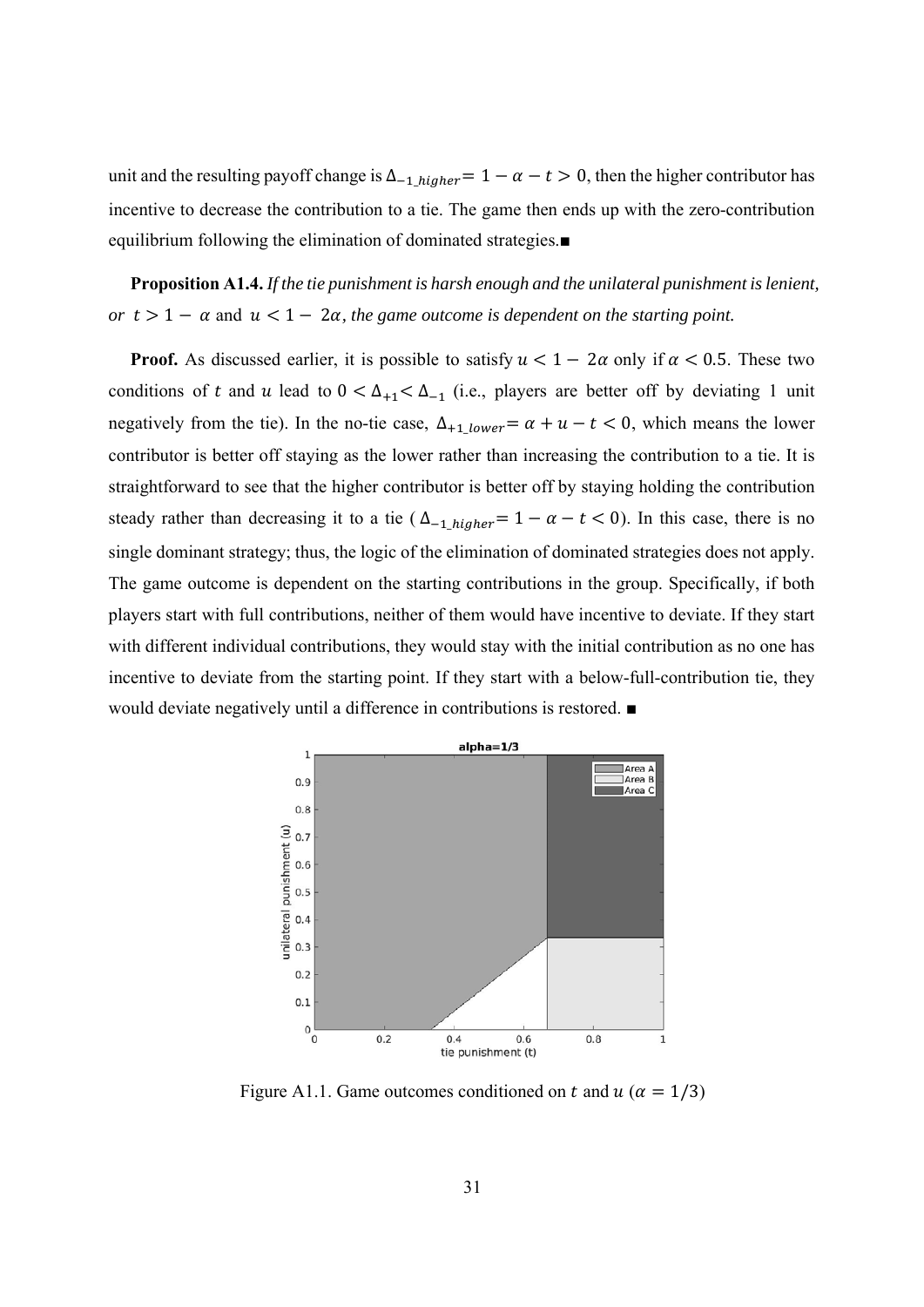Figure A1.1 summarizes and illustrates all possible cases described above for various parameter values for the unilateral punishment (*u*) and the tie punishment (*t*), with  $\alpha = 1/3$ . Area C represents the required condition for an effective hired-gun mechanism where the unique fullcontribution Nash equilibrium is achieved. Area A indicates the case where the game degenerates into a coordination problem. Area B represents the situation where the game outcome is dependent on the starting point. The blank area represents the situations where the game results in the zerocontribution equilibrium. Table A1.1 summarizes the game outcomes and parameter conditions.

| Area         |                  | и                 | Outcome                         |
|--------------|------------------|-------------------|---------------------------------|
| A            | $t < 1 - \alpha$ | $u > t - \alpha$  | Coordination                    |
| B            | $t > 1 - \alpha$ | $u < 1-2\alpha$   | Dependent on the starting point |
| C            | $t > 1 - \alpha$ | $u > 1 - 2\alpha$ | Full contribution               |
| <b>Blank</b> | $t < 1 - \alpha$ | $u < t - \alpha$  | Zero contribution               |

Table A1.1. Game outcomes conditioned on  $t$  and  $u$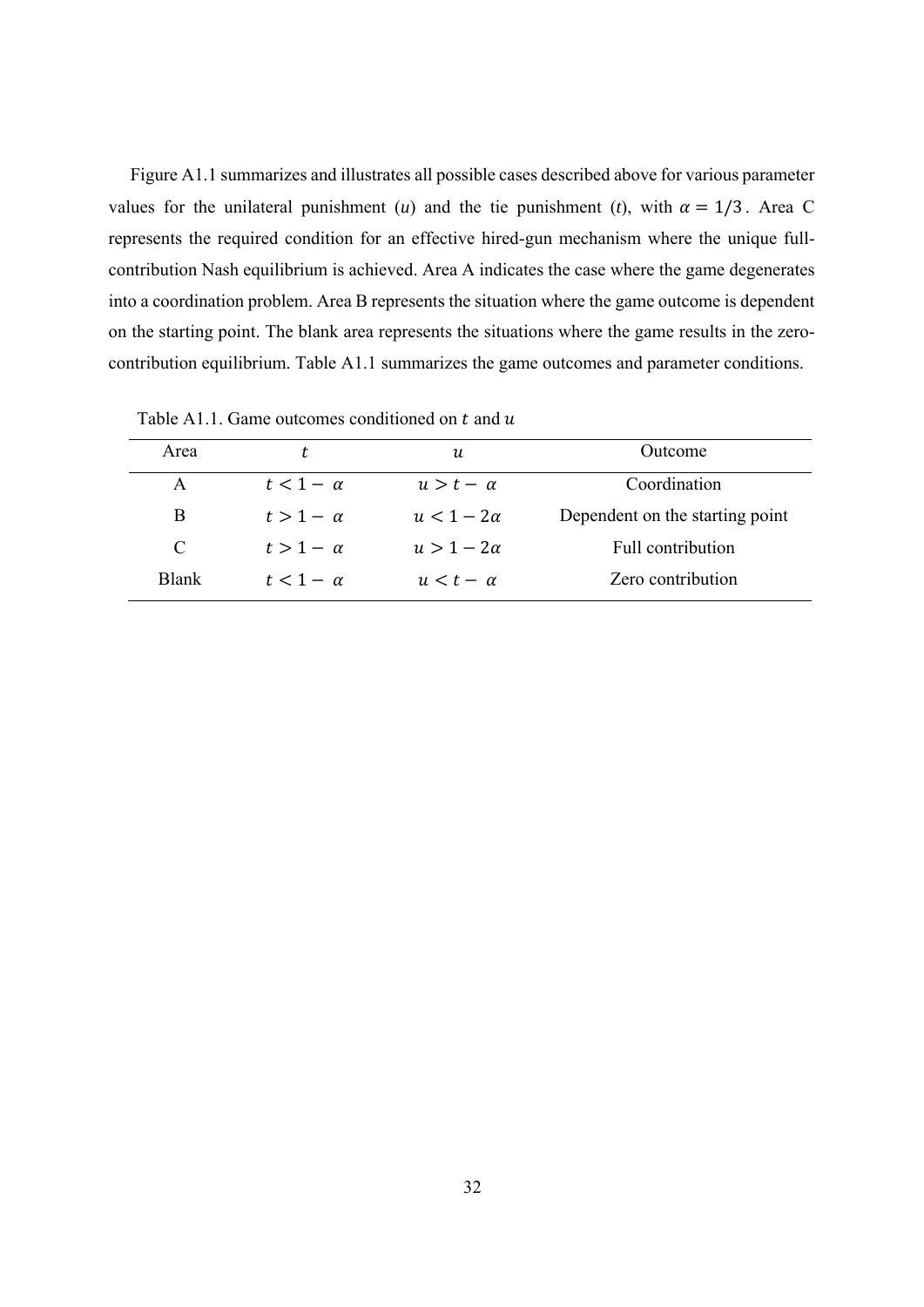### **A2. Equilibrium analysis with group size = 4**

### **Case 1.** *The 4 players in the group tie at a below-full-contribution amount*.

The proof is the same as the 2-player case. All 4 players receive a punishment  $P = t$ . Increasing the contribution by 1 unit incurs a loss of  $1 - \alpha$  but avoids the punishment t. Decreasing the contribution by 1 unit increases the payoff by  $1 - \alpha$  and avoids the punishment *t*, but a punishment  $(1 + u)$  kicks in, as shown below:

$$
\Delta_{+1} = t - (1 - \alpha) \tag{A2.1}
$$

$$
\Delta_{-1} = t - (\alpha + u) \tag{A2.2}
$$

To encourage people only to move the contribution upward, it is necessary to have the following:

$$
\Delta_{+1} > 0 \Rightarrow t > 1 - \alpha \tag{A2.3}
$$

$$
\Delta_{+1} > \Delta_{-1} \Rightarrow u > 1 - 2\alpha \tag{A2.4}
$$

If (A2.3) and (A2.4) are both satisfied, players would have incentive to increase the contribution to break the tie.

**Case 2.** *The group has heterogeneous contributions (i.e., at least one player's contribution is different from others).* 

There are 7 possible distributions of contributions. Suppose the 4 players are a, b, c, and d, and their contributions are ranked from highest (top row) to lowest (bottom row) in Table A2.1, followed by an equilibrium analysis of each distribution.

Table A2.1. Possible distributions of contributions

| (1)         | $\left( 2\right)$ | (3)  | (4)  | (5)     | (6)     |      |
|-------------|-------------------|------|------|---------|---------|------|
| a           |                   |      |      |         |         |      |
| b           | a, b              | a    | a    |         |         |      |
| $\mathbf c$ | $\mathbf c$       | b, c | b    | a, b, c | a       | a, b |
| u           | a                 | a    | c, d | đ       | b, c, d | c, d |

If the difference between the second-lowest and the lowest contribution level is more than 1 unit, it is straightforward that the higher contributor will decrease the contribution, and the lower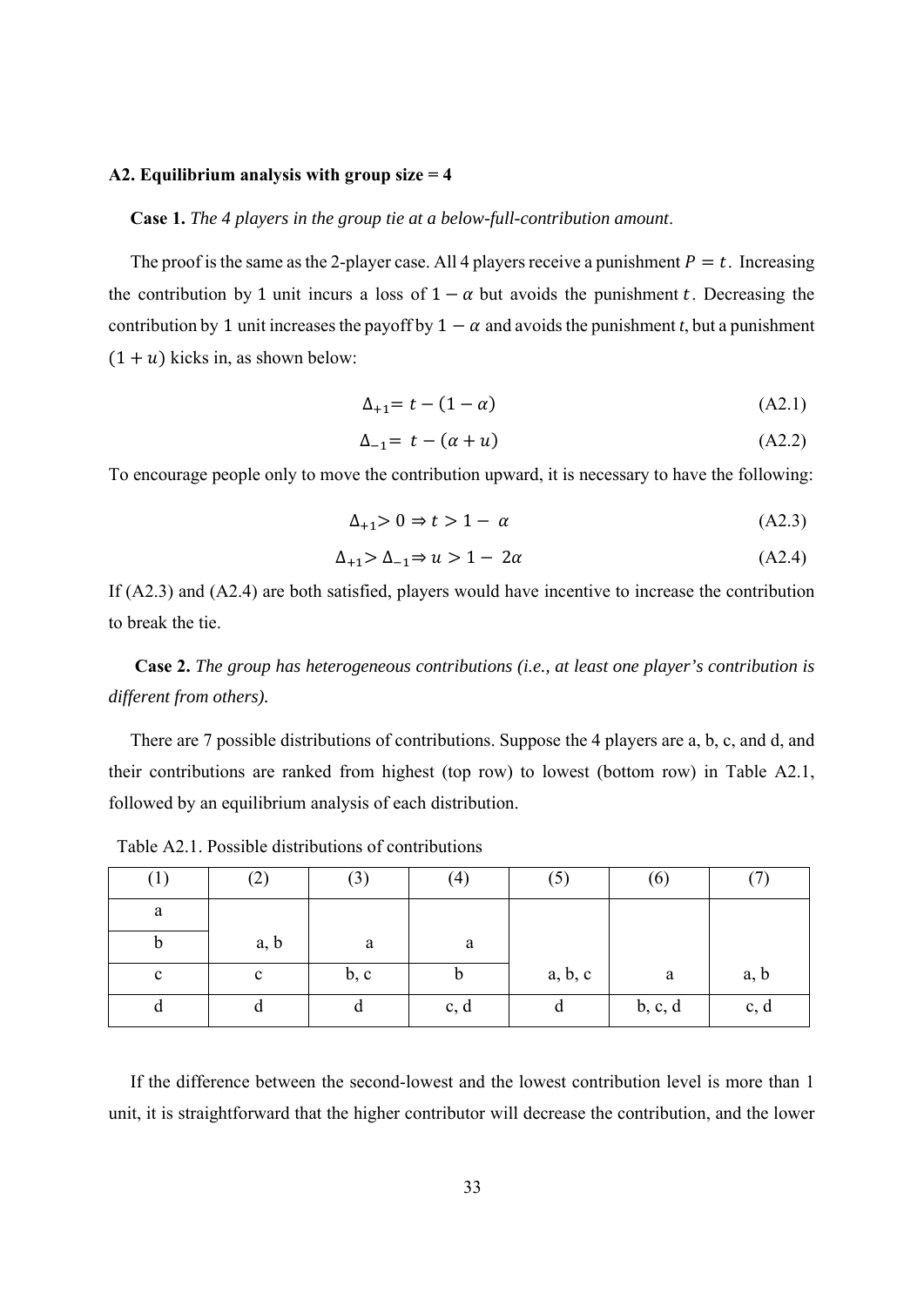contributor will increase the contribution as doing so would improve the payoff for both before the relative position of contributions changes. Therefore, we discuss the case where the difference between the second-lowest and the lowest contribution has been shortened to 1 unit. The equilibrium analyses of the 7 possible distributions of contributions are as follows:

#### (1) All four contributions are different.

For the top two contributors—players a and b—decreasing the contribution by 1 unit generates a payoff gain of  $1-\alpha>0$  as long as neither player becomes the lowest contributor. In other words, players a and b will keep decreasing their contributions until they reach the contribution level of player c. The contributions of players a, b, and c are identical and are 1 unit above the lowest contribution from player d. The initial four contribution levels are reduced to two contribution levels. The situation is therefore equivalent to the 2-player situation. The rest of the proof is the same as the proof for Proposition 1 under Case 2.

#### (2) Top two contributors (a and b) are tied.

The same logic in (1) above applies. Players a and b will keep decreasing their contributions until their contributions, together with player c's contribution, are 1 unit above player d's contribution. The initial three contribution levels are reduced to two contribution levels. The situation is therefore equivalent to the 2-player situation. The rest of the proof is the same as the proof for Proposition 1 under Case 2.

### (3) Two middle contributors (b and c) are tied.

The same logic in (1) applies. Player a will keep decreasing the contribution until it, together with the contributions of players b and c, is 1 unit above player d's contribution. The initial three contribution levels are reduced to two contribution levels. The situation is therefore equivalent to the 2-player situation. The rest of the proof is the same as the proof for Proposition 1 under Case 2.

## (4) Bottom two contributors (c and d) are tied.

The same logic in (1) applies. Player a will keep decreasing the contribution until it, together with player b's contribution, is 1 unit above the contributions of players c and d. The initial three contribution levels are reduced to two contribution levels. The situation is therefore equivalent to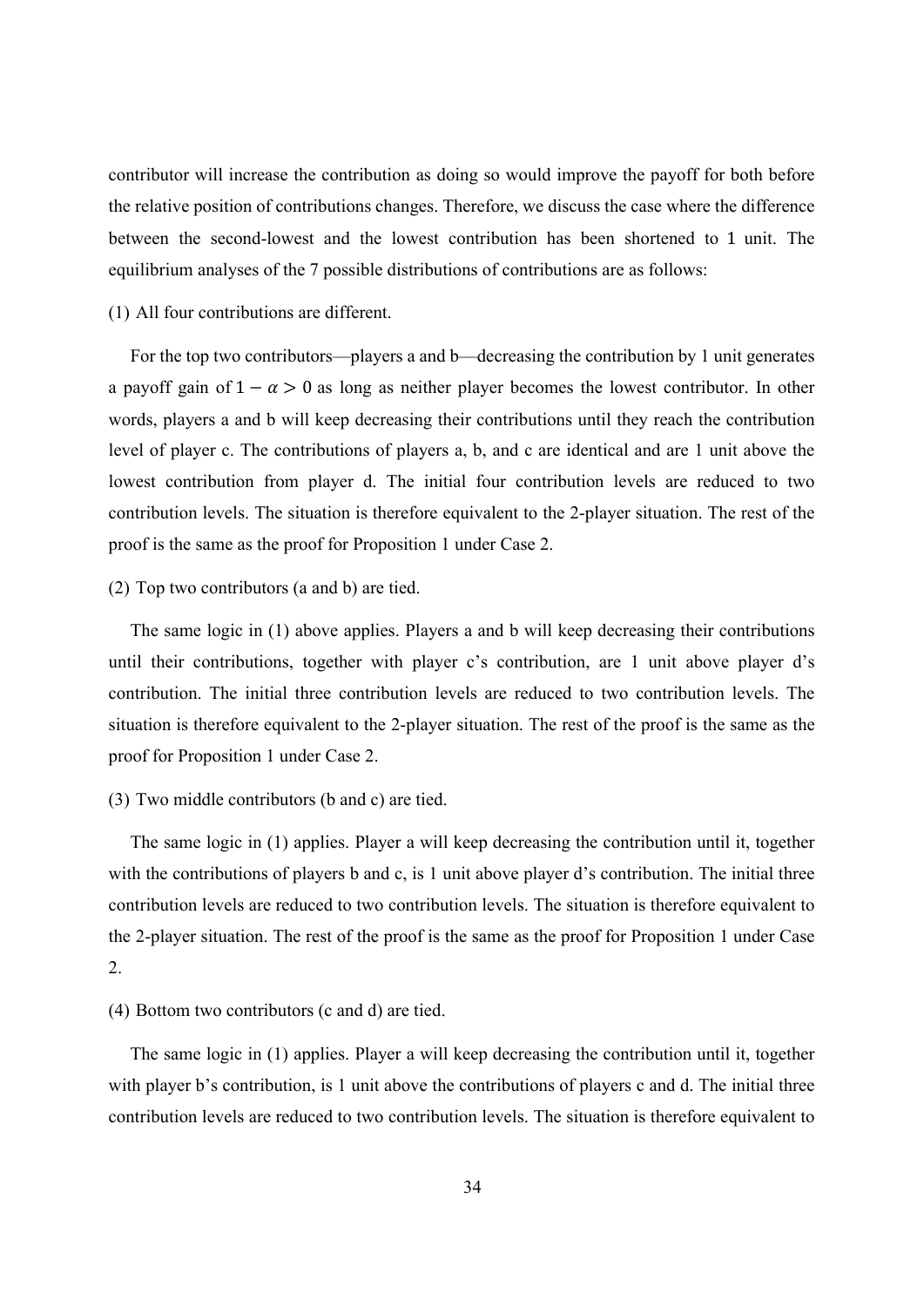the 2-player situation. The rest of the proof is the same as the proof for Proposition 1 under Case 2.

(5) Top three contributors (a, b, and c) are tied.

There are two contribution levels to start with. The situation is therefore equivalent to the 2 player situation. The rest of the proof is the same as the proof for Proposition 1 under Case 2.

(6) Bottom three contributors (b, c, and d) are tied.

The same logic in (5) applies. The situation is equivalent to the 2-player situation. The rest of the proof is the same as the proof for Proposition 1 under Case 2.

(7) Top two contributors (a and b) are tied. Bottom two contributors (c and d) are tied.

The same logic in (5) applies. The situation is equivalent to the 2-player situation. The rest of the proof is the same as the proof for Proposition 1 under Case 2. ■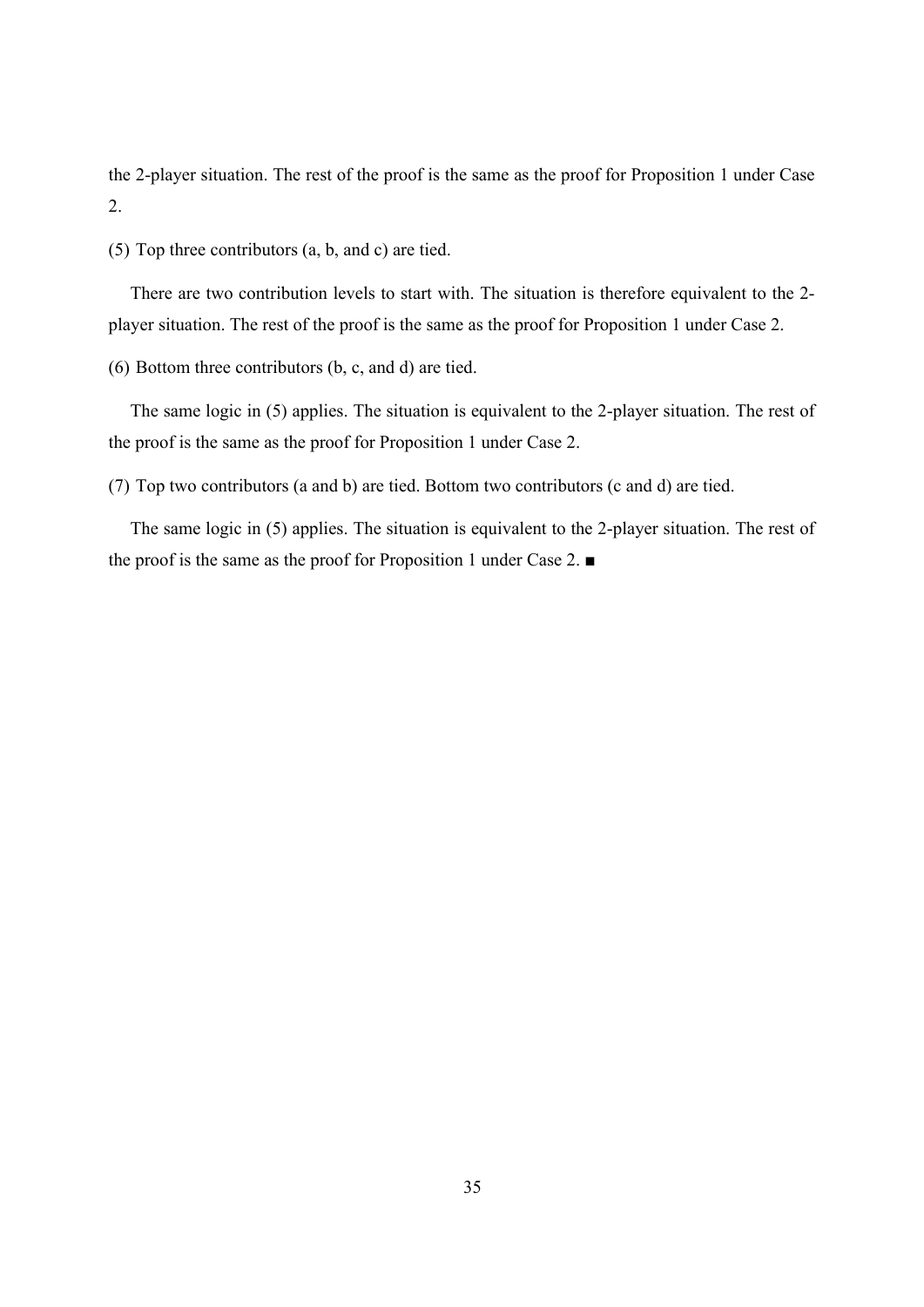#### **Appendix B: Additional results on simulations**

### **Individual evolutionary learning (IEL)**

Following the discussion on the theoretical and empirical game outcome, we explore the evolution path under the hired-gun mechanism with different parameters. The evolution path is interesting for several reasons. First, the contribution in the LoTNoU and HiTNoU treatments has a decaying trend instead of converging to the full-contribution equilibrium as the theory predicts. The individual evolutionary learning (IEL) model is an attempt to explain this deviation from the theory. Second, the theory cannot predict the speed of convergence to the equilibrium, so it would be intriguing to learn about the convergence path and speed in general.<sup>14</sup> Third, the experiments shed light on how people actually behave in the hired-gun context, but the experiments are bounded by the number of subjects and periods one could use. Thus, simulation provides a robustness check using a longer horizon and a larger sample.

We adopt the IEL approach (see more details in Arifovic & Maschek 2006; Arifovic & Ledyard 2012, 2011). IEL has been shown to be successful in simultaneously explaining all five stylized facts in public goods games (Arifovic & Ledyard 2012). The idea of IEL is that subjects carry a finite set of remembered strategies, which are evaluated and replicated in a certain way, and the better strategies have better chances of being carried forward to future periods. As a result, subjects evolve to play the optimal strategies over time.

Following the definition of IEL in Arifovic and Ledyard (2012), we let  $X^i$  be subject i's action space,  $I^i(x_t)$  be the information revealed to *i* at the end of period *t*,  $A_t^i$  be *i*'s remembered set of strategies (i.e., contribution levels) in period t, and  $\psi_t^i$  be the probability measure on  $A_t^i$ . Next,  $A_t^i$ has a dimension of  $J$ , which represents the subject's memory capacity. In period  $t$ , each subject randomly chooses a strategy (i.e., a contribution level) from  $A_t^i$  based on the probability measure  $\psi_t^i$  and ends up with the action  $x_t^i = a_{j,t}^i$  ( $j \in \{1, ... J\}$ ).  $A^i$  and  $\psi^i$  are updated from period to period. At the end of period t, subjects use a process to compute  $A_{t+1}^i$ ,  $\psi_{t+1}^i$  based on  $A_t^i$ ,  $\psi_t^i$ ,  $I^{i}(x_t)$ . Experimentation, replication, and selection are the three crucial steps in this process. We

<sup>&</sup>lt;sup>14</sup> The experimental results do not provide much information on convergence as the starting contribution level is close to the full-contribution equilibrium. Though the experiment is not designed to study different convergence speeds across treatments, simulations could provide valuable insights in this regard.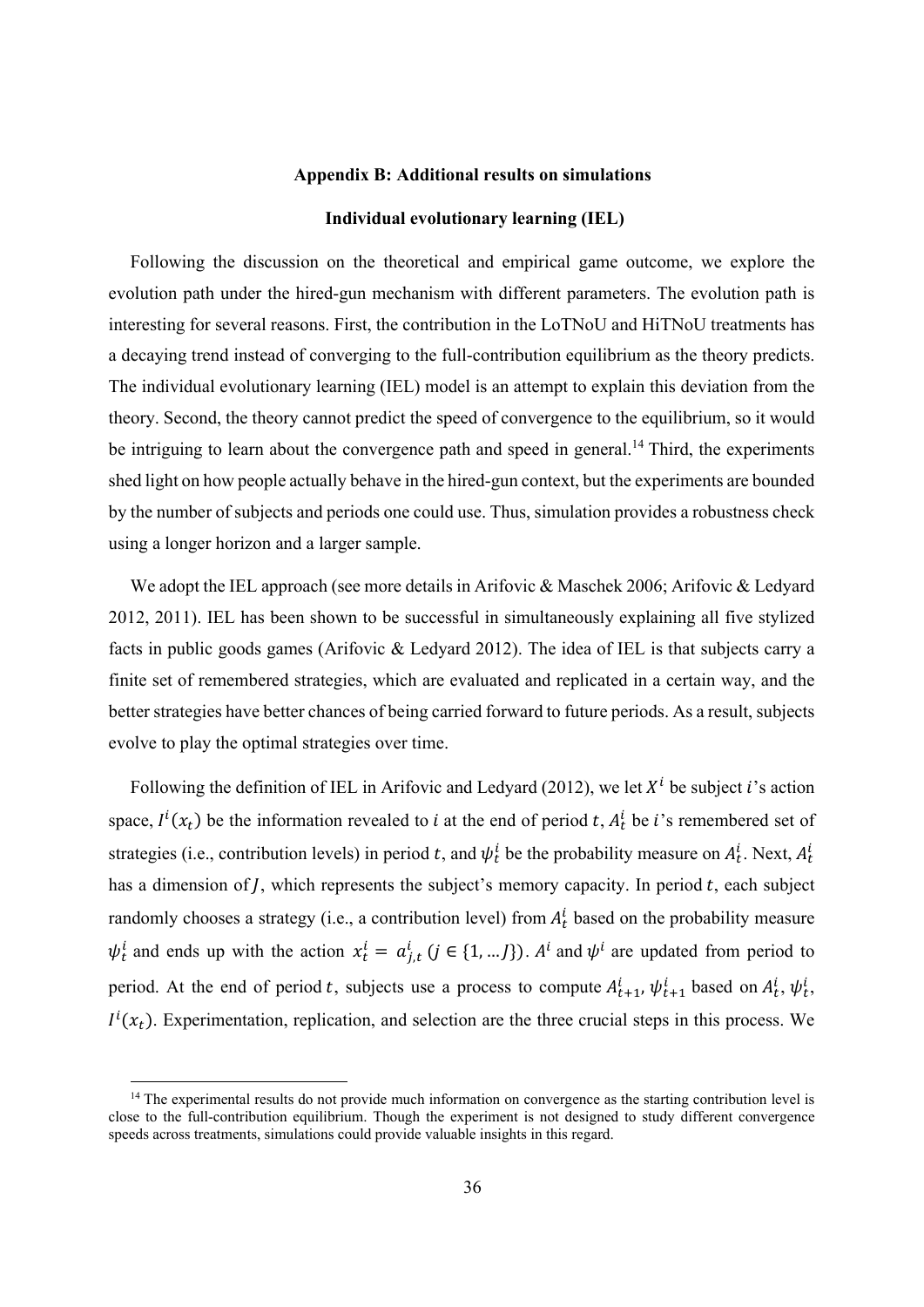next describe this process to explain how the decision is made at  $t + 1$  based on what happened at .

The process starts with experimentation. Experimentation introduces a dash of randomness into the remembered strategy set, which contributes to some level of diversity in the process. For each strategy in  $A_t^i$  ( $a_{j,t}^i$ , j = 1, ... J), a new strategy (contribution) from  $X^i$  is randomly chosen with probability  $\rho$  to replace the existing strategy  $a_{j,t}^i$ . The new strategy has a normal distribution  $N(a_{j,t}^i, \sigma)$ . In other words, the mean of the normal distribution where the new contribution is drawn from is equal to the value of the existing strategy  $a_{j,t}^i$  to be replaced. This normal distribution has a standard deviation  $\sigma$ , and that  $\sigma$  is normalized as the proportion of endowment. Note that  $\rho$  and  $\sigma$  are free parameters that can be set to various numbers in the simulations.

Replication follows experimentation. Further, replication reinforces strategies that would have been relatively high paying in the past. It is also an opportunity for potentially better strategies to replace lower-paying ones. The key is to identify potentially good strategies. A strategy  $a_{j,t}^i$  is evaluated based on the corresponding payoff if  $a_{j,t}^i$  had been played at t regardless of the strategy actually played. Let  $p^i$  ( $a^i_{j,t}$ | $I^i(x_t)$ ) be subject i's payoff at t if the subject had played strategy  $a^i_{j,t}$ given the information  $I^{i}(x_t)$ . Then,  $p^{i}(a_{j,t}^i | I^{i}(x_t))$  is used to screen good strategies. For each strategy in  $A_t^i$  ( $a_{j,t}^i$ , j = 1, ... J),  $a_{j,t}^i$  is replicated in the following way. Two strategies in  $A_t^i$  are randomly selected with replacements, and the selection uses uniform probability. Let those two selected strategies be  $a_{k,t}^i$  and  $a_{l,t}^i$ . Then, the strategy set for period  $t + 1$  is updated as follows:

$$
a_{j,t+1}^i = \begin{cases} a_{k,t}^i, & \text{if } p^i \left( a_{k,t}^i | I^i(x_t) \right) \geq p^i \left( a_{l,t}^i | I^i(x_t) \right) \\ a_{l,t}^i, & \text{if } p^i \left( a_{k,t}^i \middle| I^i(x_t) \right) < p^i \left( a_{l,t}^i | I^i(x_t) \right) \end{cases} \tag{9}
$$

The replication repeats for  $j = 1, \ldots, J$ . It is straightforward that strategies with more replicates at  $t$ , and those that would have resulted in higher payoffs had they been used at  $t$ , are more likely to be carried forward into  $t + 1$ . If the information  $I^i(x_t)$  (i.e., other group members' contributions at t) makes strategy  $a_{j,t}^{i}$  a high-paying strategy, this strategy will tend to have more replicates in the strategy set. In other words, this strategy is favorably remembered and thus has a higher chance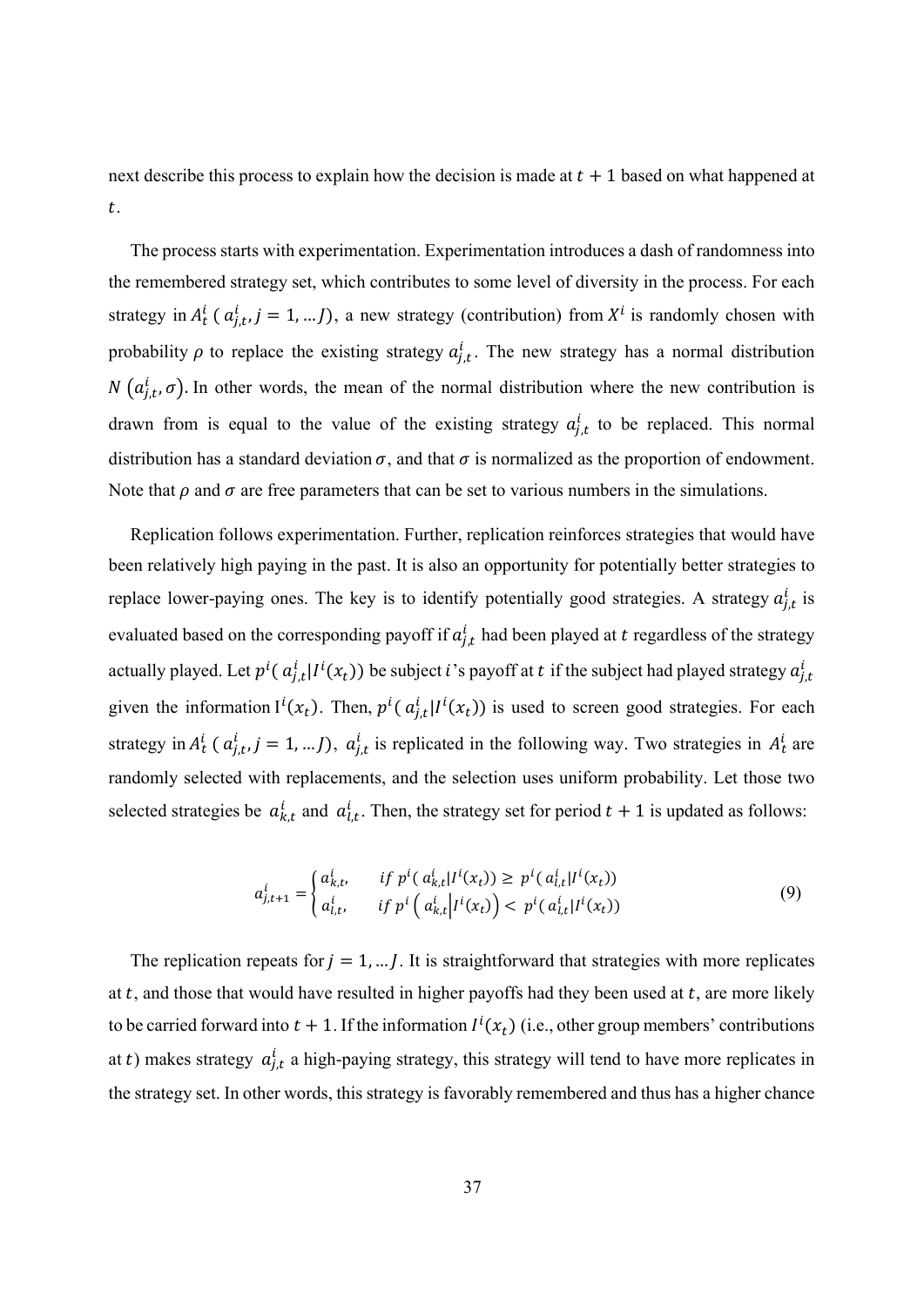of being actually played. As a result, the replication process averages over the past periods. In the long term, the remembered strategy set consists of best-response strategies.

Selection happens after replication and is the last step in the process. Each strategy  $a_{k,t+1}^i$ in  $A_{t+1}^i$  is selected with a probability  $\psi_{k,t+1}^i$ . The probability is decided by each strategy's relative fitness in the overall strategy set, which is measured by the proportional payoff:

$$
\psi_{k,t+1}^i = \frac{p^i ( a_{k,t+1}^i | I^i(x_t) )}{\sum_{j=1}^J p^i ( a_{j,t+1}^i | I^i(x_t) )}
$$
(10)

Those three steps constitute the process describing how an IEL subject proceeds from  $t$  to  $t +$ 1. The last piece missing is the initial values in period 1,  $A_1^i$  and  $\psi_1^i$ . Following the practice in Arifovic and Maschek (2006), Arifovic and Ledyard (2011), and Arifovic and Ledyard (2012), we also use the same simple initialization in period 1. Every strategy forming  $A_1^i$  is drawn randomly with uniform probability from the action space  $X^i$ . Each strategy in  $A_1^i$  stands an equal chance of being selected in period 1. That is,  $\psi_{k,1}^i = \frac{1}{1}$  for all k.

We now have a complete picture of the IEL model from the very beginning. We set the free parameters  $\rho = 1$  and  $\sigma = 0.2$  in our simulations. Figure B1 shows the simulation results for all treatments with 1,000 repetitions and  $t = 80$ . As we use the same simple initialization across treatments, the contribution always starts at 50% of endowment. Using the actual starting point in our experiment generates qualitatively similar results to the one using 50% of endowment as the starting point (see Figure B2). There is a decaying trend in the linear public goods game, and contributions converge to zero in the long run. This phenomenon is robust regardless of the size of the endowment  $(I)$ .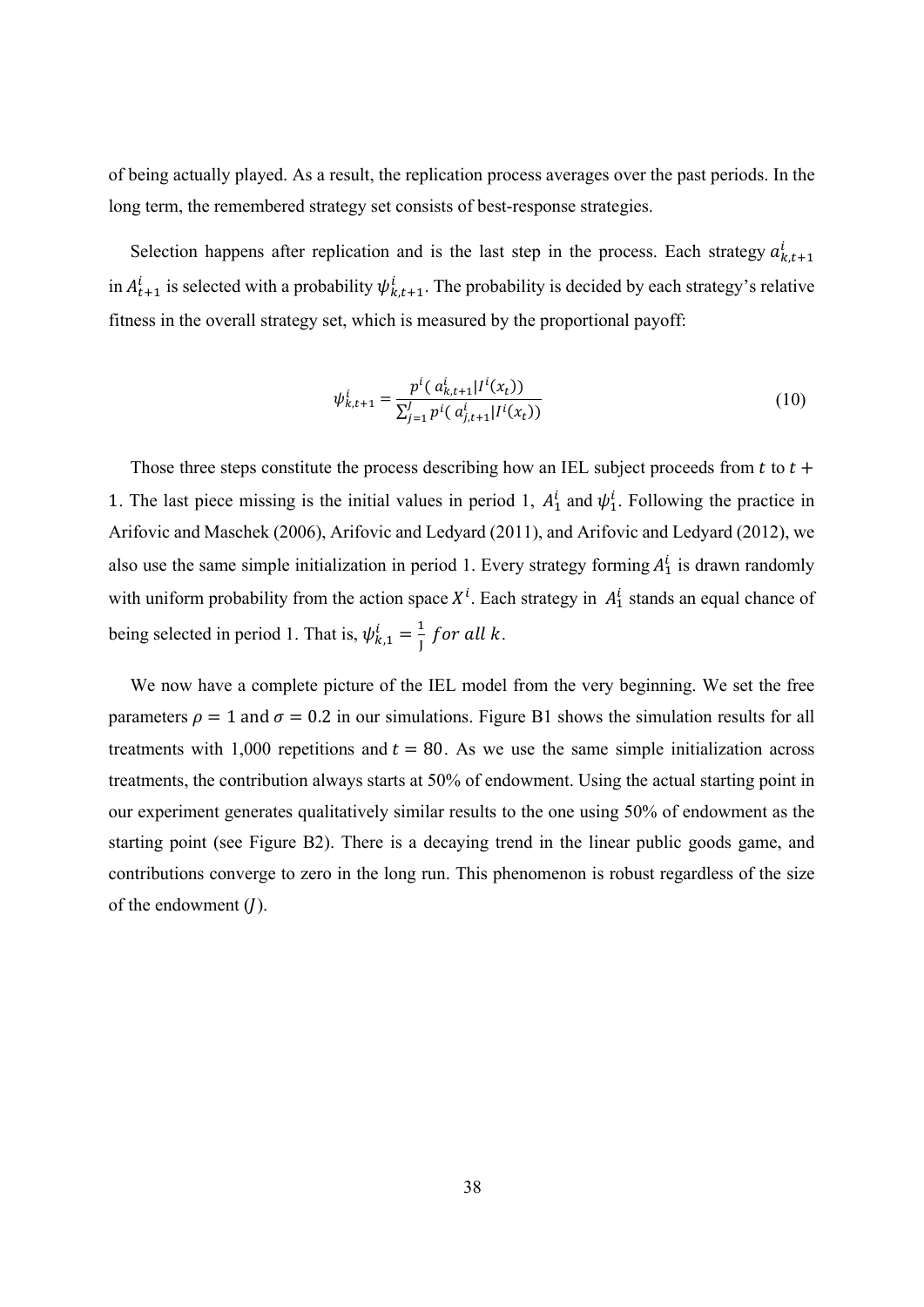

Figure B1. Simulation results with 1,000 repetitions and 80 periods



Figure B2. Simulation results with 1,000 repetitions and 40 periods (actual contribution starting point)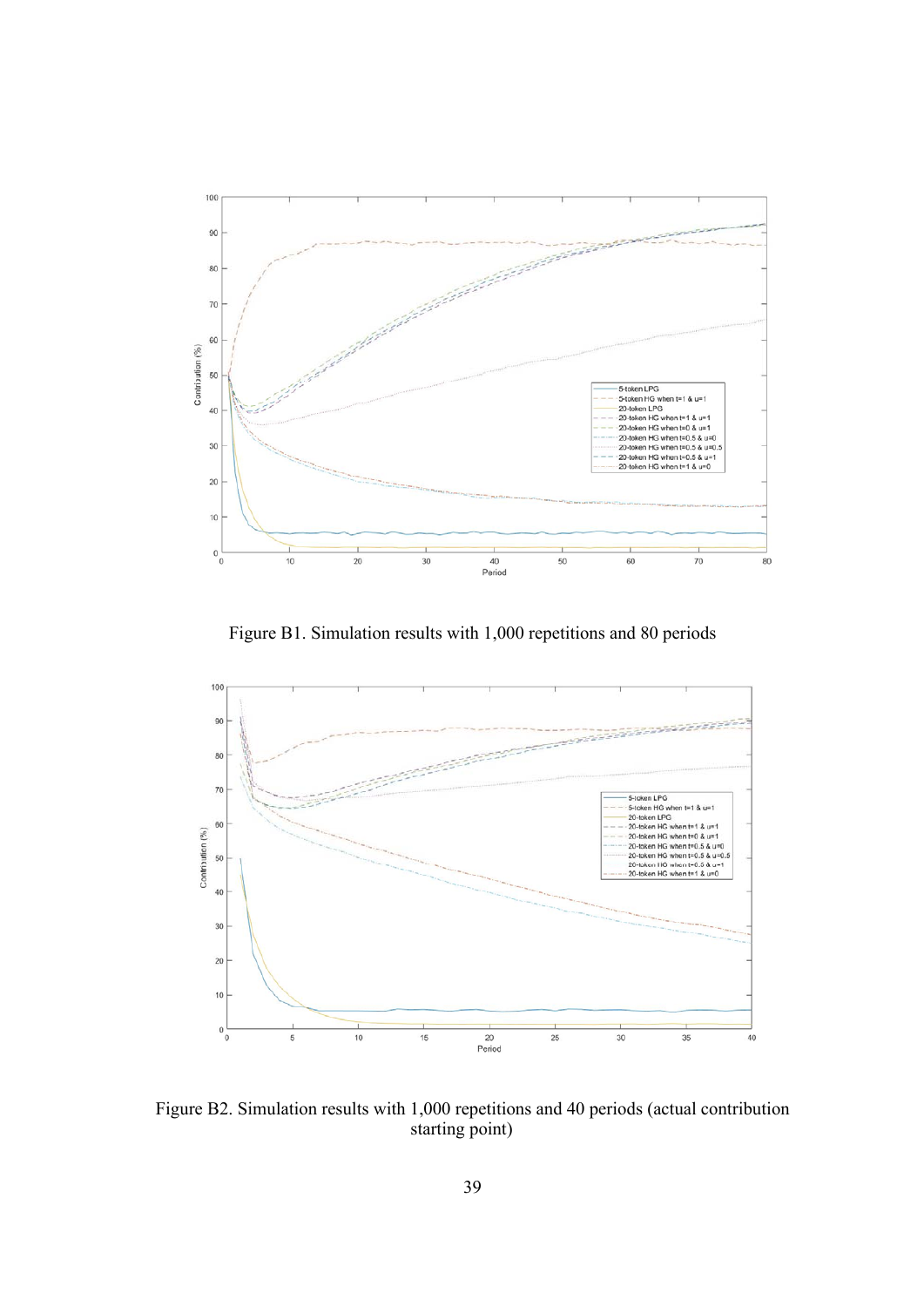Endowment size plays a role in the evolution trend when the hired-gun mechanism is introduced. Contributions in the Control treatment (5-token HG when  $t = 1$  and  $u = 1$  in Figure B1) converge much more quickly to the full contribution than those in the Rescale treatment (20-token HG when  $t = 1$  and  $u = 1$  in Figure B1). This finding indicates that, if subjects start at the same medium contribution level (50%), smaller endowment size results in faster convergence to the equilibrium in the hired-gun mechanism. This effect is intuitive as the smaller set of available choices associated with the smaller endowment makes it easier to locate the dominant strategy and thus leads to a quicker convergence to the equilibrium. The difference in convergence speed is not as obvious in experiments as it is in simulations, possibly because the starting contribution level is already very high (91%) for both treatments in experiments, which limits the presence of different convergence speeds. That said, we do observe a substantial difference in the percentage of fullcontribution ties (87.5% in Control vs. 53.3% in Rescale), as shown in Table 2. We have also run simulations using the actual starting contribution level (i.e., contribution in period 11) in the experiment instead of 50% as the starting point, and the results remain qualitatively unchanged.

Little difference exists in the evolution trend between the Rescale (20-token HG when  $t = 1$ ) and  $u = 1$ ) and the Coordination treatments (20-token HG when  $t = 0$  and  $u = 1$ ) in simulations. The contribution difference is larger in experiments than in simulations. The difference between these two treatments is the removal of tie punishment in the Coordination treatment, which theoretically would make people coordinate on a certain contribution level depending on the starting point, and the game therefore ends up with a tie. However, this is not the case in simulations. The difference might occur because successfully coordinating on a below-fullcontribution level is difficult, which is a solid finding in the literature (Devetag & Ortmann, 2007). A tie also rarely exists in our simulations and experiments (only 1 out of 470 groups under the hired-gun mechanism).

Intriguingly, there is a decaying trend in the LoTNoU (20-token HG when  $t = 0.5$  and  $u = 0$ ) and HiTNoU (20-token HG when  $t = 1$  and  $u = 0$ ) treatments. This trend aligns with the experiment results but contradicts theoretical predictions. Importantly, the game is predicted to end up with a full-contribution equilibrium. This divergence from theory might result from subjects' difficulty in locating the dominant strategy. Subjects are assumed to be rational and smart in the sense that they are always able to find the dominant strategy and that the decision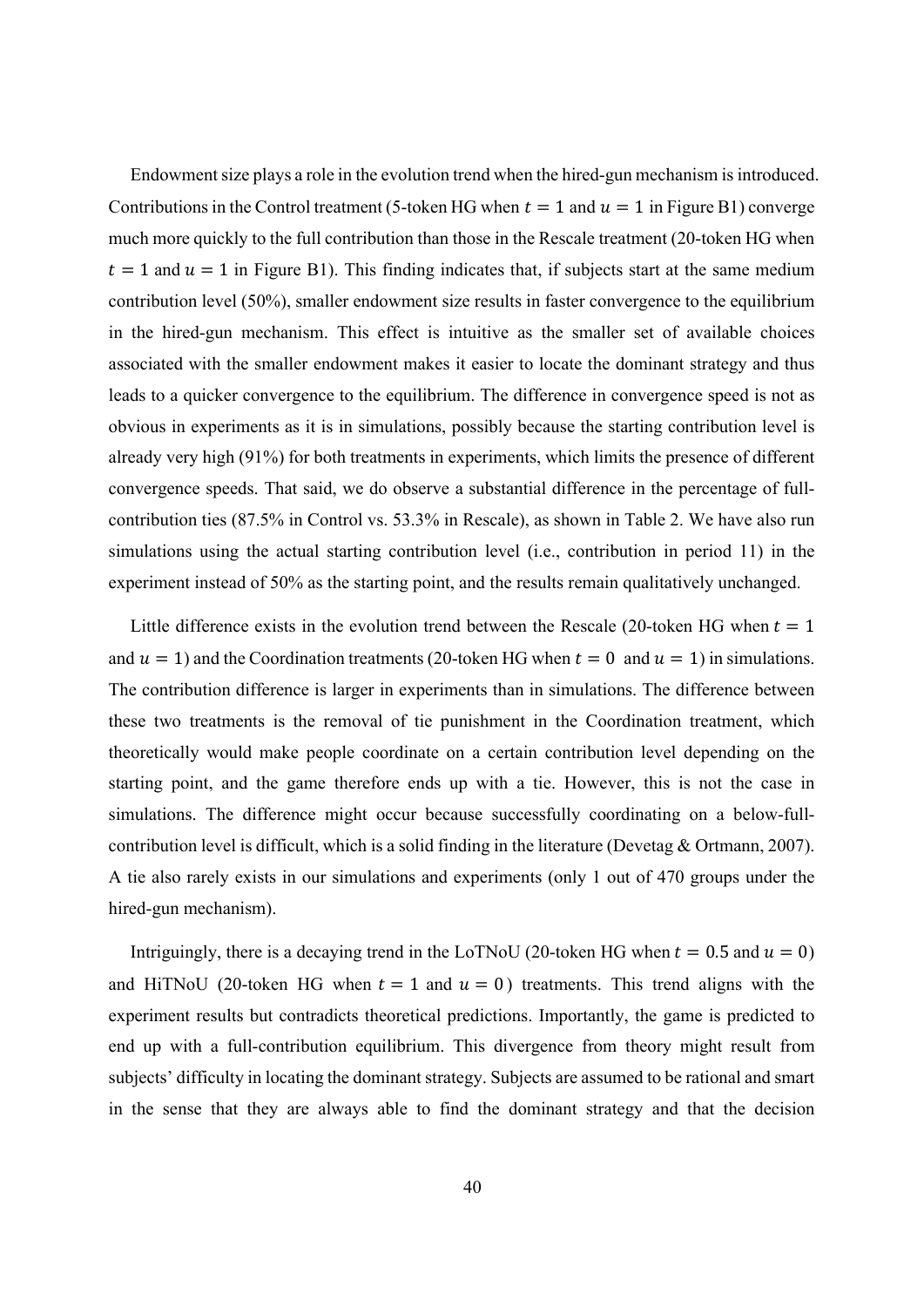environment is irrelevant. For instance, suppose 1 out of 5 strategies is the dominant strategy in situation A, and 1 out of 20 strategies is the dominant strategy in situation B; theoretically, there would not be any difference in the outcome as the dominant strategy will be played in both situations. However, this result might not be the case empirically. In situation B, subjects might not be able to pick up the dominant strategy over the choice set. In the same spirit, if it is not easy for subjects to locate the "right" choice, they would ultimately play the less optimal strategy. This reality is indeed the case in the LoTNoU and the HiTNoU treatments.

We use an example where the contributions in the group are not tied to illustrate what might have happened in the LoTNoU and HiTNoU treatments. Let the contribution difference between the lowest and the second lowest be  $j_1$ , the contribution difference between the second lowest and the third lowest be  $j_2$ , the change in the lowest contributor's contribution be  $k$ , and the change in the lowest contributor's payoff resulting from the contribution change  $k$  be  $\Delta$ . It is straightforward that one is never better off by decreasing the contribution when one is already the lowest contributor. Therefore, we assume  $k > 0$ . There are several possibilities for k: 1) the lowest contributor can increase the contribution but remains the lowest contributor, i.e.,  $k < j_1$ ,  $\Delta = \alpha k > j_2$ 0; 2) the lowest contributor can increase the contribution to match the second-lowest contributor's contribution, i.e.,  $k = j_1$ ,  $\Delta = \alpha j_1 - j_2$ ; or 3) the lowest contributor can increase the contribution to become the second-lowest contributor, i.e.,  $k > j_1$ ,  $\Delta = j_1 + u - k(1 - \alpha)$ . In the second case, if  $j_2 < \alpha j_1$ , increasing the contribution by exactly  $j_1$  would make the contributor better off rather than staying put. In the third case, if  $k > (j_1 + u)/(1 - \alpha)$ , increasing the contribution by k would make the contributor worse off. Therefore, any one condition from (11) to (13) would be a sufficient condition to ensure that increasing  $k$  is a dominant strategy:

$$
k < j_1 \tag{11}
$$

$$
k = j_1 \text{ and } j_2 < \alpha j_1 \tag{12}
$$

$$
j_1 < k < \frac{j_1 + u}{1 - \alpha} \tag{13}
$$

When u is small, the range of  $k$  in (13) becomes small. If this is the case, the lowest contributor could easily increase the contribution too much, which in turn decreases the contributor's payoff. Figure B3 is a pseudocolor (checkerboard) plot of contributions in the 20<sup>th</sup> period with  $\sigma = 0.2$ ,  $w = 5$ , and 100 repetitions. In the pseudocolor plot, both the tie punishment *t* (*x-axis*) and the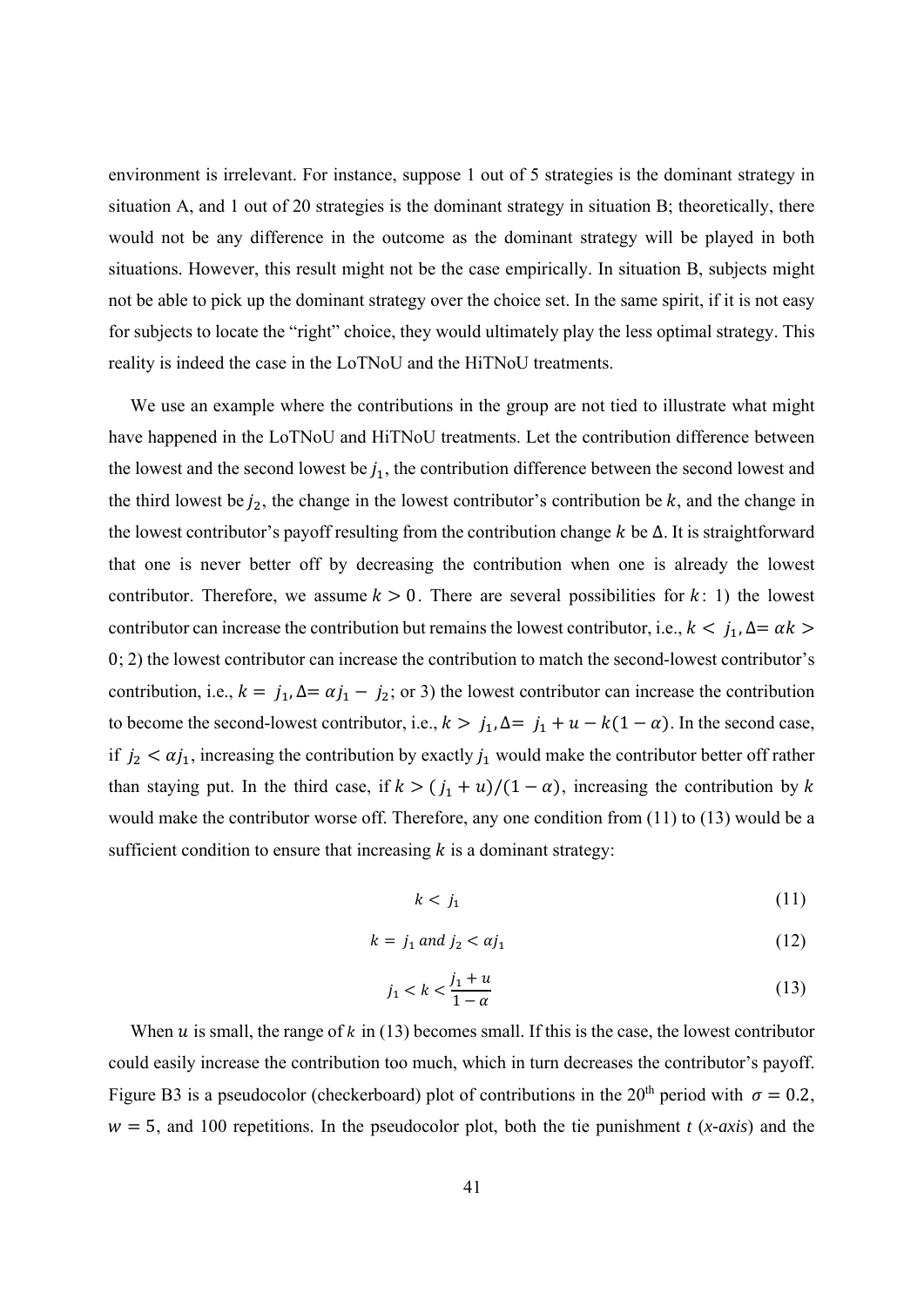unilateral punishment *u* (*y-axis*) occur in increments of 0.02. The color represents the contribution percentage, as indicated in the color bar on the right. Thus, the proper size of both  $u$  and  $t$  are seemingly necessary for a high contribution outcome. It might be the case that, for a small choice set associated with the 5-token endowment, it is relatively easy to find the dominant strategy. Therefore, harsh enough tie and unilateral punishments are both needed to discourage people from settling at below-full-contribution ties and being the lowest contributor. When  $u$  is sufficiently small, increasing  $k$  runs the risk of  $k$  being too much and therefore backfiring. The blue band at the bottom of Figure B3 supports this conjecture.



Figure B3. Contribution with 5-token endowment in the  $20<sup>th</sup>$  period (100 repetitions)

Figure B4 plots the contributions in the 40<sup>th</sup> period with  $\sigma = 0.2$ ,  $w = 20$ , and 100 repetitions.<sup>15</sup> When endowment increases to 20, the tie punishment no longer matters that much, and the contribution level is substantially affected by the unilateral punishment. This outcome could occur because the large choice set associated with the 20-token endowment makes ties rare, and therefore, empirically, subjects do not have many chances to learn to avoid the tie punishment. As a result, tie punishment loses its function. Similar to the 5-token case, the lowest band colored with darker blue at the bottom Figure B4 indicates lower contributions when  $u$  is very small. There are also

<sup>&</sup>lt;sup>15</sup> We use the same standard deviation parameters as those in the IEL simulations. Since it takes longer to converge to the equilibrium for the 20-token endowment situations, we prolong the time frame to 40 periods.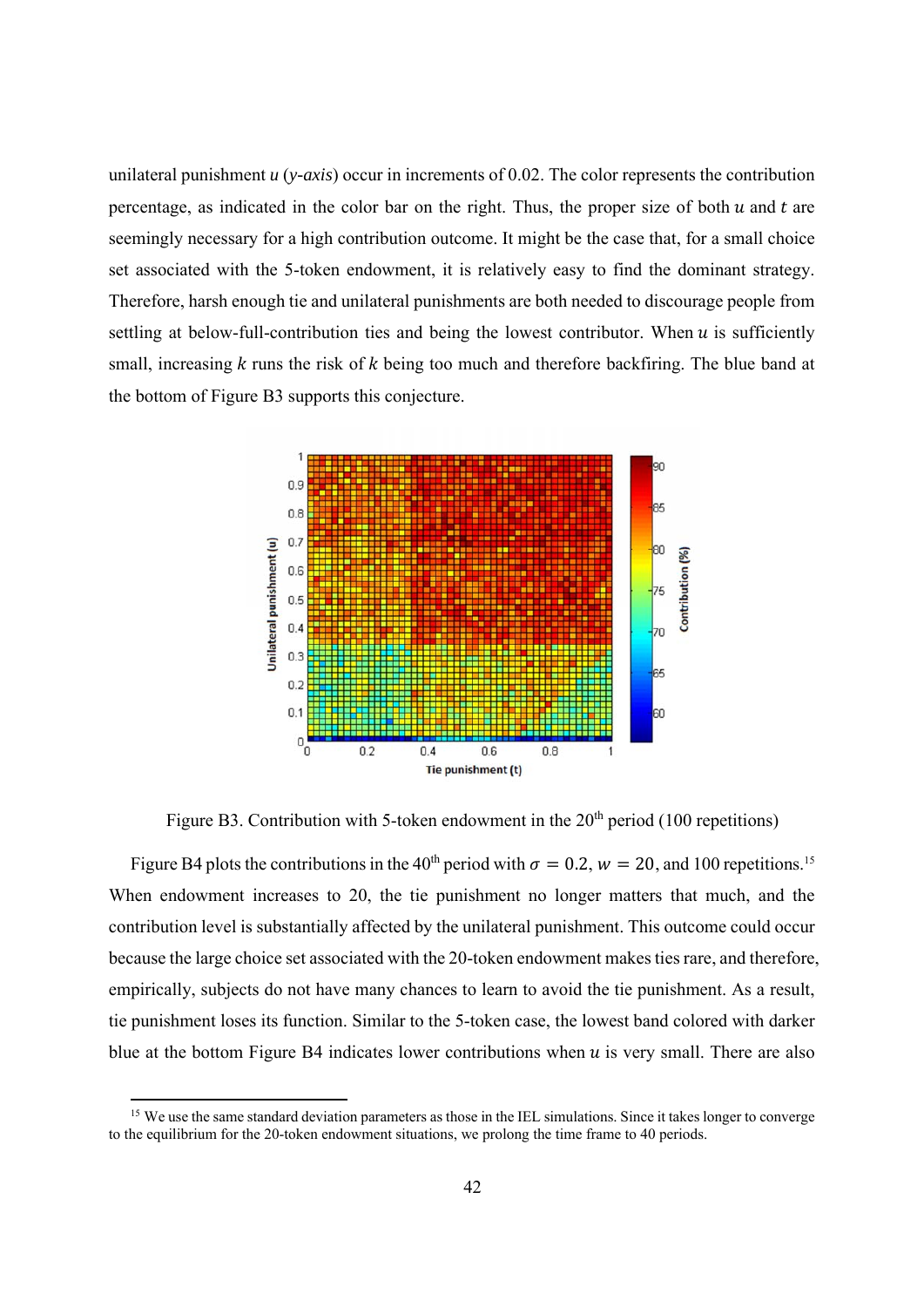clear cut-offs at  $u = 1 - \alpha$  and  $u = 1 - 2\alpha$ . Consistent with (13), the range of k is sensitive to the size of  $u$ , which affects the contribution levels.



Figure B4. Contribution with 20-token endowment in the 40<sup>th</sup> period (100 repetitions)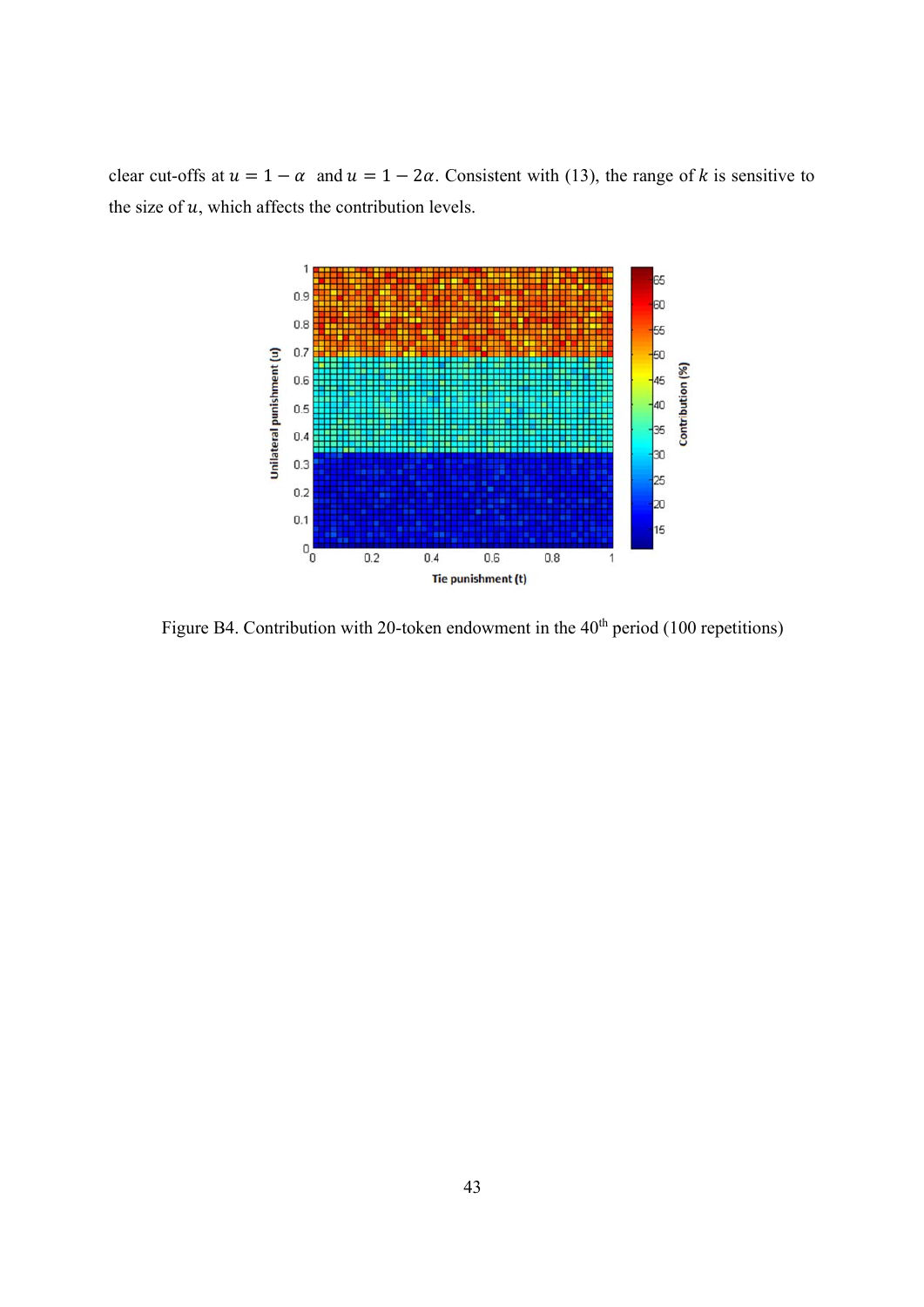## **Appendix C: Additional results on experiments**

## **Analyses of contributions in the Coordination treatment**



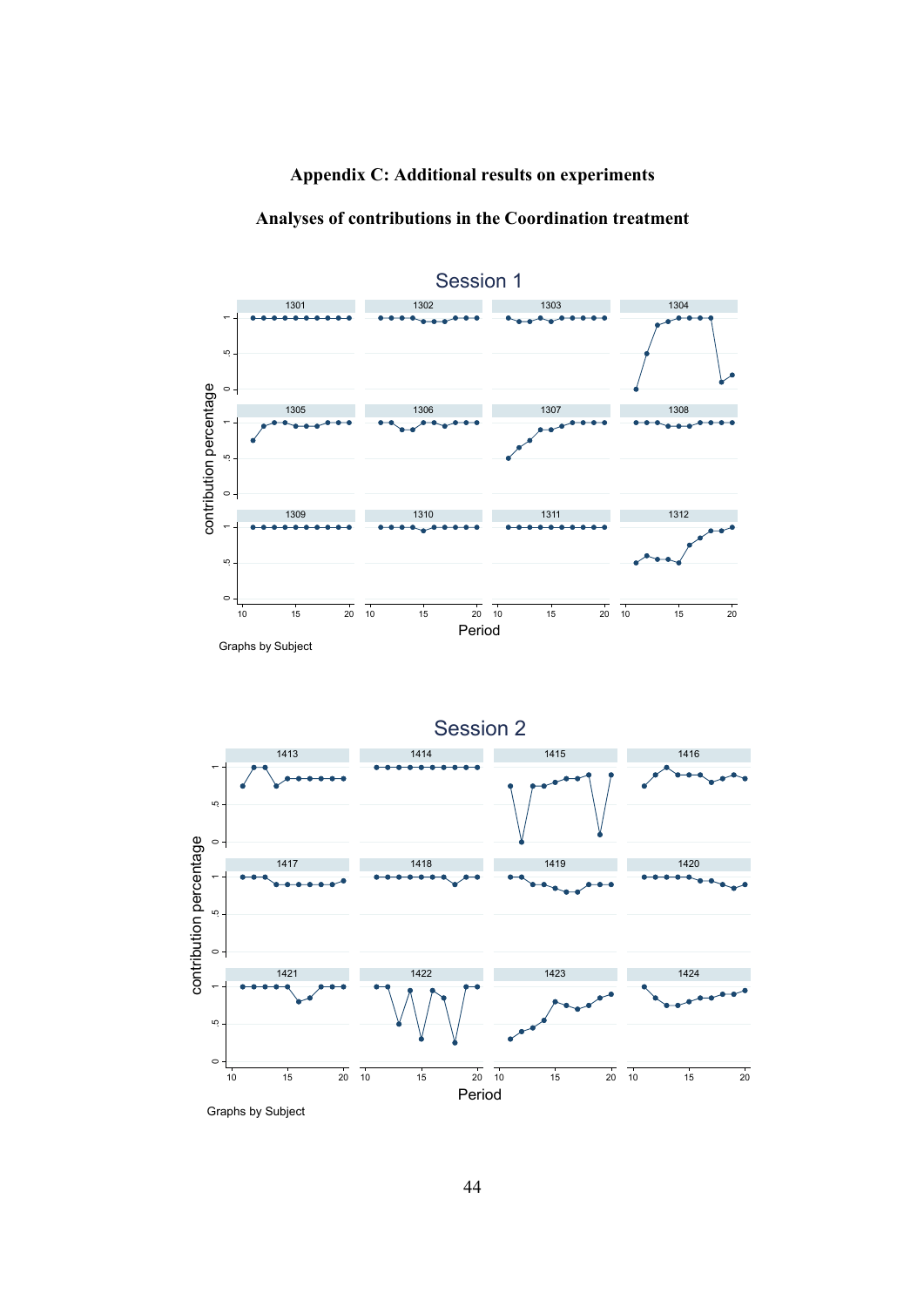



Figure C1. Individual contribution plots by session in the Coordination treatment